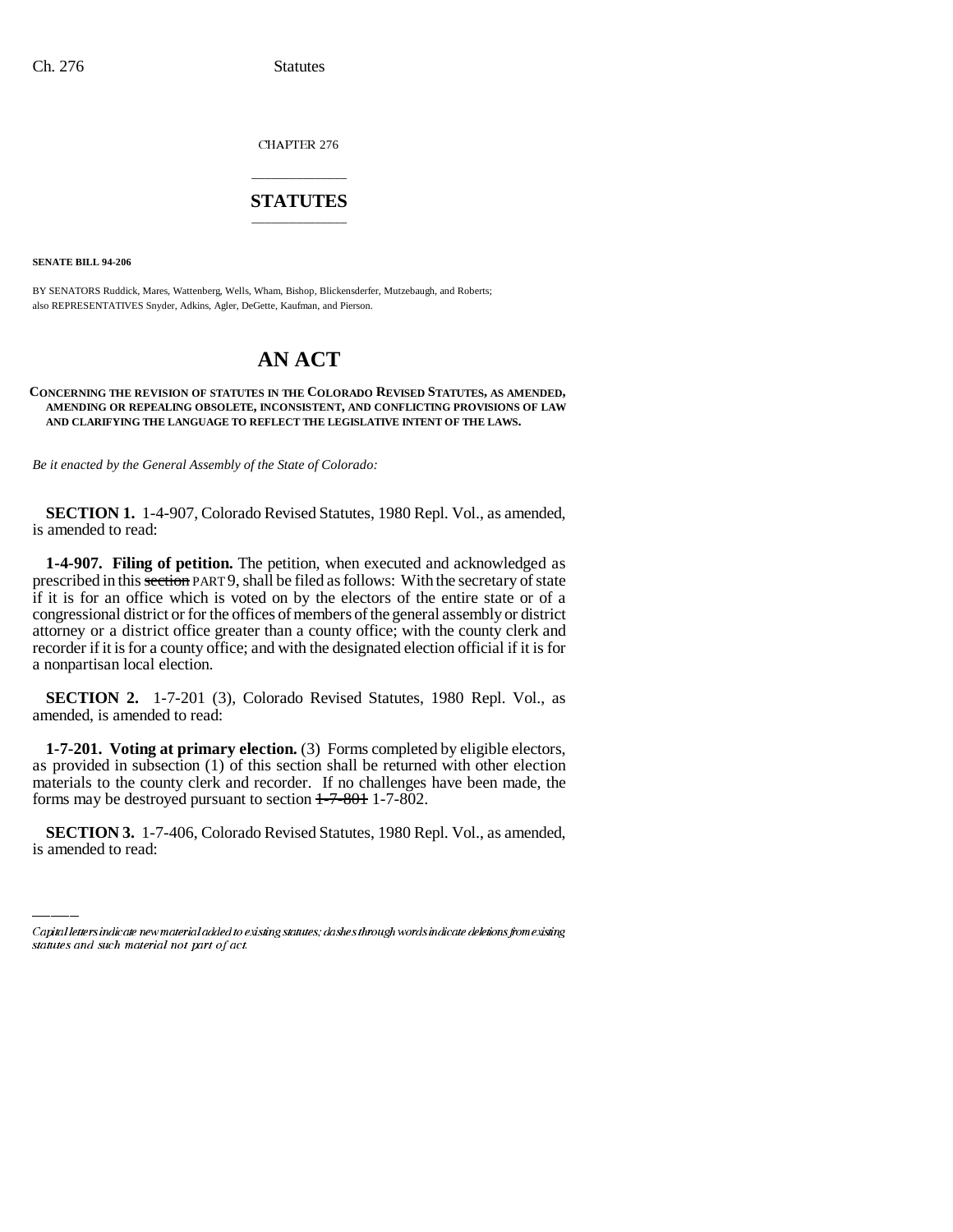**1-7-406. Close of polls and count - seals.** As soon as the polls are closed, the election judges shall immediately lock and seal each voting machine against further voting, and it shall so remain for a period of thirty days unless otherwise ordered by the court and except as provided in section 1-7-407. Immediately after each machine is locked and sealed, the election judges shall open the counting compartment and proceed to count the votes. After the total vote for each candidate and ballot issue has been ascertained, the election judges shall record on a certificate the number of votes cast, in numerical figures only, and return it in the manner prescribed by section 1-7-702 1-7-701.

**SECTION 4.** 1-8-128, Colorado Revised Statutes, 1980 Repl. Vol., as amended, is amended to read:

**1-8-128. Preservation of rejected absentee and early voters' ballots.** All absentee identification envelopes, ballot stubs, and absentee and early voters' ballots rejected by the election judges in accordance with the provisions of section 1-8-122 shall be returned to the designated election official. All absentee ballots received by the designated election official after 7 p.m. on the day of the election, together with the rejected absentee and early voters' ballots returned by the election judges as provided in this section, shall remain in the sealed identification envelopes and shall be destroyed later as provided in section  $1\overline{--7}$ -801 1-7-802.

**SECTION 5.** 1-13-106, Colorado Revised Statutes, 1980 Repl. Vol., as amended, is amended to read:

**1-13-106. Forgery.** Any person who falsely makes, alters, forges, or counterfeits any ballot before or after it has been cast, or who forges any name of a person as a signer or witness to a petition or nomination paper, or who forges any letter of acceptance, declination, or withdrawal, or who forges the name of a registered elector to an absentee voter's ballot commits forgery in the second degree as set forth in section  $18-5-103$  18-5-102, C.R.S., and shall be punished as provided in section 18-1-105, C.R.S.

**SECTION 6.** 1-41-103 (1) (b) and (1) (c), Colorado Revised Statutes, 1980 Repl. Vol., as amended, are amended to read:

**1-41-103. Local ballot issue elections in odd-numbered years.** (1) At the local election to be held on the first Tuesday of November in 1993, and in each odd-numbered year thereafter, the following issues shall appear on the ballot if they concern local government matters arising under section 20 of article X of the state constitution and if they are submitted in accordance with applicable law:

(b) Ordinances, resolutions, or franchises proposed in accordance with section 1 of article V of the state constitution and section  $\frac{1-40-116}{1-40-128}$ ;

(c) Measures referred to the people pursuant to petitions filed against an ordinance, resolution, or franchise passed by the legislative body of any local government in accordance with section 1 of article V of the state constitution and section 1-40-115 1-40-127;

**SECTION 7.** 1-45-108 (5.5), Colorado Revised Statutes, 1980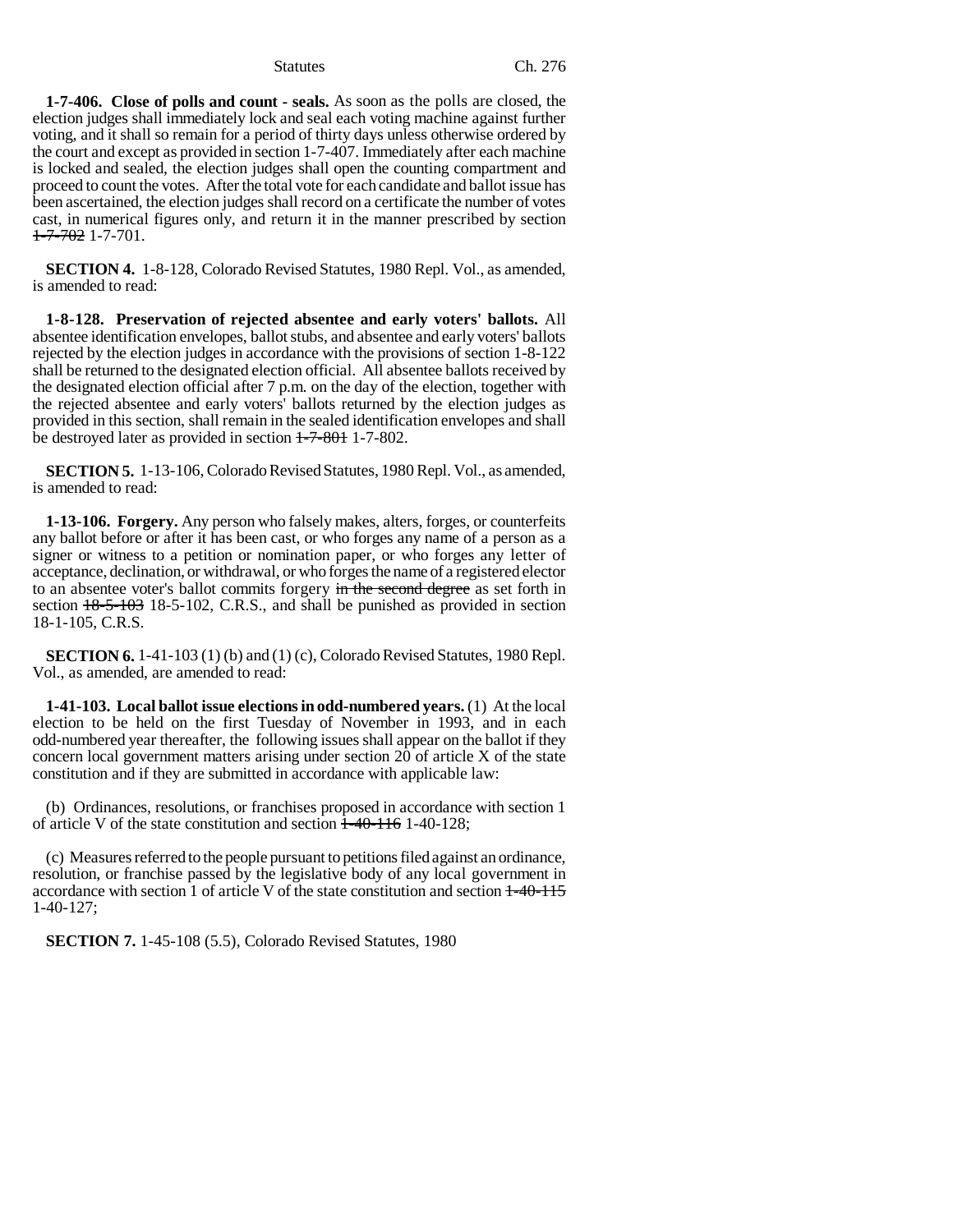Repl. Vol., is amended to read:

**1-45-108. Reports - certification and filing.** (5.5) The filing requirements of this section shall not apply to that part of the organizational structure of a political party, as defined in section  $1-1-104$   $(18)$  1-1-104  $(25)$ , which is responsible for only the day-to-day operations of such political party at the national level if copies of the reports required to be filed with the federal election commission pursuant to the "Federal Election Commission Act of 1971", as amended, are filed with the secretary of state and include the information required by this section.

**SECTION 8.** 2-2-320 (1), Colorado Revised Statutes, 1980 Repl. Vol., as amended, is amended to read:

**2-2-320. Legislative department contracts - approval.** (1) Any contract to which the house of representatives or the senate is a party shall be approved by the speaker of the house of representatives or the president of the senate, as the case may be. Whenever the house of representatives and the senate are parties to the same contract, both the speaker of the house of representatives and the president of the senate shall approve the contract. Any contract to which the legislative council, the office of legislative legal services, the joint budget committee, the office of the state auditor, the commission on interstate cooperation, or the commission on uniform state laws is a party shall be approved by the chairman or vice-chairman of the governing committee of such agency, as the case may be.

**SECTION 9.** 2-2-506 (1), Colorado Revised Statutes, 1980 Repl. Vol., as amended, is amended to read:

**2-2-506. Precinct boundaries.** (1) (a) Pursuant to the provisions of section 1-6-101 SECTIONS 1-5-101 AND 1-5-102, C.R.S., the board of county commissioners of each county shall redraw the general election precincts in such county to ensure that no general election precinct is contained within more than one state representative, state senatorial, or congressional district.

(b) The general assembly recognizes that, under section 48 of article V of the state constitution, the deadline for the filing of a court-approved reapportionment plan for senatorial and representative districts with the secretary of state is March 15, 1992. However, the general assembly also recognizes that the redrawing of general election precinct boundaries and the required notice of precinct caucuses will be extremely difficult to complete by the scheduled precinct caucus day, April 7, 1992, if the reapportionment plan is not approved and filed substantially before March 15, 1992. The general assembly therefore urges the commission and the Colorado supreme court to make every effort to complete the reapportionment process no later than March 1, 1992.

(c) (I) For the purpose of redrawing precinct boundaries in preparation for 1992 precinct caucuses, county clerk and recorders shall initially use the plan of the Colorado reapportionment commission filed with the Colorado supreme court on January 21, 1992.

(II) If a court-approved reapportionment plan for senatorial and representative districts is filed with the secretary of state after March 1, 1992, but before March 30,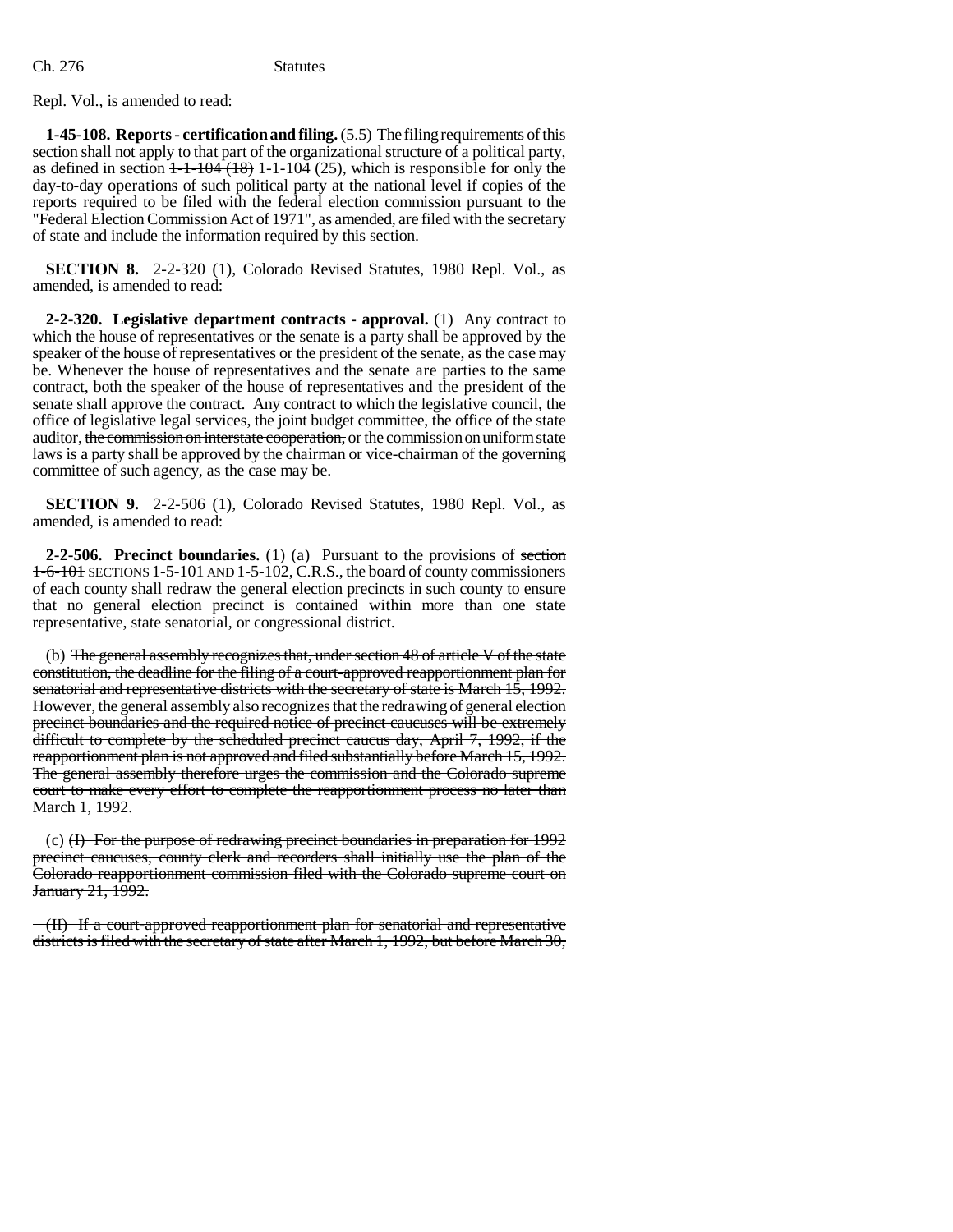1992, then, notwithstanding the provisions of sections 1-6-101 and 1-4-602, C.R.S., final changes in precinct boundaries shall be completed no later than March 30, 1992, notices of precinct caucuses shall be posted no later than five days preceding the day of holding such caucuses, and precinct caucuses shall be held on April 14, 1992.

(III) If a court-approved reapportionment plan is filed with the secretary of state after March 15 but before March 30, 1992, then precinct boundaries shall be those established under subparagraph (I) of this paragraph (c); except that, if under the court-approved plan one or more precincts lie in more than one senatorial or representative district, then each such precinct shall be subdivided into separate precincts by the boundaries of each such senatorial or representative district, leaving all other precinct boundaries intact. Any precinct that is subdivided in accordance with this subparagraph (III) may be consolidated with an adjacent precinct, subject to the limitations contained in section  $1-6-101(1)(b)$  and  $(1)(c)$ , C.R.S., relating to the maximum number of active registered electors for each precinct.

(IV) If a court-approved plan is not filed with the secretary of state before March 30, 1992, then the secretary of state may take such action and issue such orders to the county clerk and recorders as may be necessary and appropriate to assure the integrity and orderly conduct of the 1992 elections, including but not limited to delaying precinct caucus day beyond April 14, 1992.

(d) Not more than one week after such approval of precinct boundaries and in accordance with section  $1-6-101$  SECTIONS  $1-5-101$  AND  $1-5-102$ , C.R.S., the board of county commissioners shall file with the secretary of state a copy of the county precinct boundary map showing thereon the revised and reestablished general election precinct boundaries and the boundaries of any legislative or congressional district, if said county is divided into two or more state representative, state senatorial, or congressional districts.

**SECTION 10.** 2-3-104, Colorado Revised Statutes, 1980 Repl. Vol., as amended, is amended to read:

**2-3-104. Salary and staff of state auditor.** The state auditor shall be paid a salary to be determined by the executive committee, as provided in section  $2-3-303$  $(2)$  2-3-303 (3). The state auditor, with the approval of the committee, may appoint such additional professional, technical, clerical, or other employees or contract for such services necessary to perform the functions assigned to the state auditor. No more than three members of the staff of the state auditor shall be exempt from the state personnel system.

**SECTION 11.** 2-3-204, Colorado Revised Statutes, 1980 Repl. Vol., as amended, is amended to read:

**2-3-204. Staff director, assistants, and consultants.** The committee shall interview persons applying for the position of staff director as to qualifications and ability and shall make recommendations thereon to the executive committee, which shall appoint the staff director as provided in section  $2\frac{3}{2}3\frac{303}{2}$  (2) 2-3-303 (3). The staff director shall be responsible to the committee for the collection and assembling of all data and the preparation of reports and recommendations. The staff director shall also be responsible for preparing for consideration by the committee analyses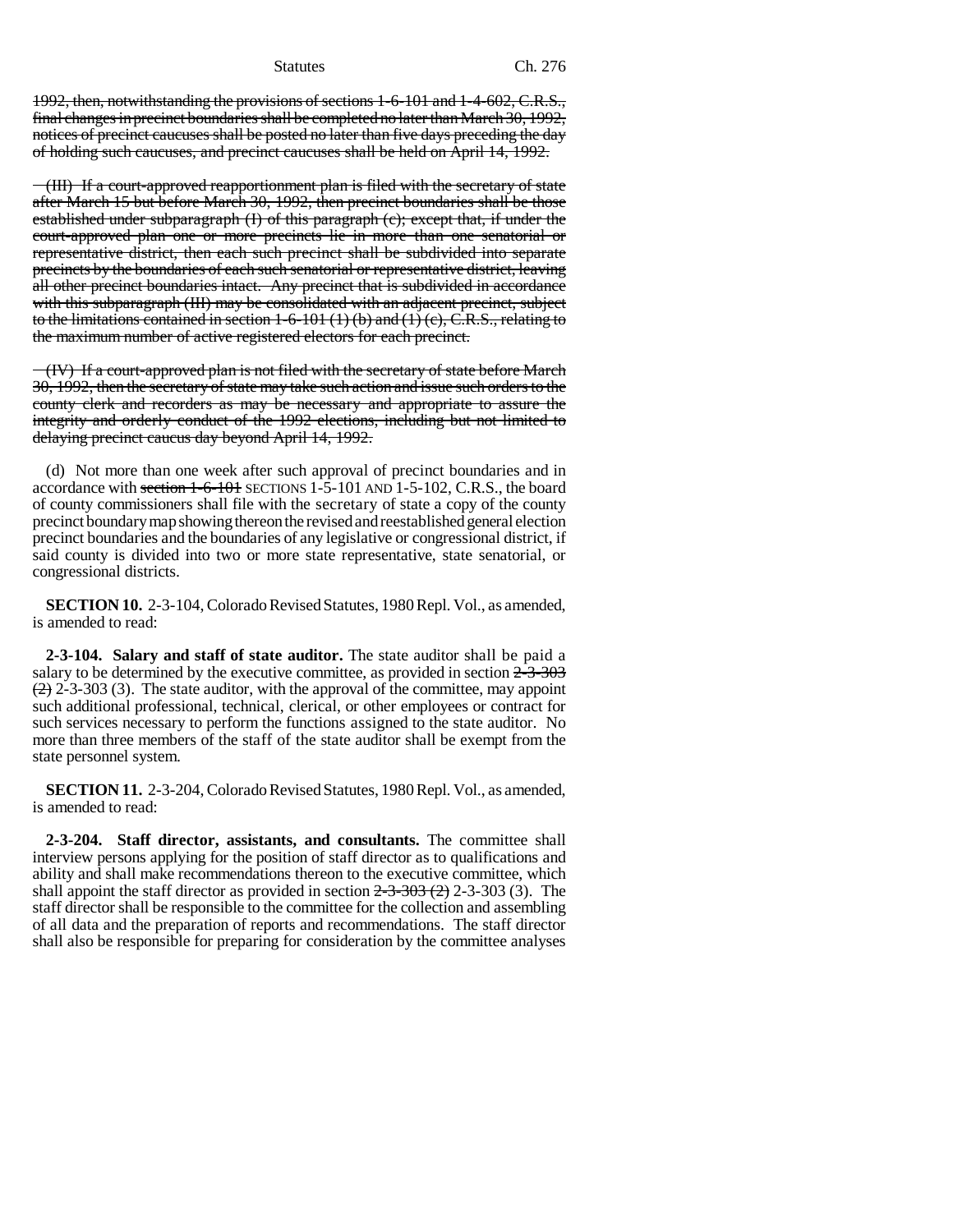of all requests for funds. With the approval of the committee, the staff director may appoint such additional professional, technical, clerical, or other employees necessary to perform the functions assigned to the committee. The staff director and such additional personnel shall be appointed without reference to party affiliation and solely on the basis of ability to perform the duties of the position. They shall be employees of the general assembly and shall not be subject to the state personnel system laws. The committee shall establish appropriate qualifications and compensation for all positions. With the consent of the committee, the chairman may contract for professional services by private consultants as needed.

**SECTION 12.** 2-3-304, Colorado Revised Statutes, 1980 Repl. Vol., as amended, is amended to read:

**2-3-304. Director of research - assistants.** The council shall interview persons applying for the position of director of research as to qualifications and ability and shall make recommendations thereon to the executive committee, which shall appoint the director of research as provided in section  $2-3-303(2)$  2-3-303 (3). The director of research shall be responsible to the council for the collection and assembling of all data and for the preparation of reports, recommendations, and bills. The director shall, subject to the general policies of the council, have administrative direction over the activities of the council. The director shall be paid a salary determined by the executive committee in accordance with section  $2-3-303$  (2)  $2-3-303$  (3). The director shall be an employee of the general assembly and shall not be subject to the state personnel system laws. The director shall be appointed without reference to party affiliation and solely on the basis of such director's ability to perform the duties of the position. The director of research, with approval of the council, may appoint such additional professional, technical, clerical, or other employees necessary to perform the functions assigned to the director of research by the council. Effective January 1, 1983, the director of research shall contract, pursuant to section 39-1-104 (16), C.R.S., for the property tax study to be conducted as required in said subsection (16).

**SECTION 13.** 2-3-502 (1), Colorado Revised Statutes, 1980 Repl. Vol., as amended, is amended to read:

**2-3-502. Committee on legal services - membership - duties.** (1) Except as provided in part 3 of article 2 of this title THIS ARTICLE, the committee shall supervise and direct the operations of the office of legislative legal services.

**SECTION 14.** 2-3-503 (1), Colorado Revised Statutes, 1980 Repl. Vol., as amended, is amended to read:

**2-3-503. Director - staff - revisor.** (1) The committee shall interview persons applying for the position of staff director as to qualifications and ability and shall make recommendations thereon to the executive committee, which shall appoint the director as provided in section  $2\frac{3}{2}3\frac{303}{2}$  (2) 2-3-303 (3). The director of the office of legislative legal services shall be an attorney-at-law. The director shall be responsible to the committee for the provision of staff assistance in the performance of the committee's duties and functions. The director, with the approval of the committee, may appoint such attorneys-at-law and technical and clerical personnel as may be necessary for the efficient operation of the office. The director and all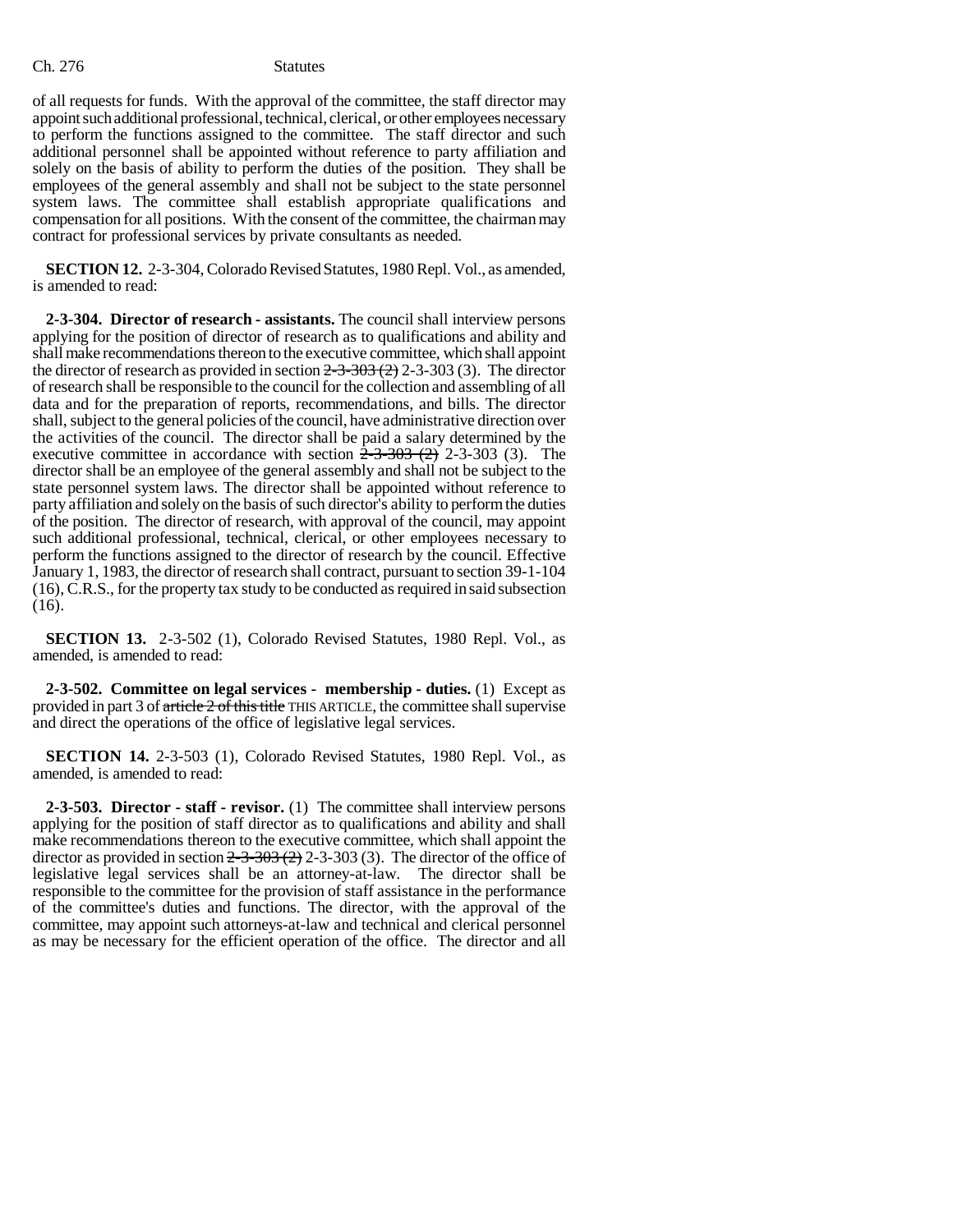employees of the office shall be appointed without regard to party affiliation and solely on the basis of their ability to perform their duties. They shall be employees of the general assembly and shall not be subject to the state personnel system laws. The director shall be paid a salary determined by the executive committee in accordance with section  $2-3-303$  (2)  $2-3-303$  (3).

**SECTION 15.** 2-3-1203 (3) (f) (VIII.5), Colorado Revised Statutes, 1980 Repl. Vol., as amended, is repealed as follows:

**2-3-1203. Sunset review of advisory committees.** (3) The following dates are the dates for which the statutory authorization for the designated advisory committees is scheduled for repeal:

(f) July 1, 1993:

(VIII.5) The passenger tramway safety advisory committee, appointed pursuant to section  $25 - 5 - 710$ , C.R.S.;

**SECTION 16.** 2-5-118, Colorado Revised Statutes, 1980 Repl. Vol., as amended, is amended to read:

**2-5-118. Official statutes - publications by other persons or agencies - when permitted - notice of unofficial nature - penalty.** (1) (a) The statutes prepared in accordance with sections 2-5-102 and 2-5-103 and printed and enacted as the law of the state in accordance with sections  $2-5-105$ ,  $2-5-106$ ,  $2-5-113$ , and  $2-5-117$  and any reprintings thereof authorized in accordance with subparagraph (I) of paragraph (b) of this subsection (1) shall be considered to be the official statutes of the state of Colorado. Such official statutes shall be the only publication of the statutes entitled to be considered as evidence in Colorado courts in accordance with section 13-25-101, C.R.S., and with applicable Colorado court rules. The courts of this state shall take judicial notice of such official statutes.

**SECTION 17.** 8-44-204 (7), Colorado Revised Statutes, 1986 Repl. Vol., as amended, is amended to read:

**8-44-204. Public entities - self-insurance authorized for workers' compensation - pooled insurance.** (7) The commissioner of insurance, or any person authorized by the commissioner of insurance, shall conduct an insurance examination at least once a year to determine that proper underwriting techniques and sound funding, loss reserves, and claims procedures are being followed. This examination shall be paid for by the self-insurance pool out of its funds at the same rate as provided for foreign insurance companies under section  $10-1-110$  (5) 10-1-204 (9), C.R.S.

**SECTION 18.** 8-44-205 (6), Colorado Revised Statutes, 1986 Repl. Vol., as amended, is amended to read:

**8-44-205. Employers - self-insurance pools authorized for workers' compensation.** (6) The commissioner of insurance, or the commissioner's designee, shall conduct an insurance examination at least once a year to determine that proper underwriting techniques and sound funding, loss reserves, and claims procedures are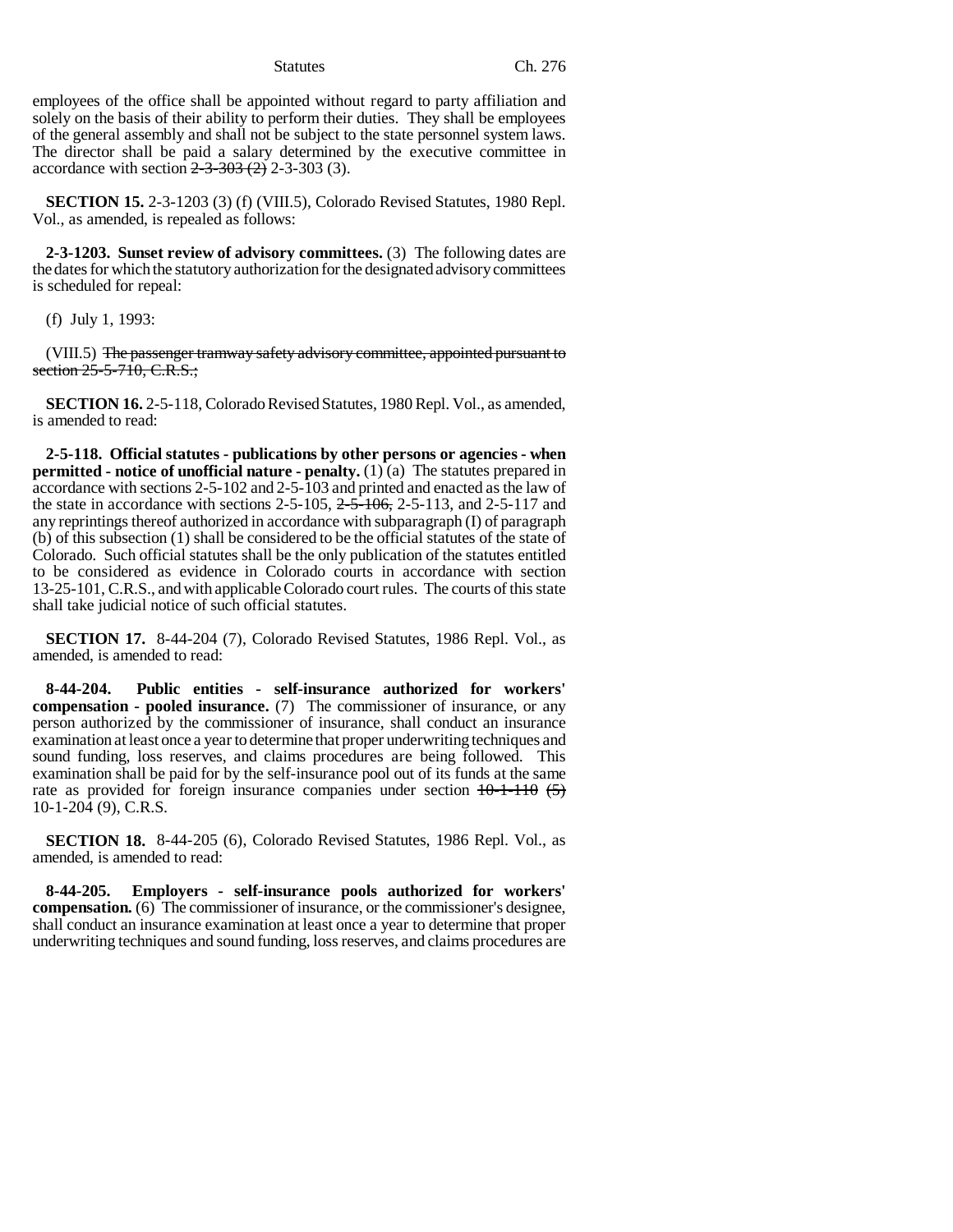Ch. 276 Statutes

being followed. This examination shall be paid for by the self-insurance pool out of its funds at the same rate as provided for foreign insurance companies under section  $10-1-110$  (5) 10-1-204 (9), C.R.S.

**SECTION 19.** 8-70-108, Colorado Revised Statutes, 1986 Repl. Vol., is amended to read:

**8-70-108. Conformity with federal statutes.** If any provisions contained in articles 70 to 82 of this title are determined to be in nonconformity with federal statutes, as determined by the United States secretary of labor or an assistant secretary of labor, the division, after consultation with the advisory council established by section 8-72-105 and with the concurrence of the attorney general of the state of Colorado, is authorized to administer said articles so as to conform with the provisions of the federal statutes until such time as the general assembly meets in its next regular session and has an opportunity to amend said articles.

**SECTION 20.** 10-1-103 (3), Colorado Revised Statutes, 1987 Repl. Vol., as amended, as it exists until January 1, 1995, is amended to read:

**10-1-103. Division of insurance - subject to termination - repeal of article.** (3) All direct and indirect expenditures of the division shall be paid from the division of insurance cash fund, which fund is hereby created in the state treasury. All fees collected pursuant to sections  $8-44-204$  (7), C.R.S.,  $8-44-205$  (6), C.R.S.,  $10-2-110$ , 10-2-207, 10-3-108, 10-3-207, 10-12-106, 10-15-112, 10-15-103, 10-16-110 (1) and (2), 10-16-111 (1), 10-16-503, 12-7-104, C.R.S., 24-10-115.5 (5), C.R.S., and 29-13-102 (5), C.R.S., and all taxes collected pursuant to section 10-3-209 (4) designated for the division of insurance, shall be transmitted to the state treasurer, who shall credit the same to the division of insurance cash fund. All moneys credited to the division of insurance cash fund shall be used as provided in this section, shall not be deposited in, or transferred to, the general fund of the state or to any other fund, and shall be subject to annual appropriation by the general assembly for the purposes authorized in this title and as otherwise authorized by law. In accordance with section 24-36-114, C.R.S., all interest derived from the deposit and investment of moneys in the fund shall be credited to the general fund.

**SECTION 21.** 10-1-103 (3), Colorado Revised Statutes, 1987 Repl. Vol., as amended, as it will become effective January 1, 1995, is amended to read:

**10-1-103. Division of insurance - subject to termination - repeal of article.** (3) All direct and indirect expenditures of the division shall be paid from the division of insurance cash fund, which fund is hereby created in the state treasury. All fees collected pursuant to sections 8-44-204 (7), C.R.S., 8-44-205 (6), C.R.S., 10-2-413, 10-3-108, 10-3-207, 10-12-106, 10-15-112, 10-15-103, 10-16-110 (1) and (2), 10-16-111 (1), 10-16-503, 12-7-104, C.R.S., 24-10-115.5 (5), C.R.S., and 29-13-102 (5), C.R.S., and all taxes collected pursuant to section 10-3-209 (4) designated for the division of insurance, shall be transmitted to the state treasurer, who shall credit the same to the division of insurance cash fund. All moneys credited to the division of insurance cash fund shall be used as provided in this section, shall not be deposited in, or transferred to, the general fund of the state or to any other fund, and shall be subject to annual appropriation by the general assembly for the purposes authorized in this title and as otherwise authorized by law. In accordance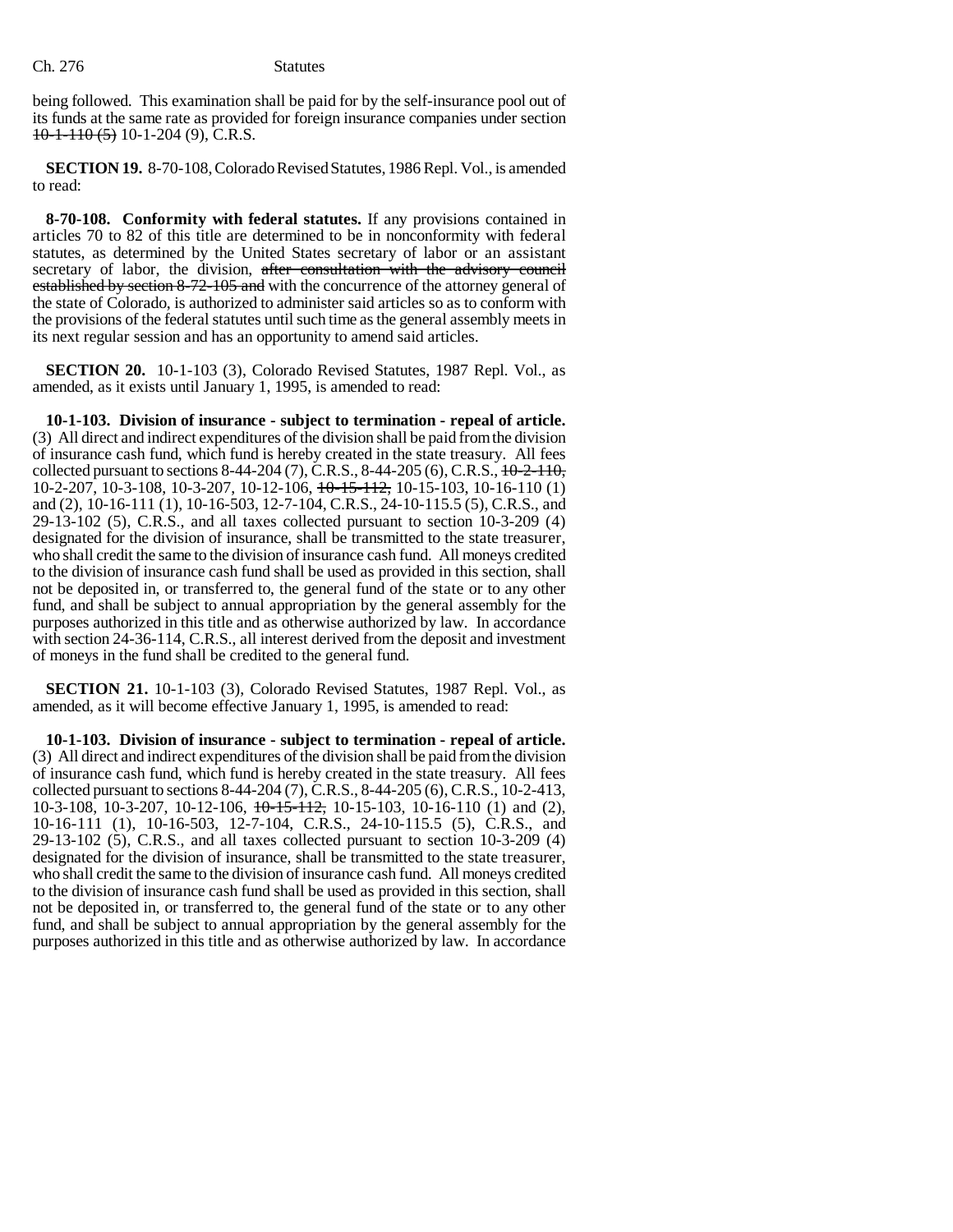with section 24-36-114, C.R.S., all interest derived from the deposit and investment of moneys in the fund shall be credited to the general fund.

**SECTION 22.** 10-2-301 (3) (b), (5), and (6) (b), Colorado Revised Statutes, 1987 Repl. Vol., as amended, as they will become effective January 1, 1995, are amended to read:

**10-2-301. Continuing education requirement - advisory committee.** (3) (b) This section shall not apply to any person holding a limited or restricted license which the commissioner determines to be exempt from the requirements of this section, nor shall it apply to a nonresident who complies with the continuing education requirements of his or her state of residence, if the insurance commission of such state and the insurance commission DIVISION of this state have in effect a reciprocity agreement concerning continuing education requirements.

(5) Any person who fails to comply with the requirements of this section, or is found after a hearing before the commission DIVISION to have submitted a false or fraudulent certificate of compliance to the commissioner, shall have his or her license suspended until such person satisfactorily demonstrates to the commissioner that all of the requirements of this section, and any other applicable licensing requirement or other statute, has been met.

(6) (b) The position of continuing education administrator shall be established by the commissioner either within the department DIVISION of insurance or through a contractual arrangement with an outside service provider. All costs of such administrator shall be paid from continuing insurance education fees paid by producers in the manner provided by this section. In no event may the commissioner delegate course approval responsibilities to the continuing education administrator.

**SECTION 23.** The introductory portion to 10-3-1108 (1), Colorado Revised Statutes, 1987 Repl. Vol., is amended to read:

**10-3-1108. Orders.** (1) If, after a hearing conducted under section 10-3-1107, the commissioner determines that the person charged has engaged in an unfair method of competition or an unfair or deceptive act or practice, he shall reduce his findings to writing and shall issue and cause to be served on such person a copy of such findings and an order requiring such person to cease and desist from engaging in such method of competition, act, or practice, and, if such act or practice is a violation of section 10-3-1104, 10-3-1105, or 10-18-105 10-18-106, the commissioner may, at his discretion, order any one or more of the following:

**SECTION 24.** 10-4-706 (5), Colorado Revised Statutes, 1987 Repl. Vol., as amended, is amended to read:

**10-4-706. Required coverages - complying policies.** (5) Subsections (3) and (4) of this section AND THIS SUBSECTION (5) are repealed, effective July 1, 1997.

**SECTION 25.** 10-14-305 (1) (b), Colorado Revised Statutes, 1987 Repl. Vol., as amended, is amended to read:

**10-14-305. Consolidations and mergers.** (1) A domestic society may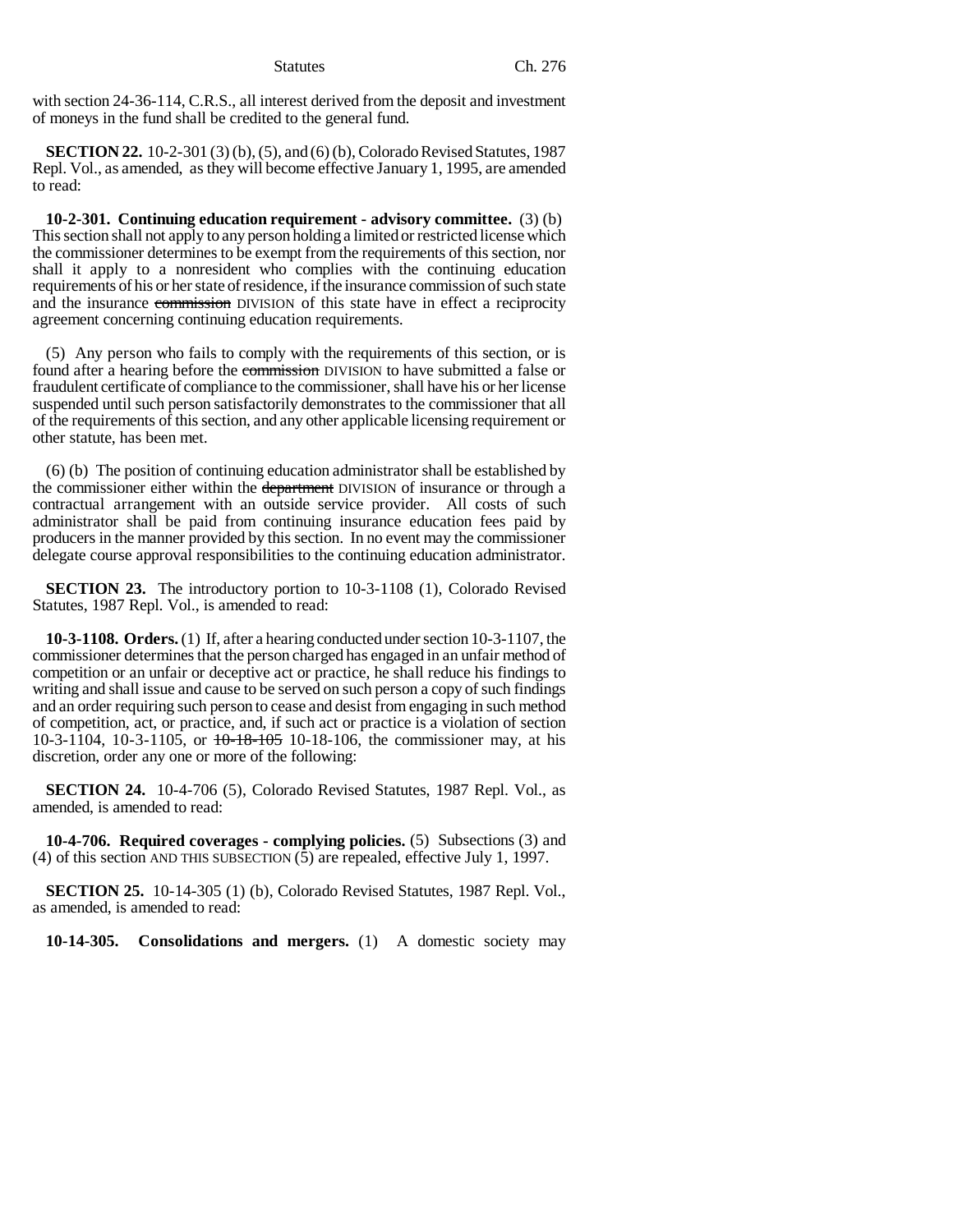Ch. 276 Statutes

consolidate or merge with any other society by complying with the provisions of this section. It shall file with the commissioner:

(b) A sworn statement by the president and secretary or corresponding officers of each society showing the financial condition thereof on a date fixed by the commissioner but not earlier than the society's most recent financial report required pursuant to section  $10-14-612$  10-14-602;

**SECTION 26.** 10-16-107 (3) (d), Colorado Revised Statutes, 1987 Repl. Vol., as amended, is amended to read:

**10-16-107. Rate regulation - approval of policy forms - benefit certificates - evidences of coverage - loss ratio guarantees.** (3) (d) A copy of the form of the evidence of coverage to be used in this state, and any amendment thereto, shall be subject to the filing and approval requirements of  $\frac{\partial}{\partial x}$  (a) of this subsection (3) SECTION 10-16-107.2 unless it is subject to the jurisdiction of the commissioner under the laws governing health insurance or nonprofit hospital, medical-surgical, and health service corporations in which event the filing and approval provisions of subsection (2) of this section shall apply. To the extent, however, that such provisions do not apply, the requirements in paragraph (b) of this subsection (3) shall be applicable.

**SECTION 27.** 10-16-403 (1) (a) and (1) (b), Colorado Revised Statutes, 1987 Repl. Vol., as amended, are amended to read:

**10-16-403. Powers of health maintenance organizations.** (1) The powers of a health maintenance organization include, but are not limited to, the following:

(a) The purchase, lease, construction, renovation, operation, and maintenance of hospitals, medical facilities, nursing care and intermediate care facilities, and other institutions of like nature, their ancillary equipment, and such property as may reasonably be required for its administrative offices or for such other purposes as may be necessary to accomplish the business of the organization; subject to the requirements of part 5 of article 3 of title 25, C.R.S.;

(b) The making of loans to a medical group under contract with it in furtherance of its program or the making of loans to a corporation or corporations under its control for the purpose of acquiring or constructing medical facilities, hospitals, nursing care and intermediate care facilities, and other institutions of a like nature subject to the requirements of part 5 of article 3 of title 25, C.R.S., providing health care services to enrollees;

**SECTION 28.** 10-16-418 (2), Colorado Revised Statutes, 1987 Repl. Vol., as amended, is amended to read:

**10-16-418. Rehabilitation, liquidation, or conservation of health maintenance organization.** (2) A provider which has not expressly agreed to hold enrollees harmless if the provider is not paid by the health maintenance organization may elect to take the priority of a person stated in section  $10-3-507(3)$  (b) 10-3-541 (1) (b); except that if such election is made, the claim by such provider shall only be paid upon condition that the provider shall not assert such claim against any enrollee of the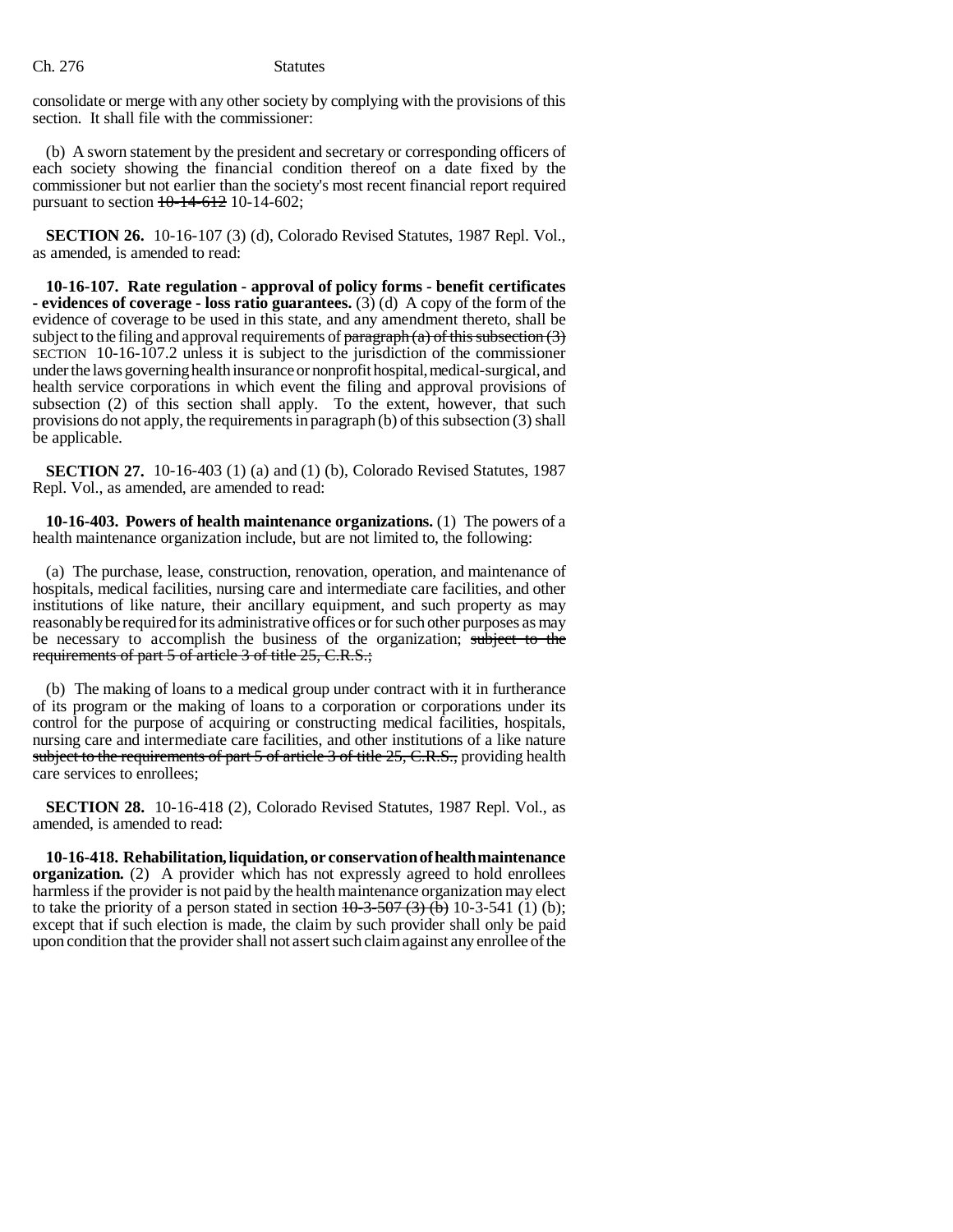health maintenance organization.

**SECTION 29.** 10-16-420 (1), Colorado Revised Statutes, 1987 Repl. Vol., as amended, is amended to read:

**10-16-420. Penalties and enforcement.** (1) The commissioner may, in lieu of suspension or revocation of a certificate of authority under section  $10-16-418$ 10-16-417 and pursuant to the provisions of article 4 of title 24, C.R.S., levy an administrative penalty in an amount not less than one hundred dollars nor more than five hundred dollars, if reasonable notice in writing is given of the intent to levy the penalty and the health maintenance organization has a reasonable time within which to remedy the defect in its operations which gave rise to the penalty citation. The commissioner may augment this penalty by an amount equal to the sum that the commissioner calculates to be the damages suffered by enrollees or other members of the public.

**SECTION 30.** 10-16-421 (1), Colorado Revised Statutes, 1987 Repl. Vol., as amended, is amended to read:

**10-16-421. Statutory construction and relationship to other laws.** (1) Except for sections 10-1-102, 10-1-121, 10-1-122, 10-3-118, 10-3-119, 10-3-128, and parts 4 to 7 of article 3 of this title, and as otherwise provided in this article, the provisions of the insurance law and provisions of nonprofit hospital, medical-surgical, and health service corporation laws, shall not be applicable to any health maintenance organization granted a certificate of authority under this part 4.

**SECTION 31.** 11-22-116 (5) (b), Colorado Revised Statutes, 1987 Repl. Vol., as amended, is amended to read:

**11-22-116. Director and officer insurance and fidelity bonds - legislative** declaration. (5) (b) No provision of part 6 of this title ARTICLE shall be construed to contravene or modify the expressed public policy set forth in this subsection (5).

**SECTION 32.** 11-35-101 (1), Colorado Revised Statutes, 1987 Repl. Vol., as amended, as it exists until January 1, 1995, is amended to read:

**11-35-101. Alternatives to surety bonds permitted - requirements.** (1) The requirement of a surety bond as a condition to licensure or authority to conduct business or perform duties in this state provided in sections  $10-2-104$  (1) (g),  $10-2-111$  (1) and (3), 10-2-207 (8) (a) and (8) (b) (II), 12-6-111, 12-6-112, 12-6-112.2, 12-11-101 (1) (d), 12-11-104, 12-11-106, 12-14-124 (1), 12-20-103 (3), 12-20-106, 12-59-115 (1), 12-60-509 (2.5) (b), 33-4-101 (1), 33-12-104 (1), 35-33-403 (3), 35-55-104 (1), 37-91-107 (2) and (3), 38-29-119 (2), 38-39-102 (3) (b), 39-21-105 (4), 39-27-104 (2) (a), (2.5) (a), and (2.5) (b), 39-27-204 (4) (a), (4.5), and (6), 39-28-105 (1), 42-6-113 (2), and 42-7-301 (6), C.R.S., may be satisfied by a savings account or deposit in or a certificate of deposit issued by a state or national bank doing business in this state or by a savings account or deposit in or a certificate of deposit issued by a state or federal savings and loan association doing business in this state. Such savings account, deposit, or certificate of deposit shall be in the amount specified by statute, if any, and shall be assigned to the appropriate state agency for the use of the people of the state of Colorado. The aggregate liability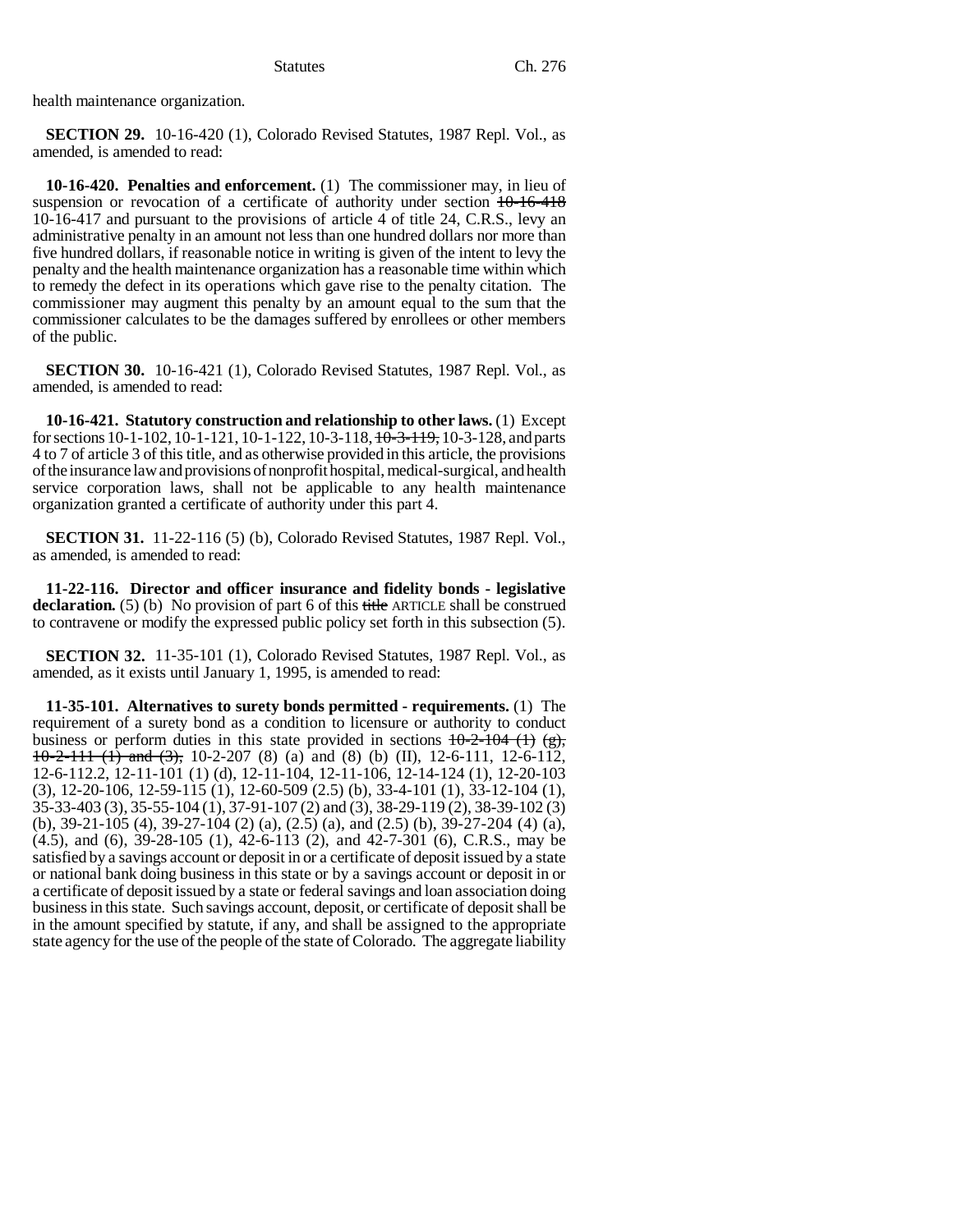of the bank or savings and loan association shall in no event exceed the amount of the deposit. For the purposes of the sections referred to in this section, "bond" includes the savings account, deposit, or certificate of deposit authorized by this section.

**SECTION 33.** 11-35-101.5 (1), Colorado Revised Statutes, 1987 Repl. Vol., as amended, as it exists until January 1, 1995, is amended to read:

**11-35-101.5. Irrevocable letter of credit permitted - requirements.** (1) Where there is the requirement of either an irrevocable letter of credit or a bond as a condition to licensure in sections  $12-16-106(1)$  and  $12-16-218(1)$ , C.R.S., or where an irrevocable letter of credit is permitted as an alternative to a surety bond, evidence of a savings account, deposit, or certificate of deposit meeting the requirements of section 11-35-101, as a condition to licensure or authority to conduct business or perform duties in this state, provided in sections  $10-2-104$  (1) (g),  $10-2-111$  (1) and  $\left(\frac{3}{2}\right)$ , 12-11-101 (1) (d), 12-11-104, 12-11-106, 12-16-105 (5), 12-16-106 (1) (a), and (1) (b), 12-16-218 (1) (a), and (3), 33-4-101 (1), 33-12-104 (1), 37-91-107 (2), and 39-27-204 (6), C.R.S., the requirement shall be satisfied by an irrevocable letter of credit issued by a state or national bank or a state or federal savings and loan association doing business in this state. The requirement shall also be satisfied by an irrevocable letter of credit issued by the bank or banks for cooperatives which are organized pursuant to federal statutes and which serve the region in which the state of Colorado is located. Such letter of credit shall be in an amount specified by statute, if any, and shall name the appropriate state agency as beneficiary, in favor of the people of the state of Colorado.

**SECTION 34.** 11-35-101.5 (1), Colorado Revised Statutes, 1987 Repl. Vol., as amended, as it will become effective January 1, 1995, is amended to read:

**11-35-101.5. Irrevocable letter of credit permitted - requirements.** (1) Where there is the requirement of either an irrevocable letter of credit or a bond as a condition to licensure in sections 12-16-106 (1) and 12-16-218 (1), C.R.S., or where an irrevocable letter of credit is permitted as an alternative to a surety bond, evidence of a savings account, deposit, or certificate of deposit meeting the requirements of section 11-35-101, as a condition to licensure or authority to conduct business or perform duties in this state, provided in sections 12-11-101 (1) (d), 12-11-104, 12-11-106, 12-16-105 (5), 12-16-106 (1) (a), and (1) (b), 12-16-218 (1) (a), and (3), 33-4-101 (1), 33-12-104 (1), 37-91-107 (2), and 39-27-204 (6), C.R.S., the requirement shall be satisfied by an irrevocable letter of credit issued by a state or national bank or a state or federal savings and loan association doing business in this state. The requirement shall also be satisfied by an irrevocable letter of credit issued by the bank or banks for cooperatives which are organized pursuant to federal statutes and which serve the region in which the state of Colorado is located. Such letter of credit shall be in an amount specified by statute, if any, and shall name the appropriate state agency as beneficiary, in favor of the people of the state of Colorado.

**SECTION 35.** 12-64-111 (1) (p), Colorado Revised Statutes, 1991 Repl. Vol., is amended to read:

**12-64-111. Discipline of licensees.** (1) (p) Conviction of a violation of the "Colorado Controlled Substances Act" "UNIFORM CONTROLLED SUBSTANCES ACT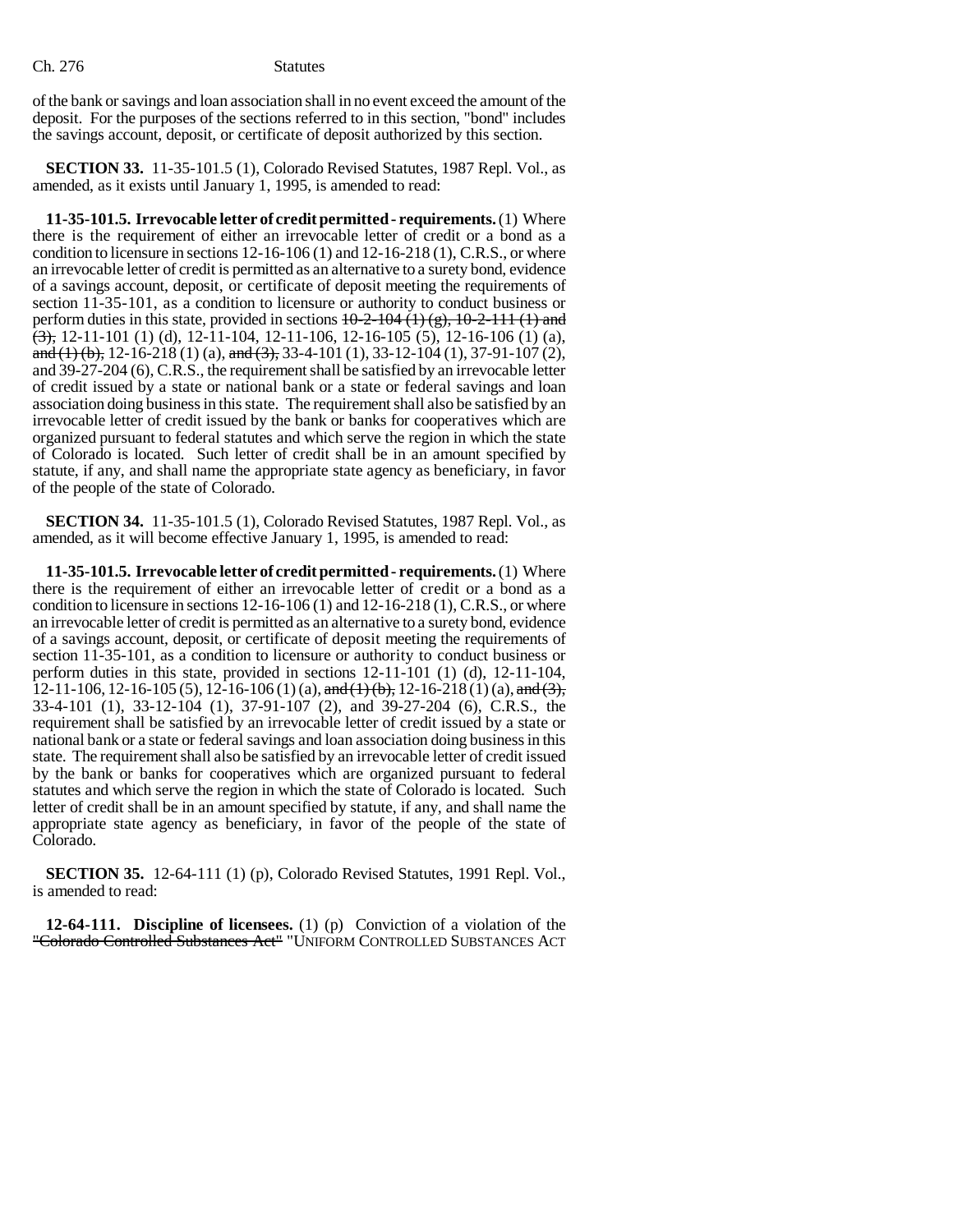OF 1992", ARTICLE 18 OF TITLE 18, C.R.S., the federal "Controlled Substances Act", or the federal "Controlled Substances Import and Export Act", or any of them;

**SECTION 36.** 18-19-103 (2) and (3), Colorado Revised Statutes, 1986 Repl. Vol., as amended, are amended to read:

**18-19-103. Source of revenues - allocation of moneys.** (2) Each drug offender convicted of a violation of section  $18-18-106$  (1) 18-18-406 (1), or who receives a deferred sentence pursuant to section 16-7-403, C.R.S., for a violation of section 18-18-106 (1) 18-18-406 (1), shall be assessed a surcharge of one hundred dollars.

(3) The clerk of the court shall disperse DISBURSE the surcharge required by subsection (1) of this section as follows:

(a) Five percent shall be retained by the clerk for purposes of administering the dispersal DISBURSAL of the surcharge pursuant to this subsection (3).

(b) Four percent shall be dispersed DISBURSED to the investigating agency to cover the costs of fingerprinting and photographing offenders pursuant to section 16-21-104 (1), C.R.S.

(c) One percent shall be dispersed DISBURSED to the sheriff of the county in which the conviction or deferred sentence is entered, to cover the costs of fingerprinting and photographing offenders pursuant to section 18-18-432 (3).

(d) Ninety percent shall be dispersed DISBURSED to the state treasurer who shall credit the same to the drug offender surcharge fund created pursuant to subsection (4) of this section.

**SECTION 37.** 19-2-204 (3) (a) (IV) (E), Colorado Revised Statutes, 1986 Repl. Vol., as amended, is amended to read:

**19-2-204. Detention and shelter - hearing - time limits - confinement with adult offenders - restrictions.** (3) (a) (IV) At the conclusion of the hearing, the court shall enter one of the following orders:

(E) That no bail be set and that, upon the court's finding that the juvenile is a danger to himself or herself or to the community, the juvenile be placed in a preadjudication service program established pursuant to section  $19-2-205(6)$ 19-2-205.5. This sub-subparagraph (E) shall not apply to any case in which the juvenile's alleged offense is one of the offenses described in sub-subparagraph (A), (B), or (C) of subparagraph (III) of this paragraph (a).

**SECTION 38.** 19-2-708 (1) and (4), Colorado Revised Statutes, 1986 Repl. Vol., as amended, are amended to read:

**19-2-708. Regimented juvenile training program - legislative declaration.** (1) It is the intent of the general assembly that the program established pursuant to this section benefit the state by providing a three-phase TWO-PHASE regimented juvenile training program under which certain adjudicated juveniles are subject to a controlled and regimented environment that affirms dignity of self and respect for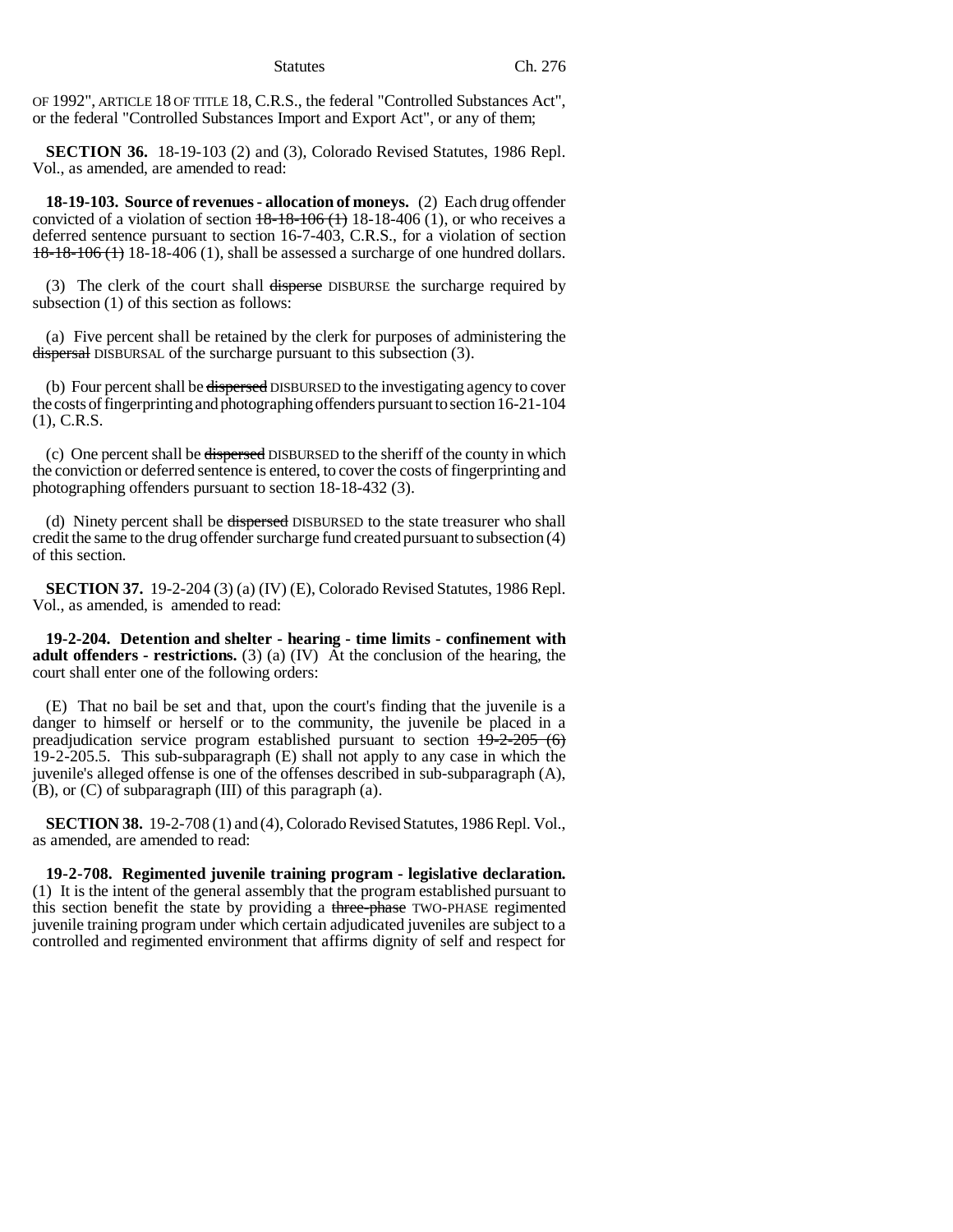others; promotes the value of education, work, and self-discipline; and develops useful skills and abilities that can be applied when the juvenile is reintegrated into the community.

(4) Whenever a juvenile fails to progress through or complete the initial phase of the regimented juvenile training program, the department of institutions may reassign the juvenile to a division of youth services facility. In addition, whenever a juvenile fails to progress through or complete the second or third phase of the program, the department may return the juvenile to an earlier phase THE FIRST PHASE of the program for completion of all or part of the earlier phase IT; except that a juvenile shall not be returned for participation in the initial phase more than once.

**SECTION 39.** 22-32-110 (1) (ee), Colorado Revised Statutes, 1988 Repl. Vol., as amended, is amended to read:

**22-32-110. Board of education - specific powers.** (1) In addition to any other power granted to a board of education of a school district by law, each board of education of a school district shall have the following specific powers, to be exercised in its judgment:

(ee) To employ on a voluntary or paid basis teachers' aides and other auxiliary, noncertificated personnel to assist certificated personnel in the provision of services related to instruction or supervision of children and to provide compensation for such services rendered from any funds available for such purpose, notwithstanding the provisions of sections 22-63-201 and 22-63-403 22-63-402;

**SECTION 40.** 22-33-106 (1) (c), Colorado Revised Statutes, 1988 Repl. Vol., as amended, is amended to read:

**22-33-106. Grounds for suspension, expulsion, and denial of admission.** (1) The following shall be grounds for suspension or expulsion of a child from a public school during a school year:

(c) Behavior on or off school property which is detrimental to the welfare or safety of other pupils or of school personnel including behavior which creates a threat of physical harm to the child or to other children; except that, if the child who creates such threat is a handicapped child WITH A DISABILITY pursuant to section 22-20-103  $(4)$  (1.5), such child may not be expelled if the actions creating such threat are a manifestation of such child's handicapping condition DISABILITY. However, such child shall be removed from the classroom to an appropriate alternative setting within the district in which such child is enrolled for a length of time which is consistent with federal law, during which time the school in which such student is enrolled shall give priority to and arrange within ten days for a reexamination of such child's individual education plan to amend such plan as necessary to ensure that the needs of such child are addressed in a more appropriate manner or setting which is less disruptive to other students and is in accordance with the provisions of article 20 of this title. Nothing in this paragraph (c) shall be construed to limit a school district's authority to suspend a handicapped child WITH A DISABILITY for a length of time which is consistent with federal law.

**SECTION 41.** 22-44-105 (1) (e) (III), Colorado Revised Statutes, 1988 Repl.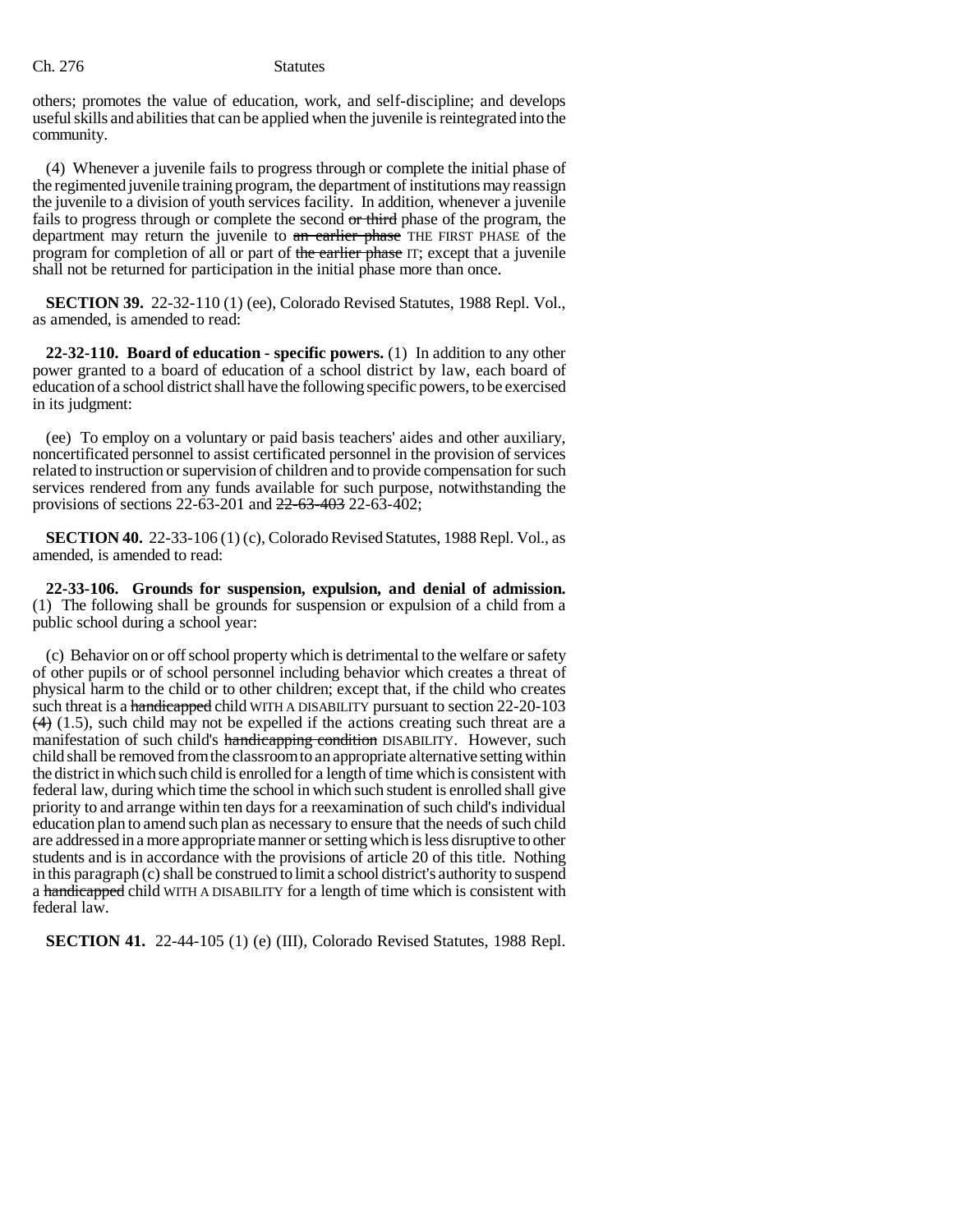Vol., as amended, is amended to read:

**22-44-105. Budget - contents - mandatory.** (1) (e) (III) For purposes of determining the percentage change in the district's per pupil funding from the 1992-93 budget year to the 1993-94 budget year, the district's per pupil funding for the 1992-93 budget year shall be the amount derived by dividing the district's 1992-93 equalization program funding, as calculated pursuant to section 22-53-107 (3), including the district's 1992-93 preschool program funding, if any, as calculated pursuant to section 22-53-115.5, and the district's 1992-93 PROGRAM FUNDING FOR three- and four-year-old handicapped program funding CHILDREN WITH DISABILITIES, if any, as calculated pursuant to section 22-53-116.5, by the district's 1992-93 funded pupil count as defined in section 22-53-107 (5.5) (c) (II). The district's per pupil funding for the 1993-94 budget year shall be the amount derived by dividing the district's 1993-94 equalization program funding, as calculated pursuant to section  $22-53-107$  (5.5) (b) (II) or (5.5) (b) (III), whichever is applicable, by the district's 1993-94 funded pupil count as defined in section 22-53-107 (5.5) (c) (III).

**SECTION 42.** 22-53-107 (5.5) (a) and (5.5) (c) (I), Colorado Revised Statutes, 1988 Repl. Vol., as amended, are amended to read:

**22-53-107. Equalization program funding of a district.** (5.5) (a) Notwithstanding the provisions of subsections (2) and (3) of this section, for the 1993-94 budget year, the equalization program funding of all districts shall be calculated in the manner provided in this subsection (5.5). In lieu of calculating a district's preschool program funding under the provisions of section 22-53-115.5 and a district's PROGRAM FUNDING FOR three- and four-year-old handicapped program funding CHILDREN WITH DISABILITIES under the provisions of section 22-53-116.5, the funding for such programs, if any, shall be included in the calculation of a district's equalization program funding under the provisions of paragraph (b) of this subsection  $(5.5)$ .

(c) For purposes of paragraph (b) of this subsection (5.5):

(I) "1992-93 equalization program funding" shall include the district's 1992-93 equalization program funding as calculated pursuant to subsection (2) of this section, the district's 1992-93 preschool program funding, if any, as calculated pursuant to section 22-53-115.5, and the district's 1992-93 PROGRAM FUNDING FOR three- and four-year-old handicapped program funding CHILDREN WITH DISABILITIES, if any, as calculated pursuant to section 22-53-116.5.

**SECTION 43.** 22-53-116.5 (3), Colorado Revised Statutes, 1988 Repl. Vol., as amended, is amended to read:

**22-53-116.5. Program funding for districts with programs for three- and four-year-old children with disabilities.** (3) For the 1993-94 budget year, the three- and four-year-old handicapped program funding FOR THREE- AND FOUR-YEAR-OLD CHILDREN WITH DISABILITIES of a district shall be calculated as a part of equalization program funding under the provisions of section 22-53-107 (5.5) and not calculated in accordance with the provisions of subsection (1) of this section.

**SECTION 44.** 22-53-409 (4) (a) and (4) (b), Colorado Revised Statutes, 1988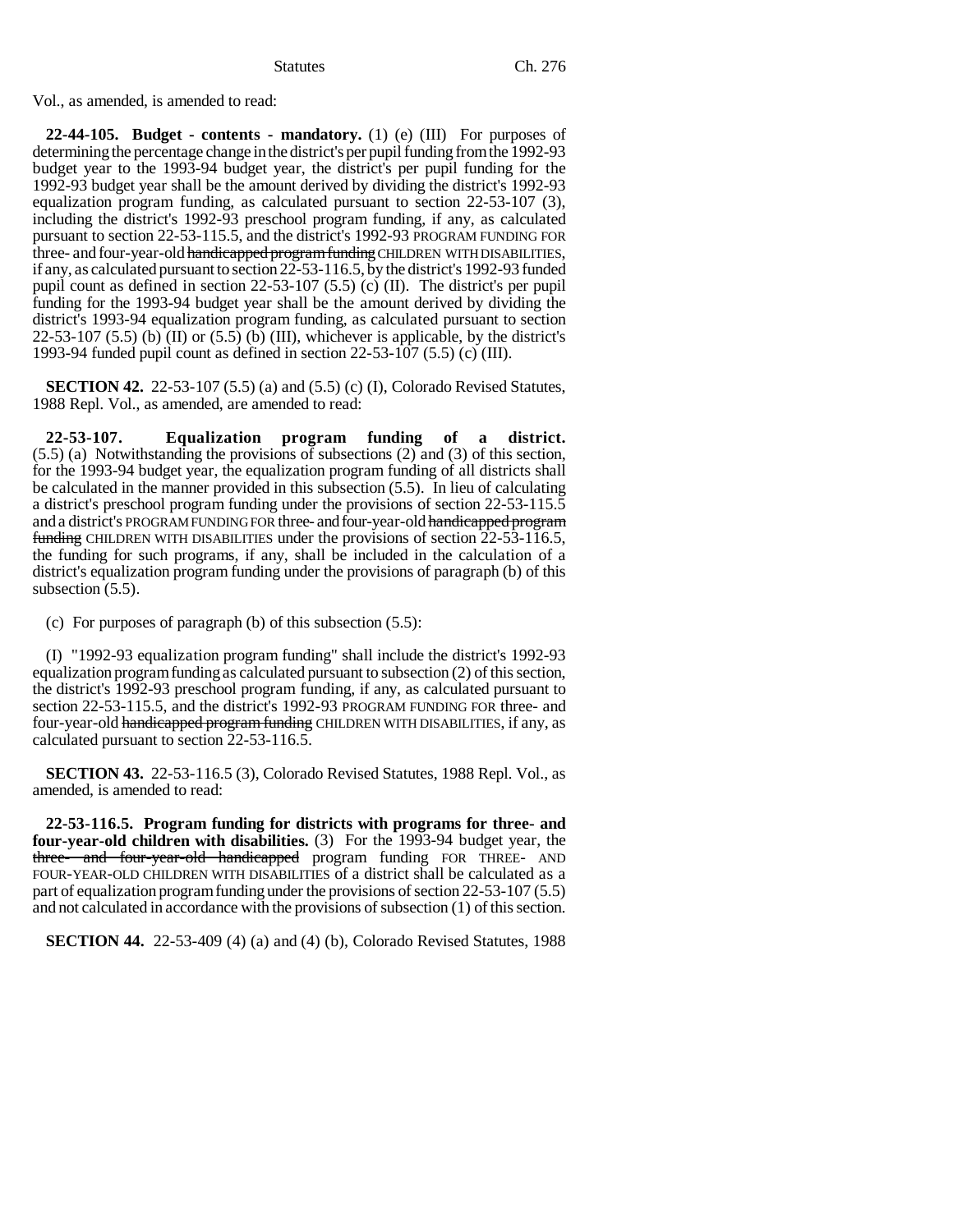Ch. 276 Statutes

Repl. Vol., as amended, are amended to read:

**22-53-409. Assessments.** (4) (a) The department shall prepare an annual report of the results of statewide assessments which shall be delivered to the council, to the board, to the commission, to the education committees of the house of representatives and the senate, to the district accountability committees, and to the districts and which shall be available to the public. The first report shall be available on or before January 1, 1997. Such report shall include the percentage of students achieving each of the performance levels specified by the board and shall be reported for the state as a whole as well as by gender, race, separate handicapping DISABLING condition, and ethnicity of students and by district, district size, and setting category of each district pursuant to section 22-53-105.

(b) In accordance with timelines adopted by the board pursuant to section 22-53-406 (2), but not later than January 1, 1999, the annual report prepared by the department shall also contain assessment results reported by each district which specify the percentage of students achieving each of the performance levels specified by the district in the district plan adopted pursuant to section 22-53-407 (2) on each of the district content standards as measured by assessments adopted by the district. Such results shall be reported for the district as a whole as well as by gender, race, separate handicapping DISABLING condition, and ethnicity of students in accordance with a standard reporting format established by the board. In addition, at the fourth grade, eighth grade, and tenth grade levels, each district shall submit a comparison of the district assessment results and the state assessment results in a standard reporting format established by the board if students in such district participated in the Colorado student assessment program for that year. In addition, such comparison shall include information establishing the validity and reliability of the district assessments and their internal comparability as well as their comparability to the state assessments.

**SECTION 45.** 22-60-107 (2), Colorado Revised Statutes, 1988 Repl. Vol., as amended, is amended BY THE ADDITION OF A NEW PARAGRAPH to read:

**22-60-107. Renewal of a certificate.** (2) (f) PORTFOLIO OF PROFESSIONAL DEVELOPMENT. ON AND AFTER JULY 1, 1991, UP TO SIX SEMESTER HOURS OF RENEWAL CREDIT MAY BE WAIVED UPON SUBMITTING A PORTFOLIO OF PROFESSIONAL DEVELOPMENT. SUCH PORTFOLIO MAY INCLUDE, BUT IS NOT LIMITED TO, ANY OF THE ACTIVITIES ALLOWED FOR RECERTIFICATION CREDIT PURSUANT TO SUBSECTIONS (1), (2), AND (7) OF THIS SECTION. APPLICANTS SHALL PROVIDE SATISFACTORY DOCUMENTATION OF PROFESSIONAL DEVELOPMENT EXPERIENCES AND ACTIVITIES WHICH HAVE SPECIAL SIGNIFICANCE FOR INCREASING THE KNOWLEDGE AND SKILLS OF THE TEACHER. SUCH WAIVER SHALL BE GRANTED IN ACCORDANCE TO RULES AND REGULATIONS ADOPTED BY THE STATE BOARD OF EDUCATION.

**SECTION 46.** 22-60-107 (9), Colorado Revised Statutes, 1988 Repl. Vol., as amended, is repealed as follows:

**22-60-107. Renewal of a certificate.** (9) Portfolio of professional development. On and after July 1, 1991, up to six semester hours of renewal credit waived upon submitting a portfolio of professional development. Such portfolio may include, but is not limited to, any of the activities allowed for recertification credit pursuant to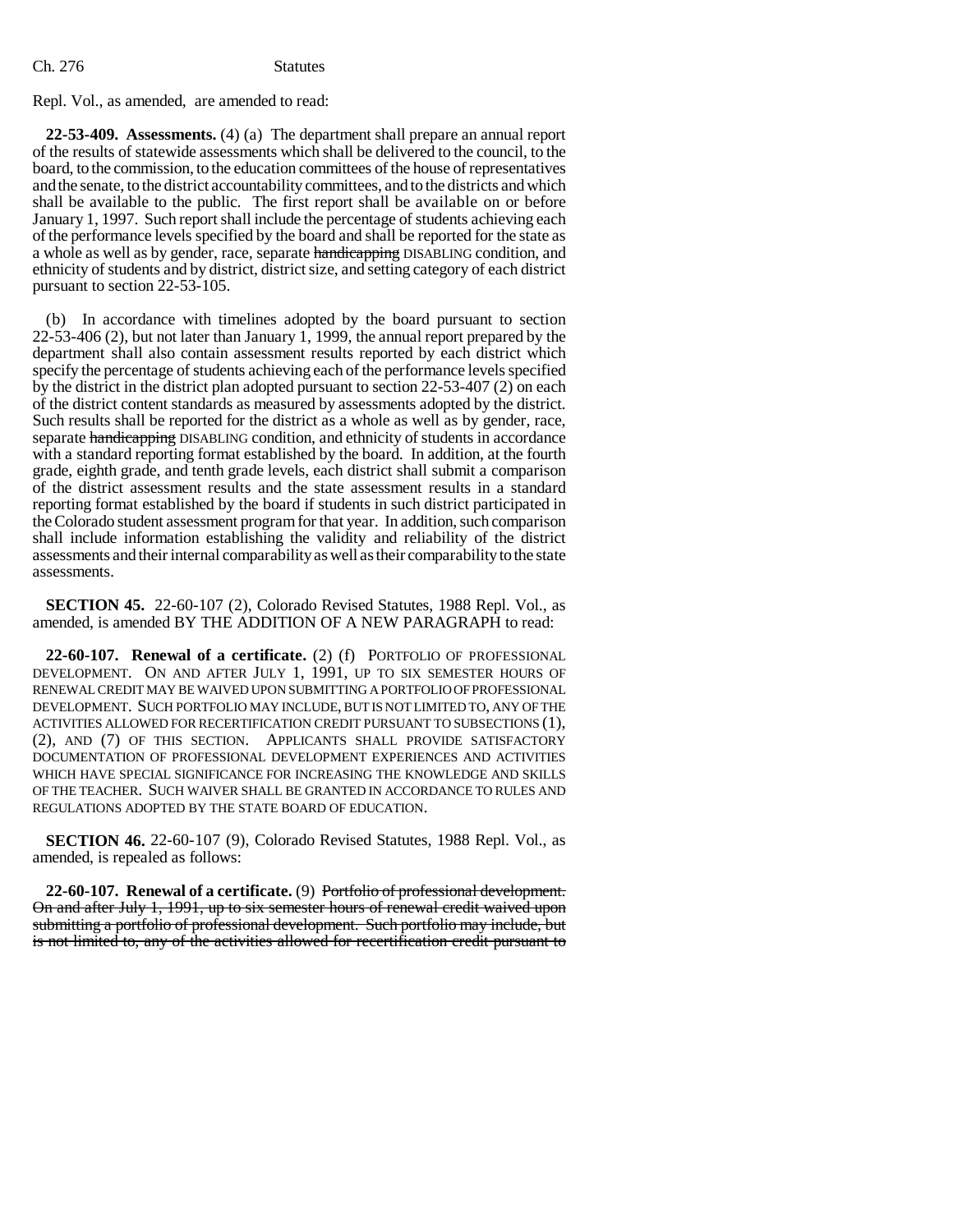subsections  $(1)$ ,  $(2)$ , and  $(7)$  of this section. Applicants shall provide satisfactory documentation of professional development experiences and activities which have special significance for increasing the knowledge and skills of the teacher. Such waiver shall be granted in accordance to rules and regulations adopted by the state board of education.

**SECTION 47.** 22-60.5-107 (2) (a), Colorado Revised Statutes, 1988 Repl. Vol., as amended, is amended to read:

**22-60.5-107. Grounds for denying, annulling, suspending, or revoking license, certificate, endorsement, or authorization.** (2) Any license, certificate, endorsement, or authorization may be denied, annulled, suspended, or revoked in the manner prescribed in section 22-60.5-108, notwithstanding the provisions of subsection (1) of this section:

(a) When the holder has been determined to be mentally incompetent by a court of competent jurisdiction and a court has entered, pursuant to part 3 or part 4 of article 14 of title 15 or section 26-3-104 (4), 27-10-109 (4) or 27-10-125, C.R.S., an order specifically finding that the mental incompetency is of such a degree that the holder is incapable of continuing to perform his job; except that the license, certificate, endorsement, or authorization held by a person who has been determined to be mentally incompetent and for whom such an order has been entered shall be revoked or suspended by operation of law without a hearing, notwithstanding the provisions of section 22-60.5-108.

**SECTION 48.** 24-4.1-119 (1) (c) and (1) (d), Colorado Revised Statutes, 1988 Repl. Vol., as amended, are amended to read:

**24-4.1-119. Costs levied on criminal actions and traffic offenses.** (1) (c) A cost of twenty-five dollars is hereby levied on every criminal action resulting in a conviction or in a deferred judgment and sentence, as provided for in section 16-7-403, C.R.S., of a violation of section 42-4-1202 (1) or (1.5), C.R.S. This cost shall be paid to the clerk of the court, who shall deposit same in the victim compensation fund established in paragraph  $(a)$  of this subsection  $(1)$  SECTION 24-4.1-117.

(d) A cost, in an amount determined pursuant to paragraph (a) of this subsection (1), is hereby levied on every action upon the filing of a petition alleging a child is delinquent which results in a finding of guilty pursuant to part 5 of article 2 of title 19, C.R.S., or a deferral of adjudication pursuant to section 19-2-702, C.R.S. This cost shall be paid to the clerk of the court, who shall deposit same in the victim compensation fund established in paragraph  $(a)$  of this subsection  $(1)$  SECTION  $24 - 4.1 - 117.$ 

**SECTION 49.** 24-34-104 (21.1), (27) (d), (27.5) (b), and (33), Colorado Revised Statutes, 1988 Repl. Vol., as amended, are amended to read:

**24-34-104. General assembly review of regulatory agencies and functions for termination, continuation, or reestablishment.** (21.1) The following board and the functions of the specified agency shall terminate on July 1, 1992. The Colorado manufactured housing licensing board, created by article 51.5 of title 12, C.R.S., WAS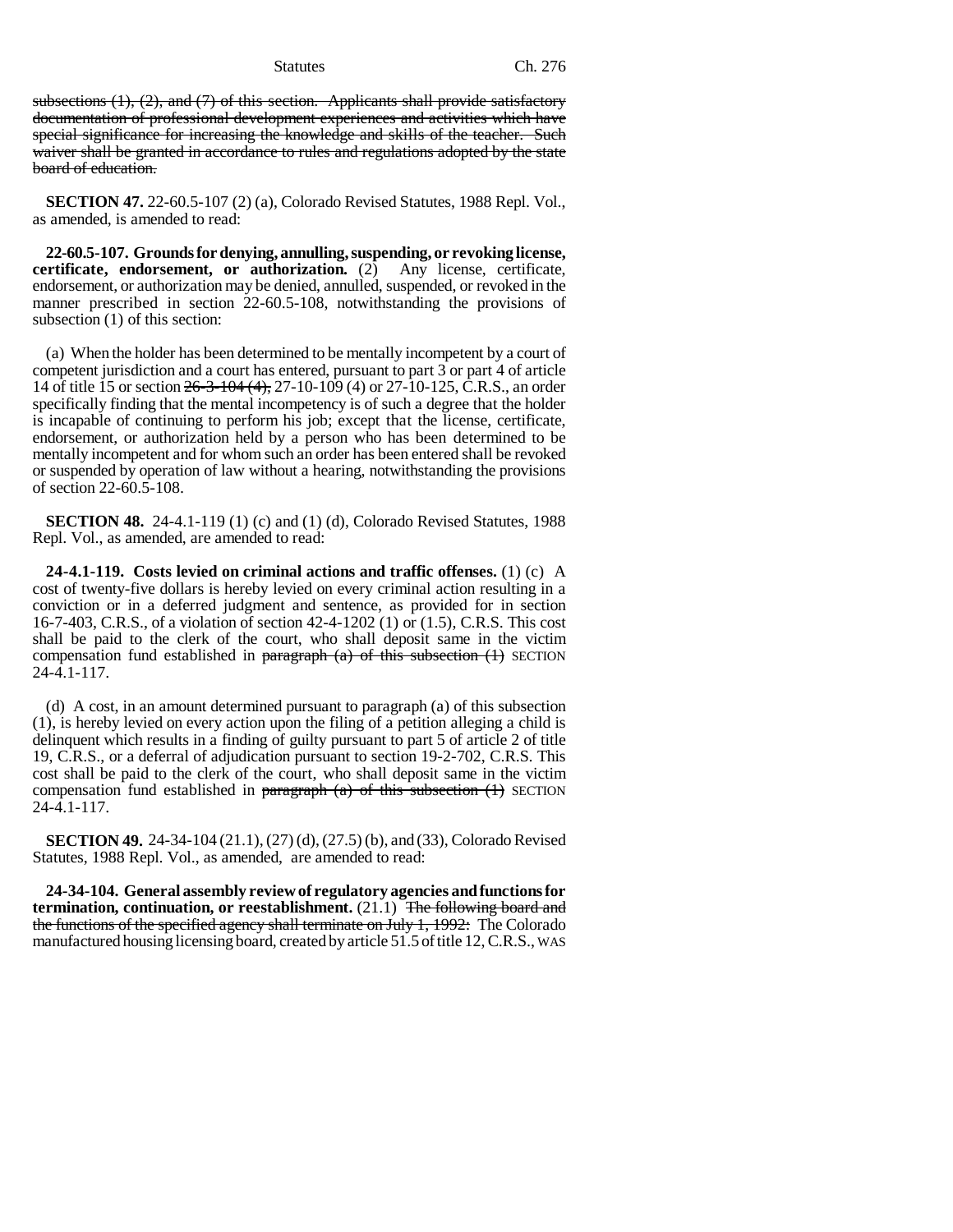REPEALED, EFFECTIVE JULY 1, 1992. However, the sunrise and sunset review committee created by joint rule of the senate and house of representatives shall retain continuing jurisdiction, at any time and at its own discretion, to review and recommend termination, continuation, or reestablishment of such board. including amending such termination date.

(27) (d) Boards relating to the licensing of and grievances against any person regulated or licensed pursuant to the provisions of article 43 of title 12, C.R.S., and created pursuant to article 43 of title 12, C.R.S.

 $(27.5)$  (b) The exemption from licensure under the "Colorado Controlled Substance Act" "UNIFORM CONTROLLED SUBSTANCES ACT OF 1992", ARTICLE 18 OF TITLE 18, C.R.S., pursuant to section 12-22-304 (5) (e) (I), C.R.S., for persons who administer or monitor medications in facilities in compliance with the program authorized in section 25-1-107 (1) (ee), C.R.S., shall terminate on July 1, 1998.

(33) The following function of the director of the division of registrations shall terminate on July 1, 2003: The regulation of outfitters pursuant to article 55.5 of title 12, C.R.S.

**SECTION 50.** 24-34-502 (6), Colorado Revised Statutes, 1988 Repl. Vol., as amended, is amended to read:

**24-34-502. Unfair housing practices prohibited.** (6) Nothing in this part 5 shall prohibit a person engaged in the business of furnishing appraisals of real property from taking into consideration factors other than race, creed, color, religion, sex, marital status, familial status, handicap DISABILITY, religion, national origin, or ancestry.

**SECTION 51.** 24-49-101 (3), Colorado Revised Statutes, 1988 Repl. Vol., as amended, is amended to read:

**24-49-101. Colorado economic development advisory board - creation membership.** (3) No member of the general assembly shall be appointed as a member of the board pursuant to  $\frac{\text{parameter of}}{\text{mean}}$  (e) of subsection (2) of this section. Members of the board shall be appointed for terms of two years.

**SECTION 52.** 24-51-305 (2), Colorado Revised Statutes, 1988 Repl. Vol., as amended, is amended to read:

**24-51-305. District attorneys.** (2) On behalf of a district attorney, the state of Colorado shall contribute eighty percent of the employer contributions and the county shall contribute twenty percent of the employer contributions based upon the rate for the state division set forth in section  $24-51-401$  (1) 24-51-401 (1.7). One hundred percent of member contributions shall be paid from the salary of such district attorney.

**SECTION 53.** 24-72-204 (3.5) (a) (I), Colorado Revised Statutes, 1988 Repl. Vol., as amended, is amended to read:

## **24-72-204. Allowance or denial of inspection - grounds - procedure - appeal.**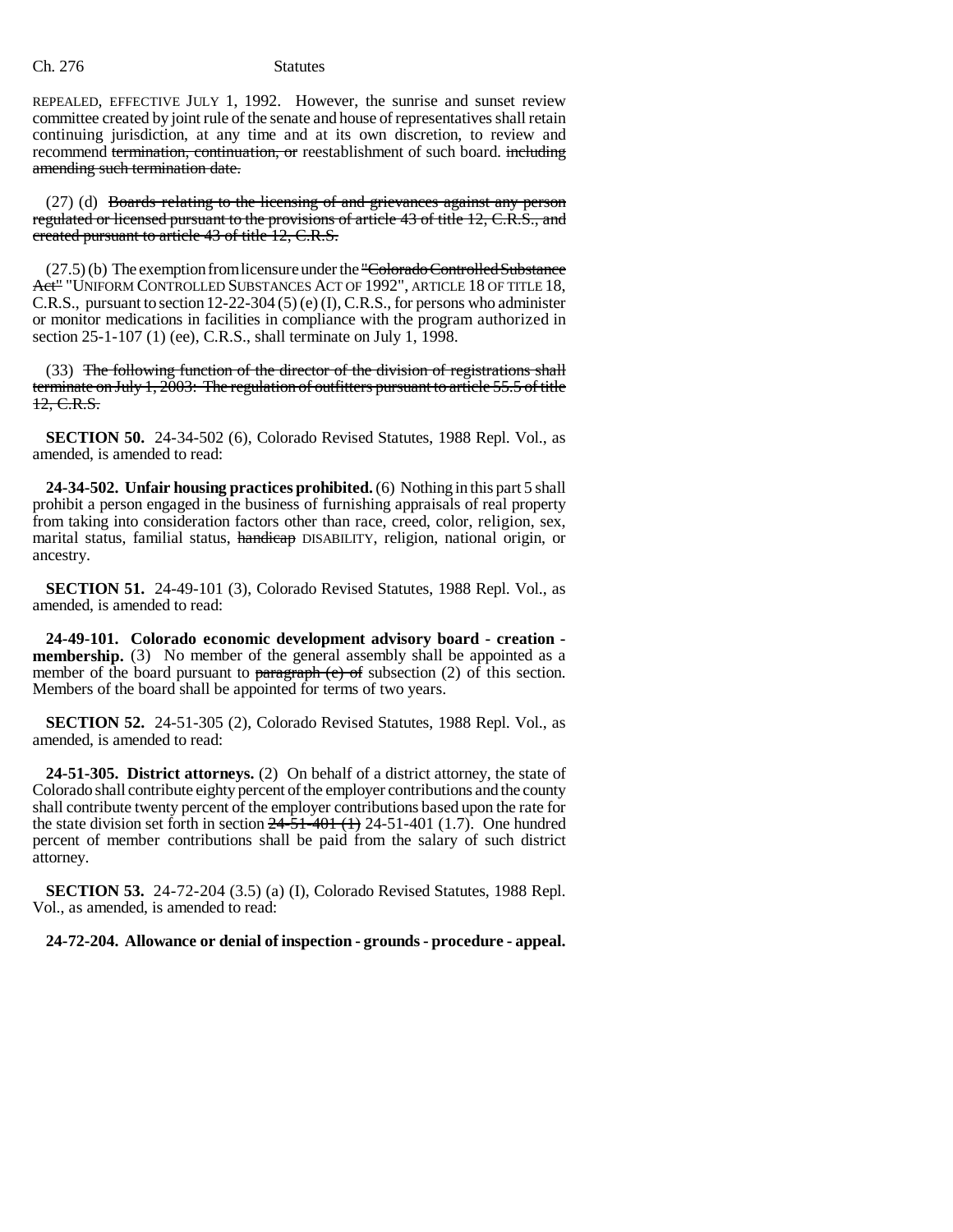(3.5) (a) Effective January 1, 1992, any individual who meets the requirements of this subsection (3.5) may request that the address of such individual included in any public records concerning that individual which are required to be made, maintained, or kept pursuant to the following sections be kept confidential:

(I) Sections  $1-2-224$  1-2-227 and 1-2-301, C.R.S.;

**SECTION 54.** 24-90-105 (1) (e), Colorado Revised Statutes, 1988 Repl. Vol., is amended to read:

**24-90-105. Powers and duties of state librarian.** (1) The state librarian has the following powers and duties with respect to the state library:

(e) To furnish or contract for the furnishing of library services to the PERSONS WHO ARE blind and physically handicapped DISABLED, including persons who cannot use printed materials in their conventional format;

**SECTION 55.** 25-1-107 (1) (ee) (II.5) (A) and (3) (c) (II), Colorado Revised Statutes, 1989 Repl. Vol., as amended, are amended to read:

**25-1-107. Powers and duties of the department.** (1) (ee) (II.5) For purposes of this paragraph (ee), "facility" means:

(A) The correctional facilities under the supervision of the executive director of the department of corrections including, but not limited to: Those facilities provided for in article 20 of title 17, C.R.S.; the women's correctional institution provided for in article 21 of title 17, C.R.S.; the reformatory provided for in article 22 of title 17, C.R.S.; minimum security facilities provided for in article 25 of title 17, C.R.S.; jails provided for in article 26 of title 17, C.R.S.; community correctional facilities and programs provided for in article 27 of title 17, C.R.S.; the regimented inmate discipline and treatment program provided for in article 27.7 of title 17, C.R.S.; the Denver regional diagnostic center provided for in article 40 of title 17, C.R.S.; and the Limon correctional facility provided for in section 24-35-210 (4) (f) (I) (B), C.R.S.;

 $(3)$  (c) (II) The department shall make a written report to the general assembly on or before January 1, 1993, regarding the impact of this paragraph (c) upon the staffing levels of nursing care facilities.

**SECTION 56.** 25-1-201 (1), Colorado Revised Statutes, 1989 Repl. Vol., is amended to read:

**25-1-201. Definitions.** As used in this part 2, unless the context otherwise requires:

(1) "Advisory council" means the state alcohol and drug abuse advisory council.

**SECTION 57.** The introductory portion to 25-1-202 (1), Colorado Revised Statutes, 1989 Repl. Vol., is amended to read:

**25-1-202. Duties of division.** (1) The division with the advice and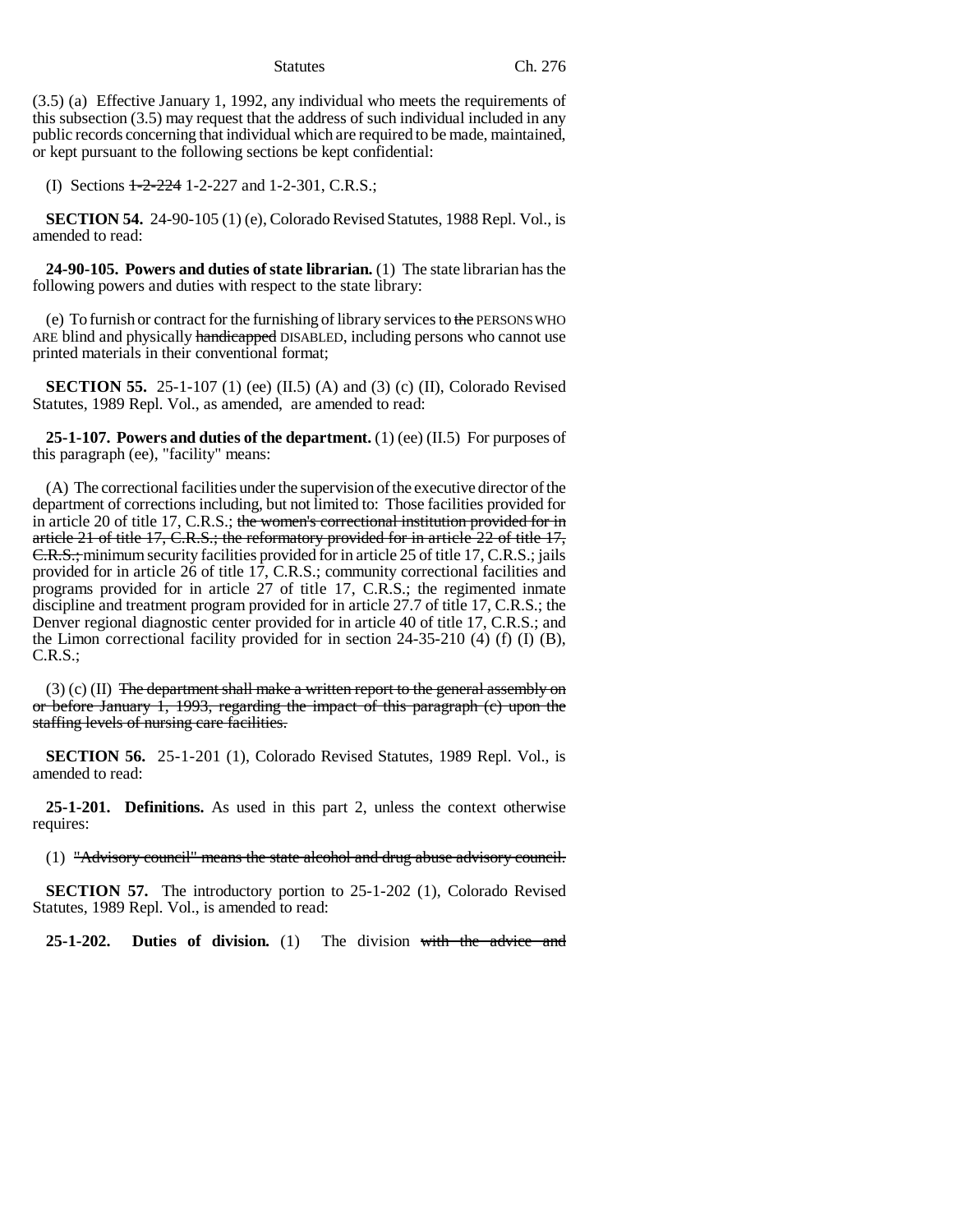recommendation of the advisory council, shall formulate a comprehensive state plan for alcohol and drug abuse programs. The state plan shall be submitted to the governor and, upon his approval, shall be submitted to the appropriate United States agency for review and approval. The state plan shall include, but not be limited to:

**SECTION 58.** 25-1-209, Colorado Revised Statutes, 1989 Repl. Vol., is amended to read:

**25-1-209. Coordination of state and federal funds and programs.** (1) All requests for state appropriations for alcohol and drug abuse programs shall be submitted to the division the advisory council, and the office of state planning and budgeting on dates specified by the division consistent with requirements and procedures of the office of state planning and budgeting. After studying each request and the recommendations of the advisory council, the division shall make a report thereon, with its comments and recommendations, including priorities for appropriations and a statement as to whether the requested appropriation would be consistent with the comprehensive state plan for alcohol and drug abuse programs. The reports of the division shall be submitted to the governor, the office of state planning and budgeting, and the joint budget committee, together with all pertinent material on which the recommendations of the division are based.

(2) The division  $\frac{1}{\text{and the adversary count}}$  shall also review applications for federal grants for alcohol and drug abuse programs submitted by any department or agency of state government, by any political subdivision of the state, by any Indian tribal reservation, or by any other public or private agency, organization, or institution. The division after studying the application and the recommendations of the advisory council, shall transmit to the division of planning and to the appropriate United States agency its comments and recommendations, together with a statement as to whether the grant would be consistent with the comprehensive state plan for alcohol and drug abuse programs.

**SECTION 59.** 25-3-304 (3) (c) (II) (B), Colorado Revised Statutes, 1989 Repl. Vol., as amended, is amended to read:

**25-3-304. Trustees - powers and duties.** (3) (c) (II) "Grant" does not include:

(B) Any revenues resulting from rates, fees, assessments, or other charges imposed by a hospital for the provision of goods or services by such auxiliary facility HOSPITAL;

**SECTION 60.** 25-7-114.6 (1), Colorado Revised Statutes, 1989 Repl. Vol., as amended, is amended to read:

**25-7-114.6. Emission notice - fees.** (2) An air pollution emission notice shall be deemed to run with the land. The moneys collected pursuant to this section and sections  $25-7-403$   $25-7-407$ , and  $25-7-510$  shall be remitted to the state treasurer, who shall credit the same to the stationary sources control fund created in section 25-7-114.7 and subject to the provisions of said section.

**SECTION 61.** 25-7-122 (1) (b), Colorado Revised Statutes, 1989 Repl. Vol., as amended, is amended to read: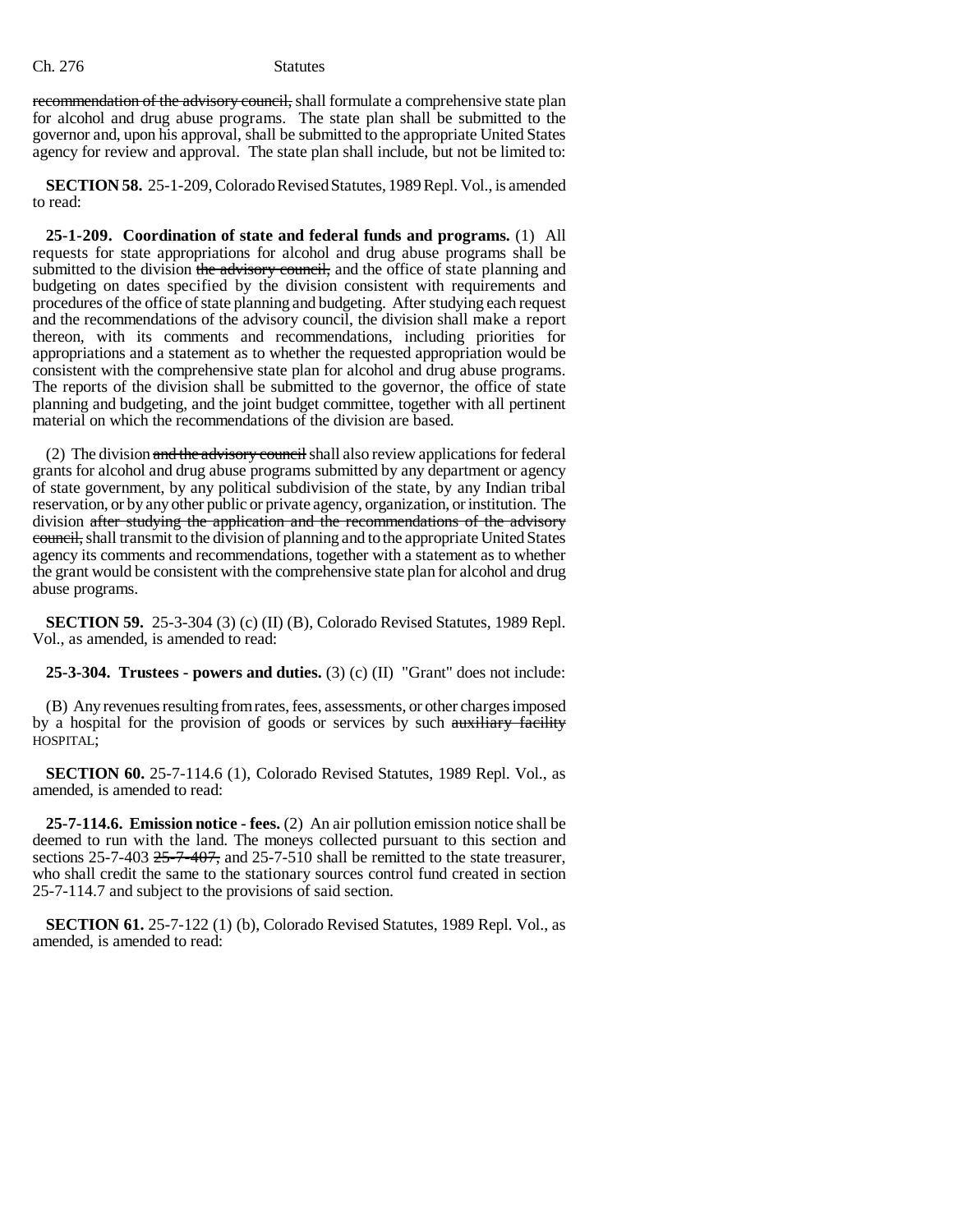**25-7-122. Civil penalties.** (1) Upon application of the division, penalties as determined under this article may be collected by the division by action instituted in the district court for the district in which is located the air pollution source affected in accordance with the following provisions:

(b) Any person who violates any requirement or prohibition of an applicable emission control regulation of the commission, the state implementation plan, a construction permit, any provision for the prevention of significant deterioration under part 2 of this article, any provision related to attainment under part 3 of this article, or any provision of section 25-7-105, 25-7-106, 25-7-106.3, 25-7-106.8, 25-7-106.9, 25-7-108, 25-7-109, 25-7-111, 25-7-112, 25-7-113, 25-7-114.2, 25-7-114.5, 25-7-118, 25-7-135, 25-7-206, 25-7-403, 25-7-404, 25-7-405, 25-7-407, 2<del>5-7-407.5,</del> 25-7-602, 25-7-602.5, 25-7-603, 25-7-604, 25-7-605, 25-7-607, or 25-7-608, shall be subject to a civil penalty of not more than fifteen thousand dollars per day for each day of such violation; except that there shall be no civil penalties assessed or collected against persons who violate emission regulations promulgated by the commission for the control of odor until a compliance order issued pursuant to section 25-7-115 and ordering compliance with the odor regulation has been violated.

**SECTION 62.** 25-15-310 (2), Colorado Revised Statutes, 1989 Repl. Vol., as amended, is amended to read:

**25-15-310. Criminal offenses - penalties.** (2) Except as provided in section 29-22-108, 18-13-112, or 40-2.1-106 43-6-113, C.R.S., any person acting with criminal negligence as defined in section 18-1-501 (3), C.R.S., who violates any of the provisions of paragraph  $(a)$ ,  $(c)$ ,  $(d)$ , or  $(e)$  of subsection  $(1)$  of this section is guilty of a misdemeanor and, upon conviction thereof, shall be punished by a fine of not more than twenty-five thousand dollars for each day of violation. If such conviction is for a violation committed after a previous conviction under this subsection (2), the maximum fine shall be doubled.

**SECTION 63.** 26-17-107.5, Colorado Revised Statutes, 1989 Repl. Vol., as amended, is amended to read:

**26-17-107.5. Eligibility.** A person who otherwise meets the definition of "eligible person", as defined in section 26-17-103 (5), but has not been determined to be eligible under the medically indigent program established in article 15 of this title, shall be automatically eligible for the children's health plan if the person's family meets the income guidelines for eligibility for one or more of the following programs: The special supplemental food program for women, infants, and children (WIC), funded by the United States department of agriculture and administered by the state department of health; the reduced price meal program under the national school lunch and school breakfast programs, funded by the United States department of agriculture and administered by the state department of education; the child and adult care food program, funded by the United States department of agriculture and administered by the state department of health; the prenatal program, funded with local, state, and federal moneys and administered through the family planning and prenatal program of the state department of health; the commodity supplemental food program, funded by the United States department of agriculture and administered through the state department of social services; the emergency food assistance program, funded by the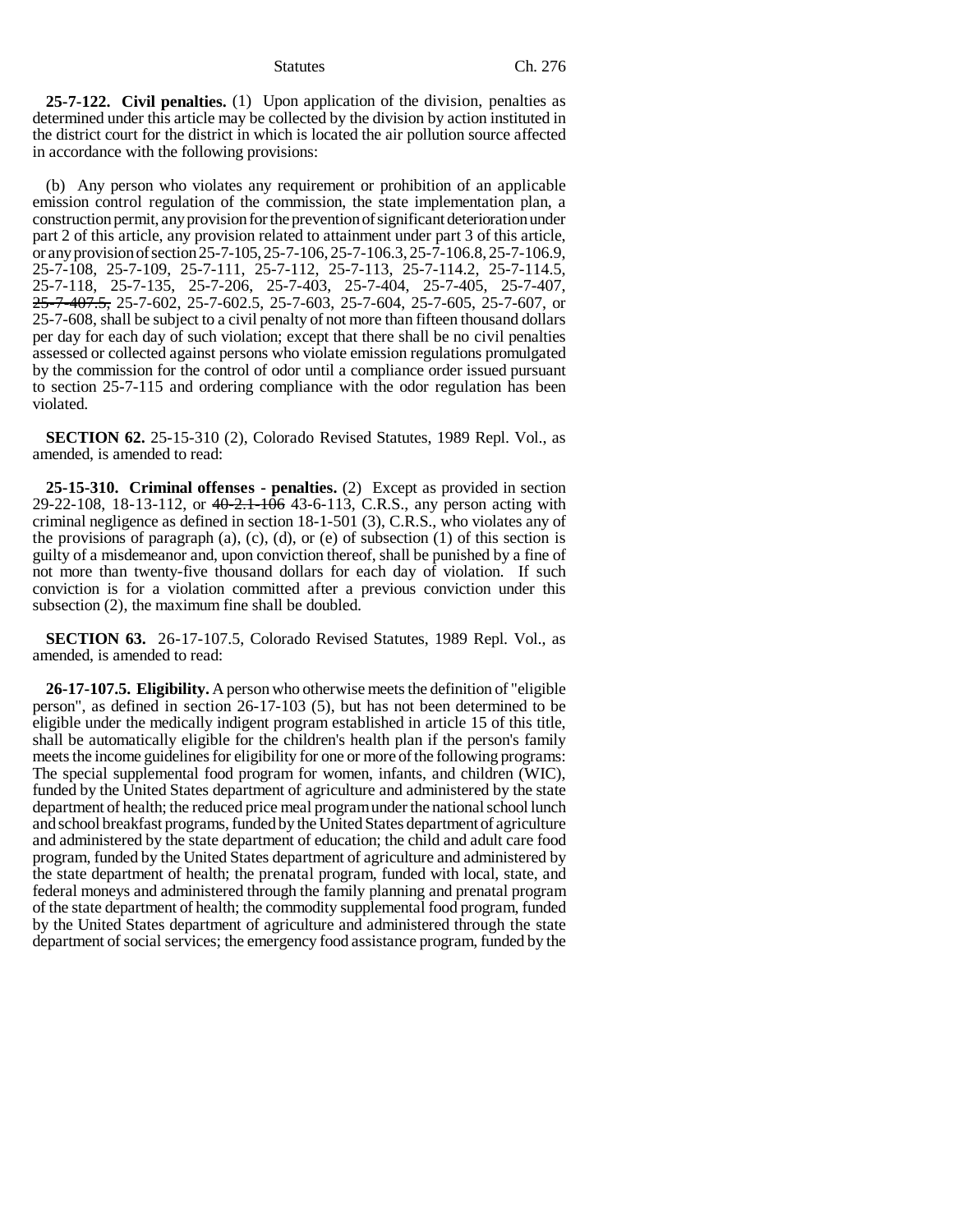United States department of agriculture and administered by the state department of social services; and the handicapped children's program FOR CHILDREN WITH DISABILITIES, funded with local, state, and federal moneys and administered by the state department of health, for children qualified up to one hundred eighty-five percent of the federal poverty level.

**SECTION 64.** 31-30-1005.3 (5), Colorado Revised Statutes, 1986 Repl. Vol., as amended, is amended to read:

**31-30-1005.3. Statewide money purchase plan - creation - management.** (5) Except with respect to amendments necessary to comply with state and federal law, the board may amend the state STATEWIDE money purchase plan document created pursuant to subsection (1) of this section only upon the approval of at least sixty-five percent of the active members of the plan and more than fifty percent of the employers having active members covered by the plan, each employer to be assigned one vote; except that employers having both active police and fire members in the plan shall be assigned two votes. No member AMENDMENT, however, may increase the employer contribution rate above eight percent of the salary paid to each participating member.

**SECTION 65.** 32-1-305 (6), Colorado Revised Statutes, as amended, is amended to read:

**32-1-305. Court hearing - election - declaration of organization.** (6) If a majority of the votes cast at said election are in favor of the organization and the court determines the election was held in accordance with part 8 of this article ARTICLES 1 TO 13 OF TITLE 1, C.R.S., the court shall declare the special district organized and give the special district the corporate name designated in the petition, by which it shall thereafter be known in all proceedings, and designate the first board elected. Thereupon the special district shall be a quasi-municipal corporation and a political subdivision of the state of Colorado with all the powers thereof.

**SECTION 66.** 32-7-103 (12), Colorado Revised Statutes, as amended, is amended, and the said 32-7-103 is further amended BY THE ADDITION OF A NEW SUBSECTION, to read:

**32-7-103. Definitions.** (3.5) "ELIGIBLE ELECTOR" OF A SERVICE AUTHORITY MEANS AN INDIVIDUAL WHO RESIDES WITHIN THE SERVICE AUTHORITY AND IS REGISTERED AND OTHERWISE QUALIFIED TO VOTE IN COUNTY ELECTIONS IN A COUNTY WHICH IS LOCATED WITHIN THE SERVICE AUTHORITY.

(12) "Eligible elector" of a service authority means an individual who resides within the service authority and is registered and otherwise qualified to vote in county elections in a county which is located within the service authority.

**SECTION 67.** 32-7-109 (4), Colorado Revised Statutes, as amended, is amended to read:

**32-7-109. Election for formation, selection of services, and initial board of directors.** (4) The election commission shall survey the returns as provided in article 10 of title 1, C.R.S., and shall certify the results to the court as provided in section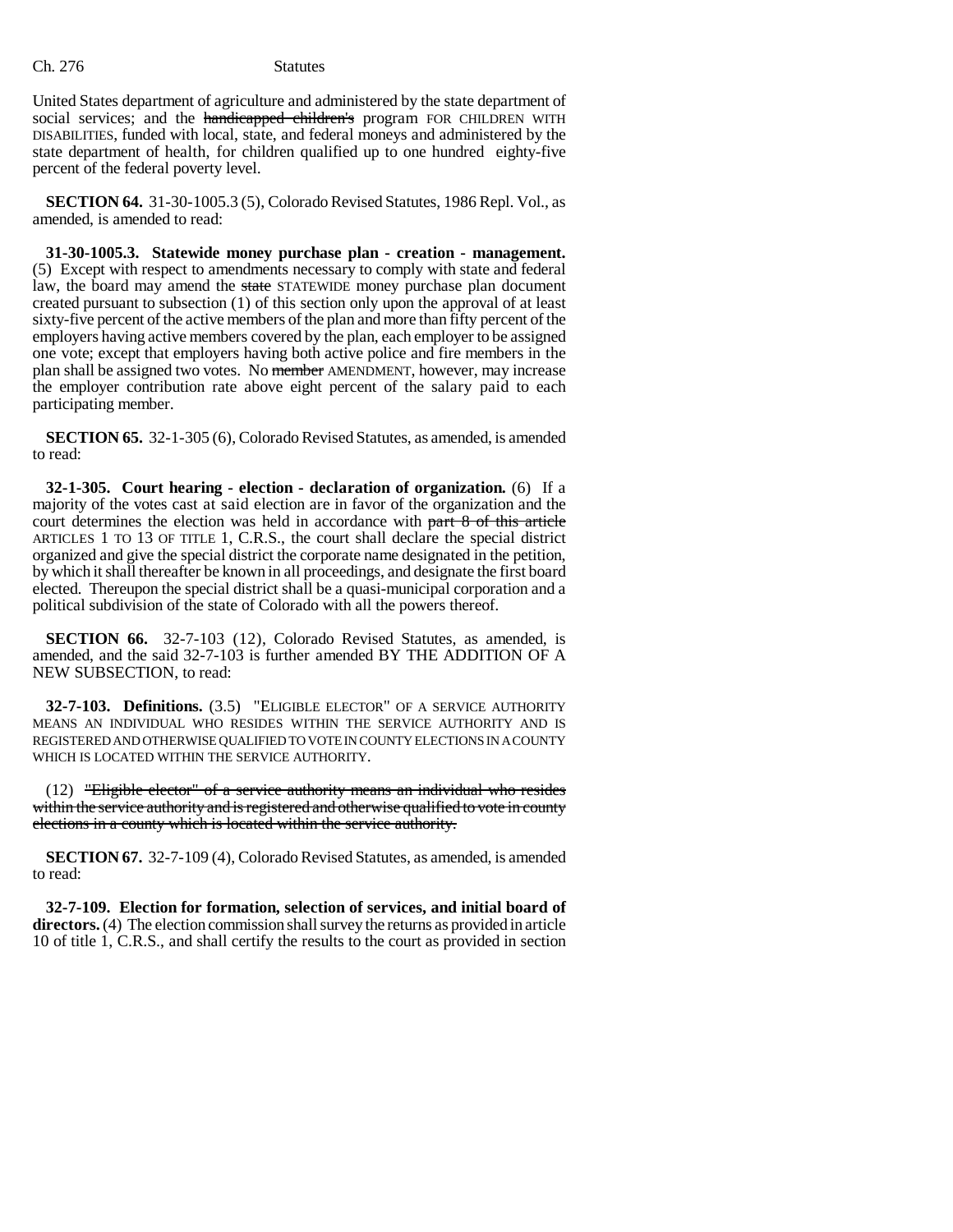1-10-201 1-10-203, C.R.S. If a majority of the registered electors voting thereon vote "for" formation, the court shall declare, by order entered of record, that the service authority is formed in the corporate name designated in the petition or resolution and shall designate those services, if any, which were authorized by a majority of the registered electors voting thereon in each county at said election. Upon the filing with the court of the oath of office of members elected to the board, the court, by order entered of record, shall declare the members of the board elected and qualified and shall order the election committee to issue certificates of election pursuant to section 1-10-202, C.R.S., and the formation shall be complete. At that time the election committee shall be dissolved. The board shall be charged with administering those approved services in accordance with this article.

**SECTION 68.** 32-8-103 (3), Colorado Revised Statutes, as amended, is amended to read:

**32-8-103. Commission - election - compensation.** (3) On the first Tuesday after the first Monday in November, 1964, at the general state election, and every two years thereafter, an election shall be held in the district to elect three commissioners from division number 1 and two commissioners from division number 2 to serve for two years and until the election and qualification of their successors. Nominations for commissioners at the elections shall be made by petition, pursuant to the provisions of section 1-4-802, C.R.S., and part 9 of article 4 of title 1, C.R.S., as nonpartisan independent candidates, and the petition shall not be circulated until the date specified for circulation in section  $1-4-802(1)(d)$ , C.R.S. The petition shall be signed by eligible electors residing in the division of the district who have paid a tax on real estate in the district in the year preceding the year in which any election is held in a number equal to at least one-half of one percent of the total votes cast for the commissioner who received the most votes at the last preceding election in that division of the district. The election shall be conducted in accordance with articles 1 to 13 of title 1, C.R.S. An eligible elector shall be a taxpaying elector as defined in section  $1-1-104$   $(12)$   $(d)$  1-1-104  $(49)$ , C.R.S. The election held pursuant to this section shall be a coordinated election as specified in section 1-1-116, C.R.S.

**SECTION 69.** 32-9-111 (3), Colorado Revised Statutes, as amended, is amended to read:

**32-9-111. Election of directors - dates - terms.** (3) The regular district election shall be held jointly with the state general election in every even-numbered year as provided in section 1-7-114 1-7-117, C.R.S., and the first election shall be held in 1982. Each director shall be elected by the eligible electors residing within the director district.

**SECTION 70.** 32-10-138 (4) (c), Colorado Revised Statutes, as amended, is amended to read:

**32-10-138. Persons entitled to vote at district elections.** (4) Any person who has been denied the right to vote solely because of an erroneous name omission from the registration list or property owners' list shall be permitted to vote upon:

(c) Consenting to a challenge of the elector's right to vote by a judge of election pursuant to section 32-10-162 1-9-201, C.R.S., if neither the certificates nor verbal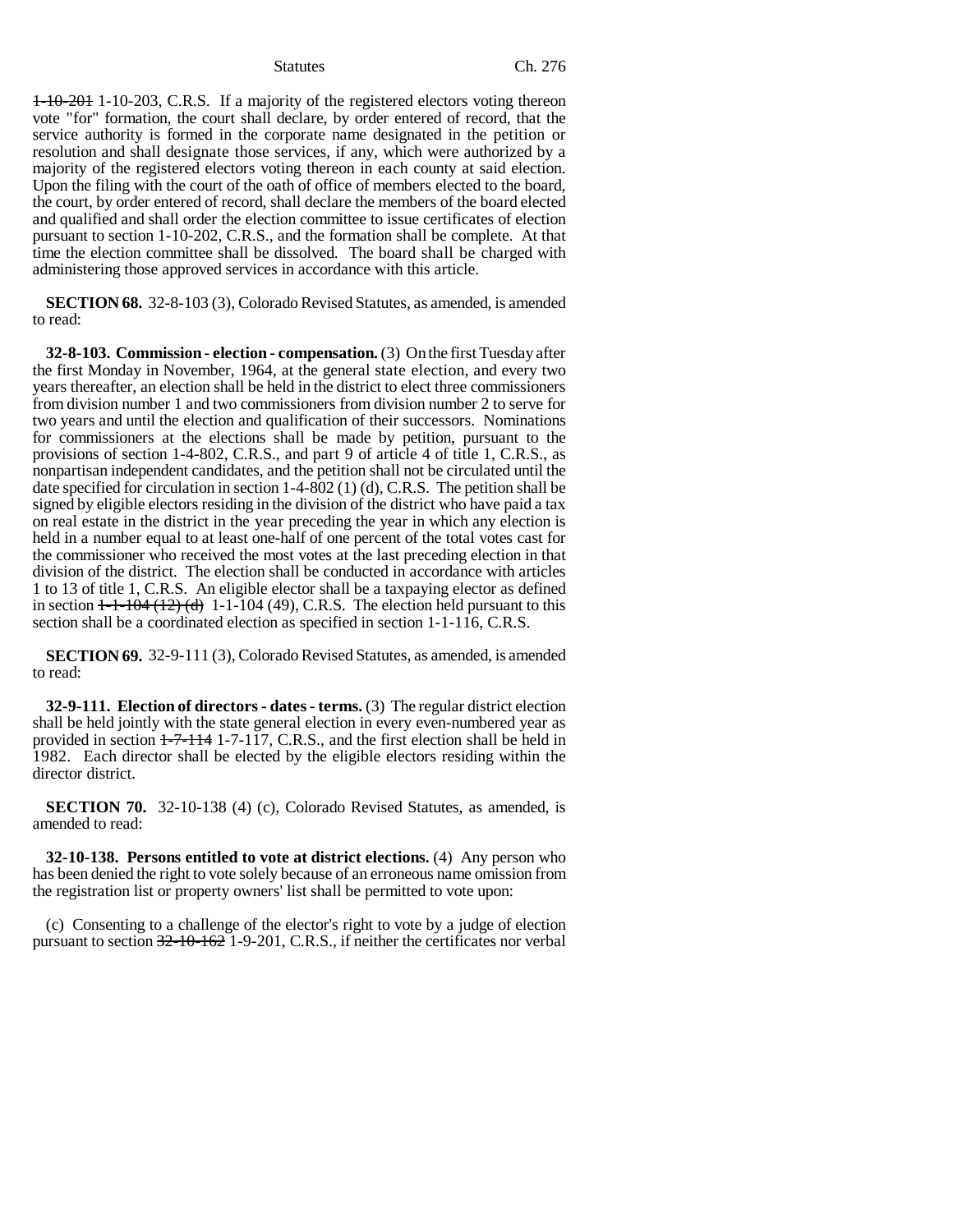Ch. 276 Statutes

verifications set forth in paragraphs (a) and (b) of this subsection (4) are obtainable.

**SECTION 71.** 32-11-104 (54) (a), Colorado Revised Statutes, as amended, is amended to read:

**32-11-104. Definitions.** (54) (a) "Taxpaying elector" and "elector" of a district have the meanings, respectively, as specified in section 32-1-103 FOR "TAXPAYING ELECTOR" AND "ELIGIBLE ELECTOR"; except that to qualify under this article as a taxpaying elector or as an elector of a district, a person must also be a resident of the district.

**SECTION 72.** 32-12-108 (1) (b), Colorado Revised Statutes, as amended, is amended to read:

**32-12-108. Election for formation - acquisitions - services - mill levy limit board.** (1) (b) The court shall direct the election committee to publish notice of the election setting forth the list of proposed railroad facilities acquisitions, proposed services, and maximum mill levy and the requirements for nomination to the board as determined by the organizational commission in conformity with the provisions of section  $32-1-807$  32-10-113 to the degree applicable and to conduct the election pursuant to articles 1 to 13 of title 1, C.R.S.

**SECTION 73.** 33-4-102 (1.4) (n), Colorado Revised Statutes, 1984 Repl. Vol., as amended, is repealed as follows:

**33-4-102. Types of licenses and fees.** (1.4) Effective January 1, 1991, the division is authorized to issue the following resident and nonresident licenses and shall collect the following fees therefor, except as otherwise provided pursuant to subsection (1.6) of this section:

# **Fees Resident Nonresident**

(n) Bear, spring  $30.00$   $150.00$ 

**SECTION 74.** 33-44-104 (2), Colorado Revised Statutes, 1984 Repl. Vol., is amended to read:

**33-44-104. Negligence - civil actions.** (2) A violation by a ski area operator of any requirement of this article or any rule or regulation promulgated by the passenger tramway safety board pursuant to section  $25 - 5 - 710$  (1) (a)  $25 - 5 - 704$  (1) (a), C.R.S., shall, to the extent such violation causes injury to any person or damage to property, constitute negligence on the part of such operator.

**SECTION 75.** 35-9-118 (3) (a), Colorado Revised Statutes, 1984 Repl. Vol., as amended, is amended to read:

**35-9-118. Powers and duties of the commissioner.** (3) (a) The commissioner shall promulgate rules and regulations, pursuant to article 4 of title 24, C.R.S., to determine the annual registration fee for each pesticide registered. For the purpose of funding the groundwater protection fund created in section 25-8-205.5 (8), C.R.S.,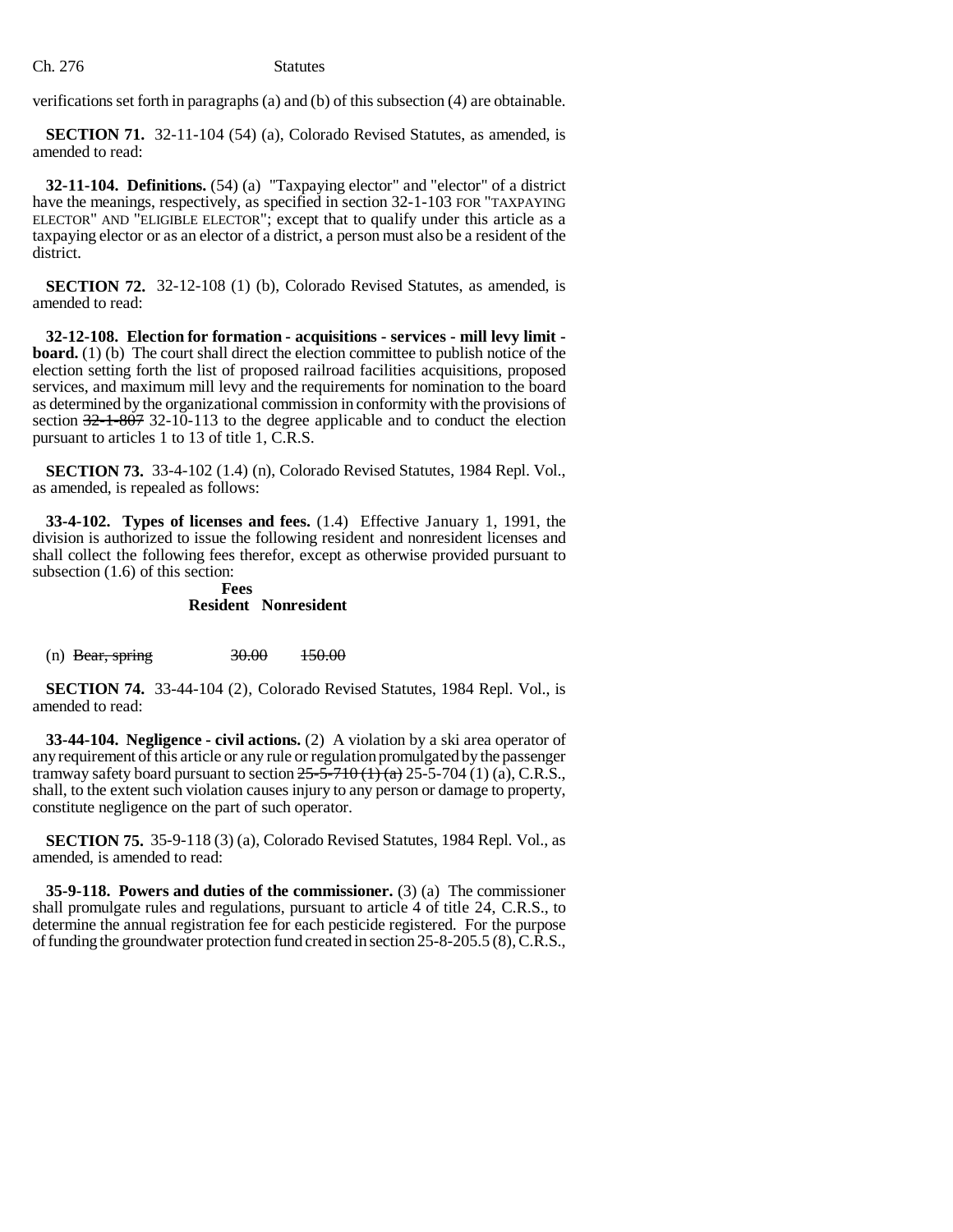on and after January 1, 1991, any such fee shall include an increment of twenty dollars, which increment shall be collected by the commissioner and transmitted to the state treasurer, who shall credit the same to the groundwater protection fund. The remainder of the fee shall be credited to the pesticide fund as specified in this article. In the event that a pesticide product has been placed under a "stop sale" CEASE AND DESIST ORDER for nonregistration under the provisions of section  $35-9-107$  (1) (b) 35-9-121, the registrant shall pay a penalty fee of one hundred dollars, in addition to any other penalty or sum assessed pursuant to this article.

**SECTION 76.** 35-27.5-102 (2), Colorado Revised Statutes, 1984 Repl. Vol., as amended, is repealed as follows:

**35-27.5-102. Definitions.** As used in this article, unless the context otherwise requires:

(2) "Board" means the weed free certification advisory board appointed by the commissioner pursuant to section 35-27.5-107.

**SECTION 77.** 35-55-107 (2), Colorado Revised Statutes, 1984 Repl. Vol., as amended, is amended to read:

**35-55-107. Discipline of licensees.** (2) When a complaint or an investigation discloses an instance of misconduct which, in the opinion of the state board of stock inspection commissioners, does not warrant formal action but which should not be dismissed as being without merit, the board may send a letter of admonition to any licensed public livestock market operator. Such letter shall be sent to the licensee by certified mail, and a copy thereof sent to the complainant, advising the operator that the operator may, within twenty days after receipt of the letter, make a written request to the board to institute a formal hearing pursuant to section 33-55-108 35-55-108 to determine the propriety of the alleged misconduct. If such request is timely made, the letter of admonition shall be deemed vacated, and the matter shall be processed by means of formal proceedings.

**SECTION 78.** 38-35-126 (5), Colorado Revised Statutes, 1982 Repl. Vol., as amended, is repealed as follows:

**38-35-126. Contract for deed - escrow of tax moneys - written notice.** (5) The provisions of subsections (1) and (3) of this section shall not apply to the parties to a contract for deed to real property so long as the seller complies with the requirements of subsection  $(2)$  of this section, so long as the real property which is the subject of such contract for deed to real property is not subdivided into parcels which are smaller than one acre, and so long as the seller pays the annual property tax obligations on the real property which is the subject of such contract for deed to real property or submits a bond or an irrevocable letter of credit in the amount of the taxes due on such real property to the county treasurer, either of which shall be immediately payable to such county treasurer upon default. Payment of such property taxes or submittal of such bond or irrevocable letter of credit shall be made within thirty days of mailing of the notice of taxes due from the county treasurer and prior to seeking reimbursement from the purchaser.

**SECTION 79.** 39-2-115 (1) (b), Colorado Revised Statutes, 1982 Repl. Vol., as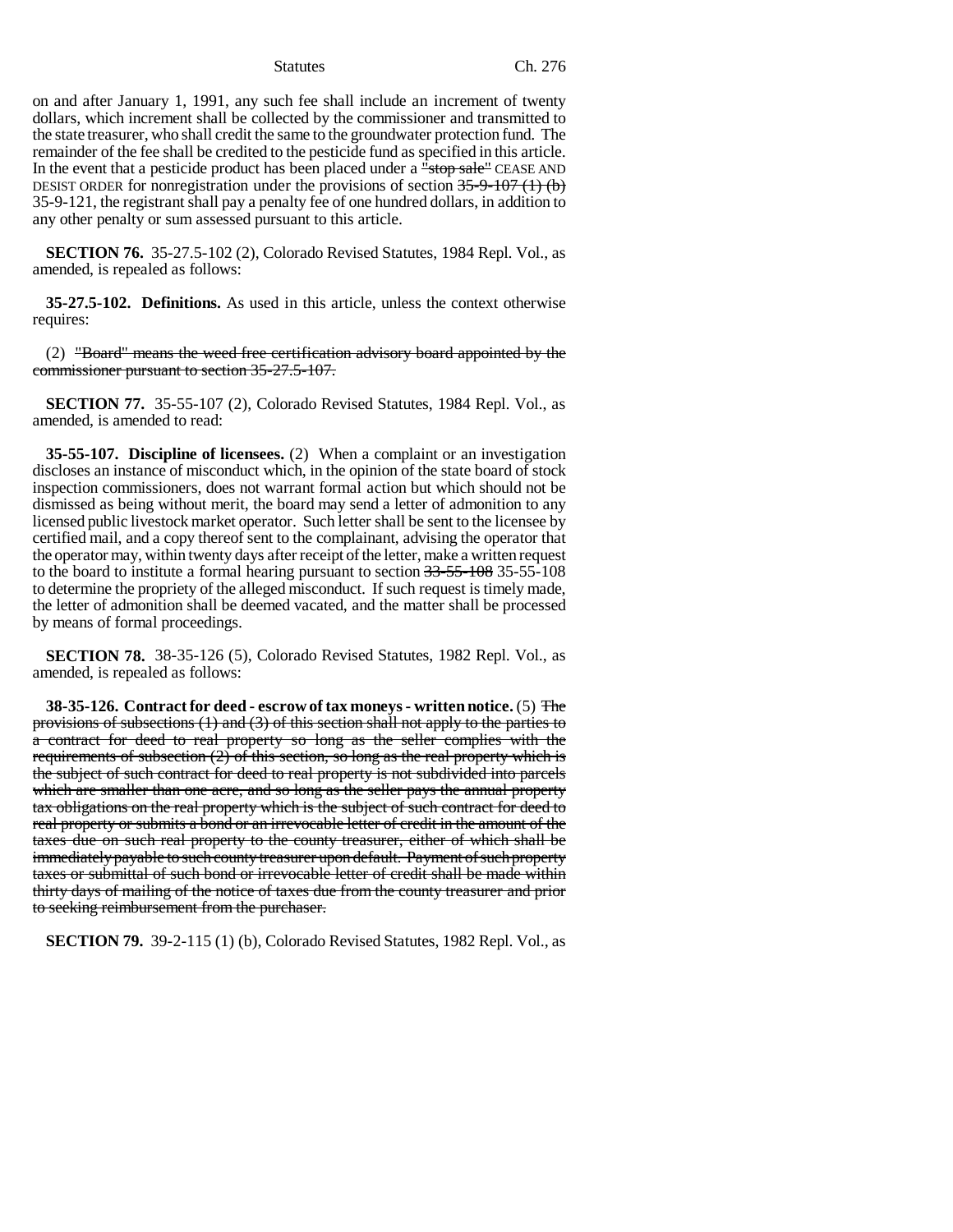amended, is amended to read:

**39-2-115. Review of abstracts of assessment - recommendations.** (1) (b) Upon receipt of the final state assessed valuations from the property tax administrator, and any adjustment to the residential rate made by the state board of equalization pursuant to section 39-1-104.2, each assessor shall make any necessary adjustments to the abstract of assessment and file two revised copies of such abstract of assessment with the administrator no later than October 10 of each year. If any such adjustments are made to the abstract of assessment, such revised copies shall be subscribed and sworn to by the assessor and the chairman of the board of county commissioners in accordance with the provisions of section 39-5-123 (1).

**SECTION 80.** 39-5-101, Colorado Revised Statutes, 1982 Repl. Vol., is amended to read:

**39-5-101. Duties of assessor.** The assessor shall list all taxable real and personal property located within his county on the assessment date, other than that comprising the property and plant of public utilities. and, for property tax years 1982 through 1986, that comprising rail transportation property as defined in section 39-4.1-102  $(2)$ .

**SECTION 81.** 39-10-103 (2), Colorado Revised Statutes, 1982 Repl. Vol., as amended, is amended to read:

**39-10-103. Tax statement.** (2) Each person whose name appears on the tax list and warrant shall be informed in writing of the actual school district general fund mill levy and the school district general fund mill levy in absence of funds estimated to be received by school districts pursuant to the "Public School Finance Act of 1988", article 53 of title 22, C.R.S., and the estimated funds to be received for the general funds of districts from the state. For the school district budget year 1990, each such person shall also be provided with information as required by section 22-53-115 (6)  $(d), C.R.S.$ 

**SECTION 82.** 39-22-307 (2) (a), Colorado Revised Statutes, 1982 Repl. Vol., is amended to read:

**39-22-307. Credit allowed for prior payment of impact assistance.** (2) Eligible contributions, for the purpose of such credit, shall include the donation of property or payments to units of local government for use in the planning or construction or expansion of public facilities, limited to roads, schools, water facilities, sewerage facilities, police and fire protection facilities, and hospitals, which are deemed to be necessitated by the initiation of a new operation or an expansion of an existing operation. In order to qualify as an eligible contribution for credit, the following requirements shall be fulfilled:

(a) Each contribution shall be based on an agreement between the taxpayer and a unit of local government specifying the need for such contribution and its nature, value, and purpose. Such agreement shall be submitted for review to each unit of local government which is impacted by the new operation or the expansion of an existing operation. Each impacted unit of local government may send comments on the agreement to the parties to the agreement and the energy impact assistance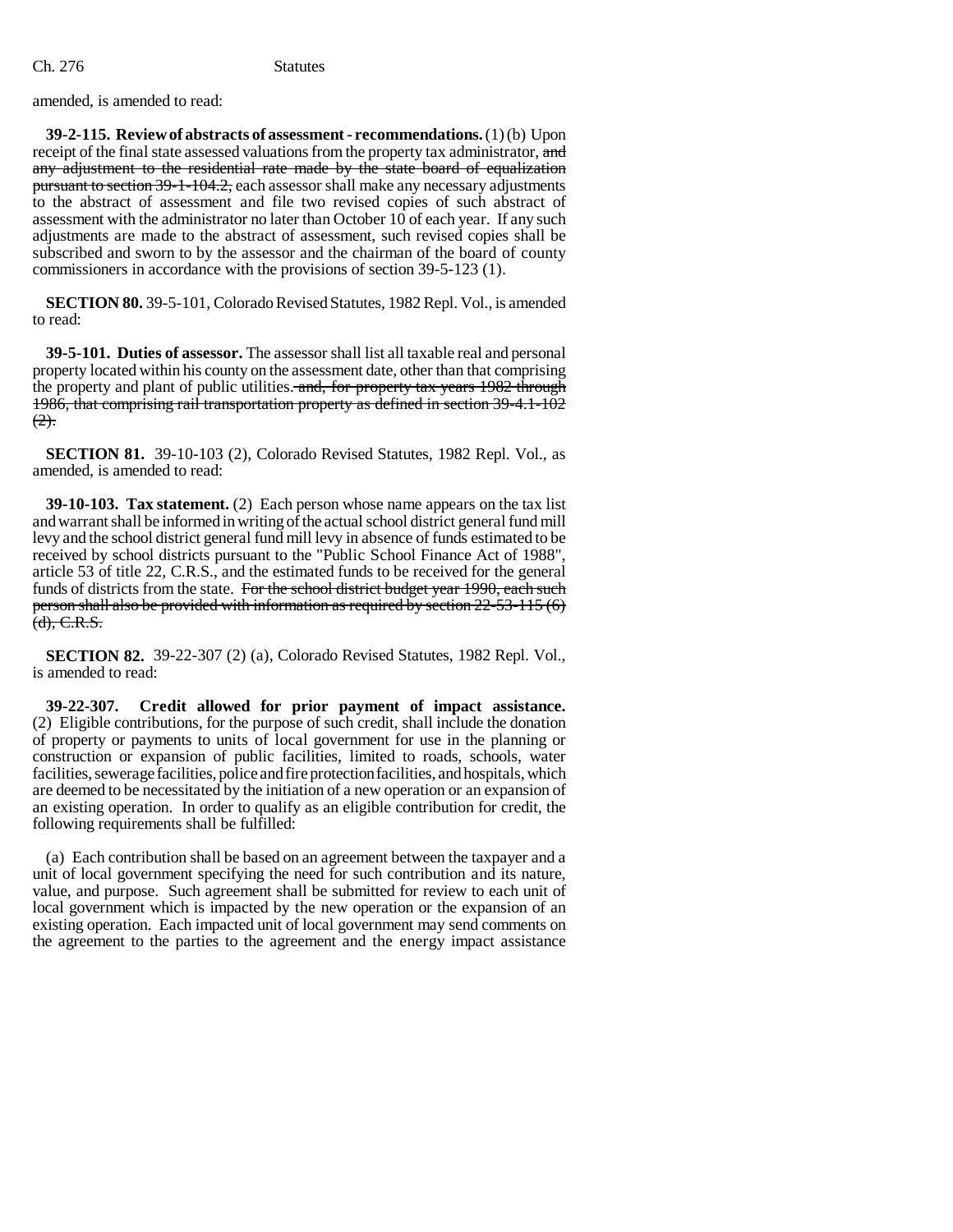advisory committee created by section  $39-29-110$  (2) PURSUANT TO SECTION 34-63-102 (5) (b), C.R.S.

**SECTION 83.** 39-27-103 (3) (a.1), Colorado Revised Statutes, 1982 Repl. Vol., is repealed as follows:

**39-27-103.** Refunds - penalties - checkoff.  $(3)(a.1)$  Any person entitled to a refund for the purchase and use of any gasoline used for operating tractors, or trucks, or other farm implements, or machinery when being used for agricultural purposes on farms or ranches shall be given the option of checking off any part or all of the refund on each gallon of said gasoline purchased. Said moneys shall be placed in the special fund for the use of the gasohol promotion committee as provided for in section 35-39-104.5, C.R.S. 1973. The department of revenue shall provide for the checkoff option on the face of the vouchers used to obtain the refund. The checkoff option shall apply to any gasoline purchased for the purposes specified in this paragraph  $(a.1)$  on or before July 1, 1981.

**SECTION 84.** 42-4-307 (16.5), Colorado Revised Statutes, 1993 Repl. Vol., is amended to read:

**42-4-307. Definitions relating to automobile inspection and readjustment program - repeal.** (16.5) (a) "Inspection-only facility" means a facility operated by an independent owner-operator within the enhanced program area as defined in subsection (18) of this section which meets the requirements of section 42-4-310 and which is equipped to enable vehicle exhaust, evaporative, and chlorofluorocarbon emissions inspections and which facility the operator is licensed to operate by the executive director as an inspection-only facility. Such inspection-only facility shall be authorized to conduct inspections on model year  $1980$  1981 and older vehicles.

(b) This subsection (16.5) is effective January 1, 1995.

**SECTION 85.** 42-4-309 (17) (f), Colorado Revised Statutes, 1993 Repl. Vol., is amended to read:

**42-4-309. Powers and duties of commission - automobile inspection and readjustment program - basic emissions program - enhanced emissions program.** (17) For the enhanced emissions program, the commission shall promulgate rules and regulations establishing a network of enhanced inspection centers and inspection-only facilities within the enhanced emissions program area consistent with the following:

(f) Within the enhanced emissions program area the commission shall provide for the operation of licensed inspection-only facilities. Applicable facility and inspector licensing, inspection procedures, and criteria shall be pursuant to rule and regulation of the commission and compliance with federal requirements. Inspection-only facilities shall be authorized to provide inspection services for all classes of motor vehicles as defined in section 42-4-307 (17) of the model year 1980 1981 and older. Inspection-only owners or operators, or both, shall comply with paragraph (a) of this subsection  $(17)$ .

**SECTION 86.** 43-1-113 (12) (a), Colorado Revised Statutes, 1993 Repl. Vol., is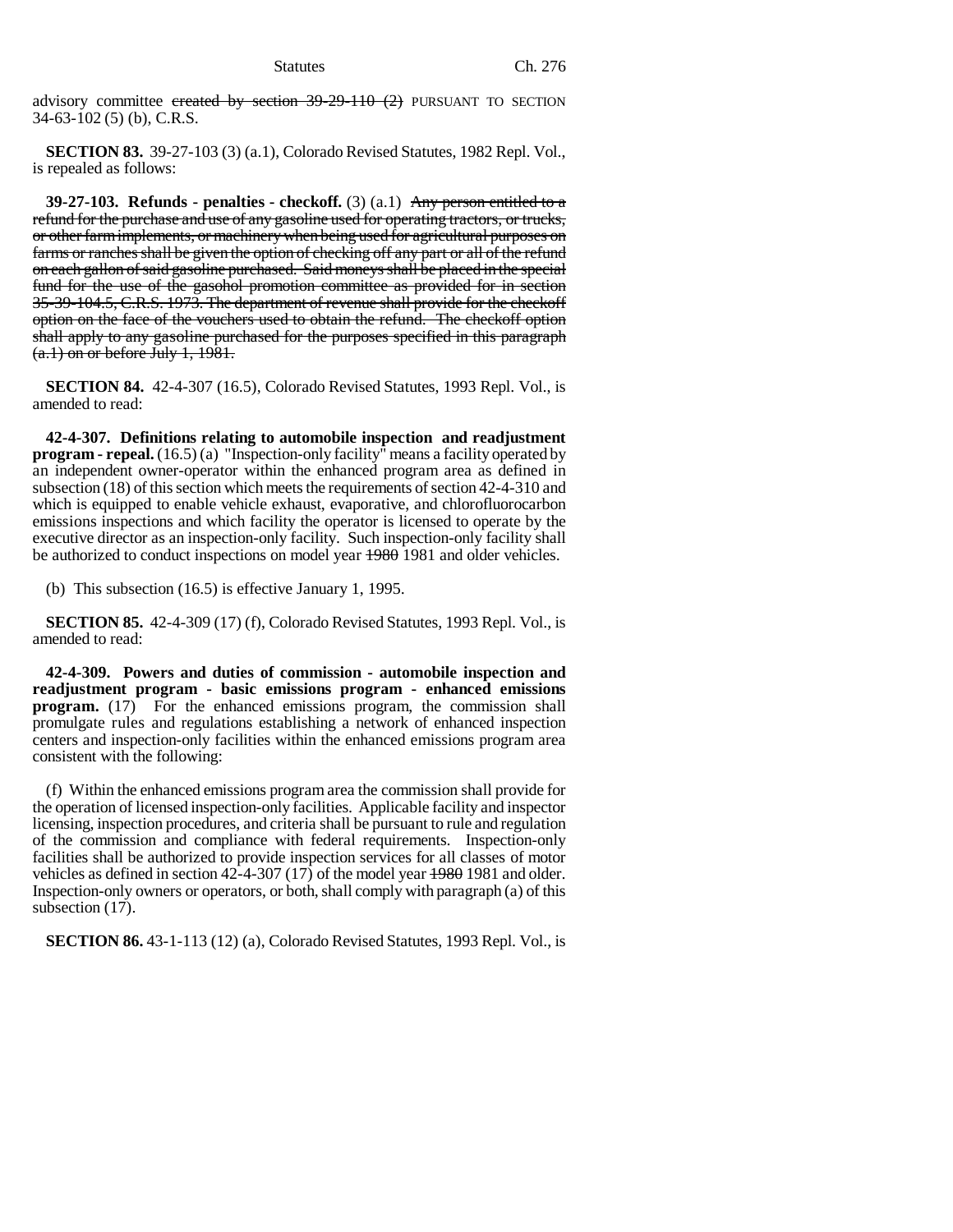amended to read:

**43-1-113. Funds - budgets - fiscal year - reports and publications.** (12) (a) No expenditure shall be made from the state highway funds in excess of the amount prescribed by the general assembly pursuant to section 43-1-112.5 and the amount proposed by the final budget allocation plan or amendments thereto adopted pursuant to paragraph (c) of subsection (9) of this section. It is the duty of the controller to disapprove any such expenditures when the reports reflect such excessive expenditures in relation to the amount prescribed by the general assembly pursuant to section 43-1-112.5 and the proposed final budget allocation plan or amendments thereto adopted pursuant to paragraph  $(b)$  of subsection  $(4)$  PARAGRAPH (c) OF SUBSECTION (9) of this section.

**SECTION 87.** 43-2-207 (2), Colorado Revised Statutes, 1993 Repl. Vol., is amended to read:

**43-2-207. Expense of construction and maintenance.** (2) (a) Expenditures authorized under this title for the construction and maintenance of highways on land which has been purchased, condemned, leased, or otherwise acquired by the department of transportation or the board of county commissioners of any county of the state may include the spraying of such lands bordering highways which are infested with grasshoppers or other insects, as the latter are defined in section  $35-10-102$  (21), C.R.S. PARAGRAPH (c) OF THIS SUBSECTION (2), and may also include the destruction and eradication of noxious, injurious, and poisonous weeds growing along said highways.

(b) Expenditures made by the transportation commission pursuant to this subsection (2) shall be paid from the state highway fund.

(c) AS USED IN THIS SUBSECTION (2), "INSECTS" MEANS ANY OF THE SMALL INVERTEBRATE ANIMALS IN THE PHYLUM ARTHROPODA COMPRISING THE CLASS INSECTA, ARACHNIDA, AND CHILOPODA, THAT IS SIX-LEGGED WINGED AND UNWINGED FORMS, EIGHT-LEGGED SEGMENTED FORMS AND THOSE WITH TWO OR MORE PAIRS OF LEGS PER BODY SEGMENT.

**SECTION 88.** 10-12-406, Colorado Revised Statutes, 1987 Repl. Vol., as amended, is amended to read:

**10-12-406. Lines of business.** When permitted by its articles of incorporation, a company may be organized under this part 4 to make insurance to the same extent and for the same purposes as permitted for domestic insurance companies under section 10-3-102 or for captive insurance companies under section 10-6-105 10-6-107.

**SECTION 89.** 10-15-118 (1), Colorado Revised Statutes, 1987 Repl. Vol., as amended, is amended to read:

**10-15-118. Violation.** (1) Any person who violates any provision of this article or violates a cease and desist order issued pursuant to section 10-15-115 commits a class 3 misdemeanor and shall be punished as provided in section 18-1-106, C.R.S. Any person who violates the trust fund provisions of this article by unlawfully appropriating trust funds to the person's own use commits a class 5 felony pursuant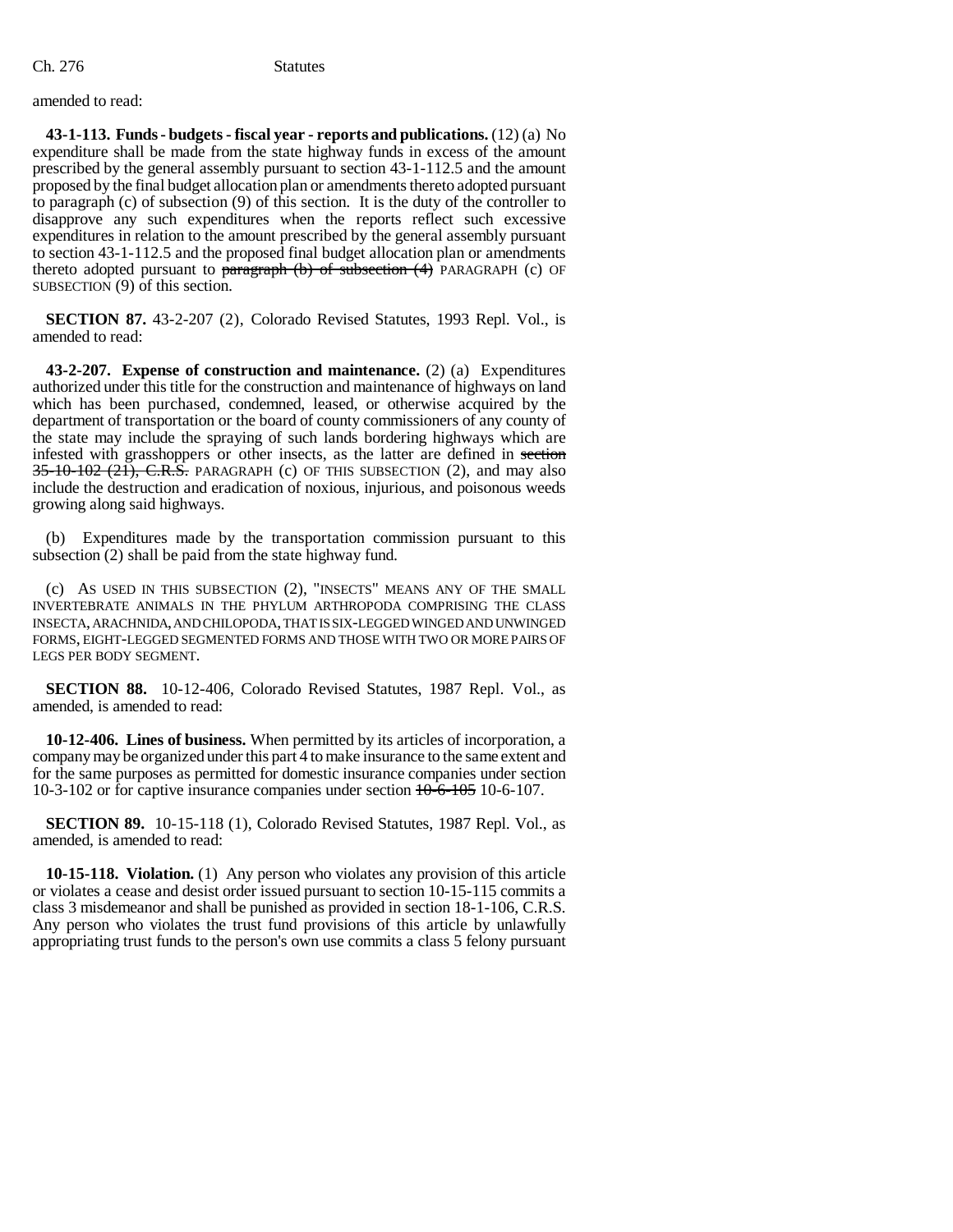to section 18-4-401, C.R.S., and shall be punished as provided in section  $18$ -1-106 18-1-105, C.R.S.

**SECTION 90.** 10-16-302 (1), Colorado Revised Statutes, 1987 Repl. Vol., as amended, is amended to read:

**10-16-302. Incorporation and organization - exemptions.** (1) Any nonprofit corporation organized under the laws of the state of Colorado for the purpose of establishing, maintaining, and operating a nonprofit plan, whereby prepaid hospital care, medical-surgical care, and other health services are made available to persons who become subscribers to such plan under a contract with the corporation, or for the purpose of providing long-term care insurance to persons pursuant to a contract with the corporation shall be subject to and governed by the provisions of part 1 of this article and this part 3 and, except as provided in this article, shall not be subject to the laws of this state relating to insurance or insurance companies. The provisions of sections 10-1-102, 10-1-121, 10-1-122, 10-3-119, AND 10-3-128, parts 4, 5, 7, 8, and 11 of article 3 of this title, and the provisions of section 10-16-104 (8) shall apply to corporations organized pursuant to the provisions of this part 3.

**SECTION 91.** 10-16-321, Colorado Revised Statutes, 1987 Repl. Vol., as amended, is amended to read:

**10-16-321. Medicare supplement benefit standards.** The provisions of article 18 of this title shall apply to corporations organized pursuant to the provisions of this part 3. On and after July 1, 1983, no corporation subject to the provisions of part 1 of this article and this part 3 shall deliver or issue for delivery in this state any subscription certificate or membership certificate intended as a medicare supplement policy, as defined in section 10-18-101, or any endorsement, rider, or application which becomes a part thereof, until a copy of the form and of the premium rates or dues pertaining thereto have been filed with the commissioner, nor shall any such certificate endorsement, rider, or application be used until the expiration of thirty days after the filing thereof, unless the commissioner sooner gives written approval thereto and of the premium rates or dues pertaining thereto. Within thirty days of such filing the commissioner shall notify the corporation which has filed any such form in writing if the documents do not comply with the requirements of law or if the rates do not meet the loss ratio standards set forth in section 10-18-104 10-18-105, and shall specify the reasons for such opinion. In all other cases, the commissioner shall give approval. Final orders and decisions of the commissioner relating to medicare supplement policies and rates filed under this section are subject to judicial review as provided in section 24-4-106, C.R.S. All medicare supplement policies, subscription certificates, and benefit forms and the premium rates or dues pertaining thereto which were approved by the commissioner prior to July 1, 1983, shall remain approved under the provisions of this article.

**SECTION 92.** 10-16-501, Colorado Revised Statutes, 1987 Repl. Vol., as amended, is amended to read:

**10-16-501. Legislative declaration.** It is the policy of the general assembly and the intent and purpose of this article PART 5 to promote the availability and assure the competent quality of dental care on a prepaid basis, and to thereby promote the health and welfare of the people of Colorado. The general assembly recognizes that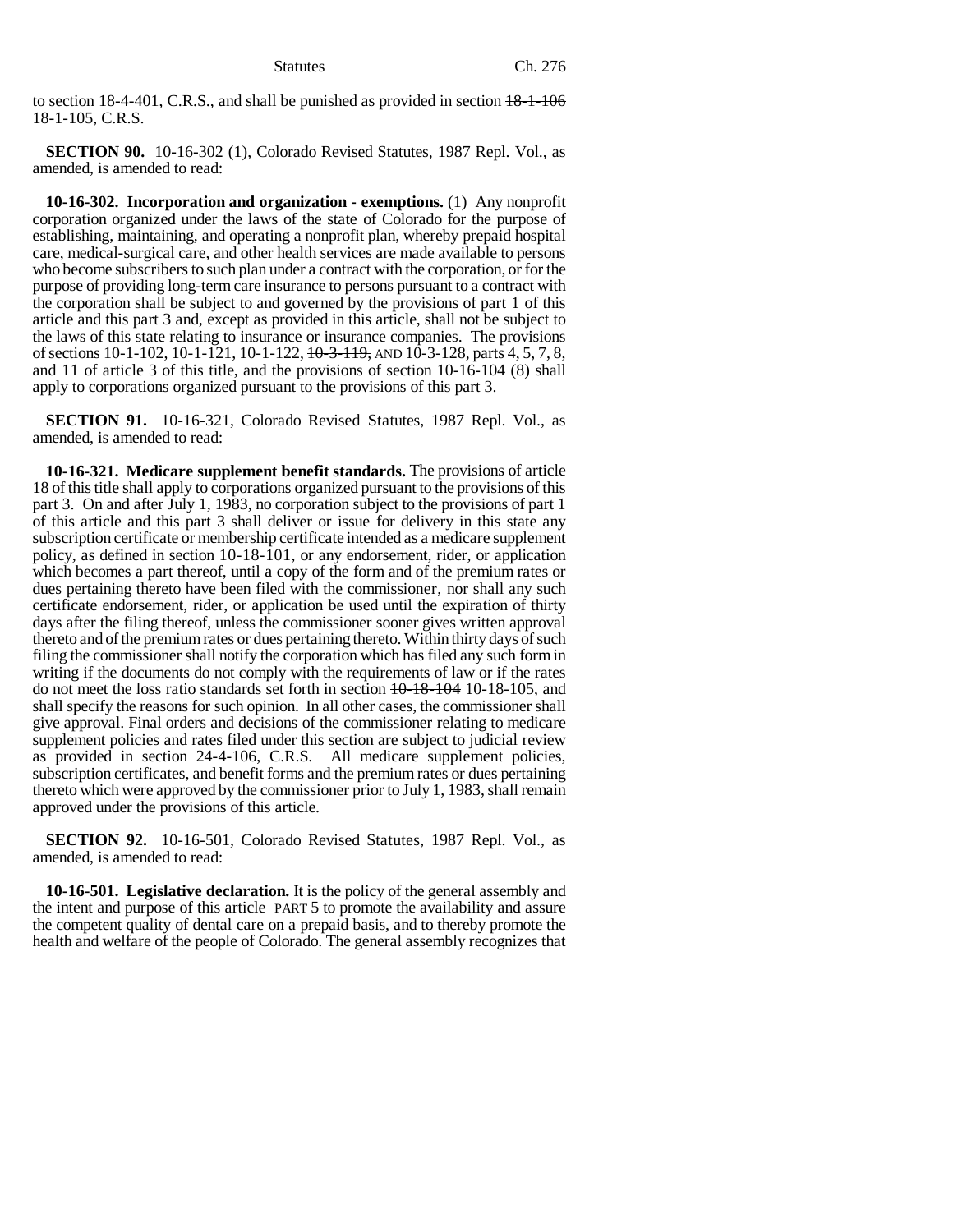health care coverage may be offered to the citizens of this state by various entities with distinct organizational and functional forms. The placement of this part 5 in this article should in no way be construed so as to alter the distinct organizational and functional character of prepaid dental care plans or to alter the legal distinctions between such plans and other health care coverage entities.

**SECTION 93.** 10-20-108 (3) (a) and (4), Colorado Revised Statutes, 1987 Repl. Vol., as amended, are amended to read:

**10-20-108. Powers and duties of the association.** (3) (a) When proceeding under paragraph (b) of subsection (1) or  $\frac{1}{2}$  paragraph (b) of subsection (2) SUBPARAGRAPH (IV) OF PARAGRAPH (a) OF SUBSECTION (2) OF THIS SECTION, the association shall, with respect to only life and health insurance policies:

(4) When proceeding pursuant to subsection (2) (a) (II) or (2)  $\leftrightarrow$  (b) of this section, with respect to any policy or contract carrying guaranteed minimum interest rates, the association shall assure the payment or crediting of a rate of interest consistent with section 10-20-104 (2) (b) (III) (A) and (2) (b) (III) (B).

**SECTION 94.** 17-1-108 (1), Colorado Revised Statutes, 1986 Repl. Vol., as amended by House Bill 94-1288, enacted at the Second Regular Session of the Fiftyninth General Assembly, is amended to read:

**17-1-108. Transfer of inmates.** (1) A person committed to the care and custody of the department as an inmate who is transferred to another institution, agency, or person for care and keeping, or who is transferred from a jail to the department, shall be transferred with medical records and any other record necessary and relevant to the nature and length of the transfer. Such records shall be provided to the person or agency who will receive the inmate, and the receiving person or agency has acknowledged SHALL ACKNOWLEDGE receipt of the records and approves APPROVE of the transfer.

**SECTION 95.** 24-75-1001 (4), Colorado Revised Statutes, 1988 Repl. Vol., as amended by Senate Bill 94-1020, enacted at the Second Regular Session of the Fiftyninth General Assembly, is amended to read:

**24-75-1001. Higher education fund.** (4) Nothing in subsection (1) of this section shall be construed to supersede the provisions of sections 23-20-117.5 AND 23-30-106 and  $24-75-1001$ , C.R.S.

**SECTION 96.** 25-8-607 (1), Colorado Revised Statutes, 1989 Repl. Vol., as amended by Senate Bill 94-094, enacted at the Second Regular Session of the Fiftyninth General Assembly, is amended to read:

**25-8-607. Restraining orders and injunctions.** (1) The division may request the district attorney for the judicial district with jurisdiction pursuant to subsection (2) of this section or the attorney general to bring, and if so requested it shall be the duty of such district attorney or the attorney general to bring, a suit for a temporary restraining order, preliminary injunction, or permanent injunction to prevent any threatened violation of this article or any order, permit, or control regulation issued or promulgated pursuant to this article which VIOLATION poses imminent and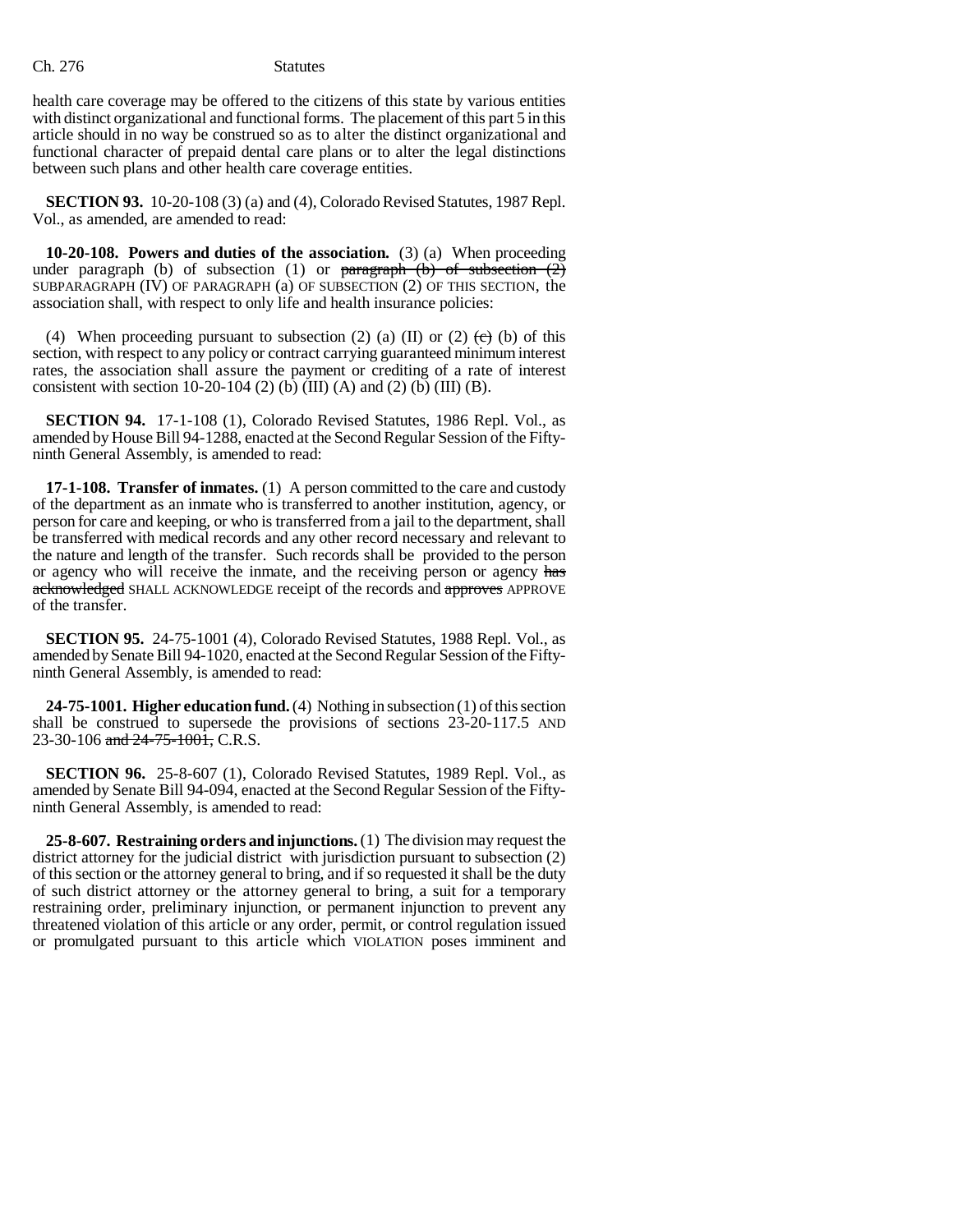substantial endangerment to the beneficial uses of state waters and which cannot be timely prevented by a permit modification or permit enforcement action, or any continued violation of this article, or any order, permit, or control regulation issued or promulgated pursuant to this article. In any suit for a violation of an order, the final findings of the division, after opportunity for a hearing, based upon evidence in the record, shall be prima facie evidence of the facts found in such record.

**SECTION 97.** 39-22-104.5, Colorado Revised Statutes, 1982 Repl. Vol., as enacted by House Bill 94-1094, enacted at the Second Regular Session of the Fiftyninth General Assembly, is amended to read:

**39-22-104.5. Pre-tax payments - catastrophic health insurance.** For income tax years commencing on or after  $\frac{1}{2}$   $\frac{1994}{1}$  JANUARY 1, 1995, amounts withheld from an individual's wages that are used to pay for catastrophic health insurance pursuant to and within the limitations prescribed by section 10-16-117, C.R.S., are excluded from the individual's federal taxable income for purposes of the state income tax imposed by section 39-22-104.

**SECTION 98.** Section 3 of Chapter 167, Session Laws of Colorado 1993, is amended to read:

**Section 3. Repeal of sections not relocated.** 10-14-106, 10-14-112, 10-14-114, 10-14-117, 10-14-124, 10-14-125, 10-14-126, 10-14-127, 10-14-128, 10-14-129, 10-14-131, 10-14-135, and 10-14-136, Colorado Revised Statutes, 1987 Repl. Vol., as amended, which were not relocated in section 1 of this act are repealed.

**SECTION 99. Safety clause.** The general assembly hereby finds, determines, and declares that this act is necessary for the immediate preservation of the public peace, health, and safety.

Approved: May 31, 1994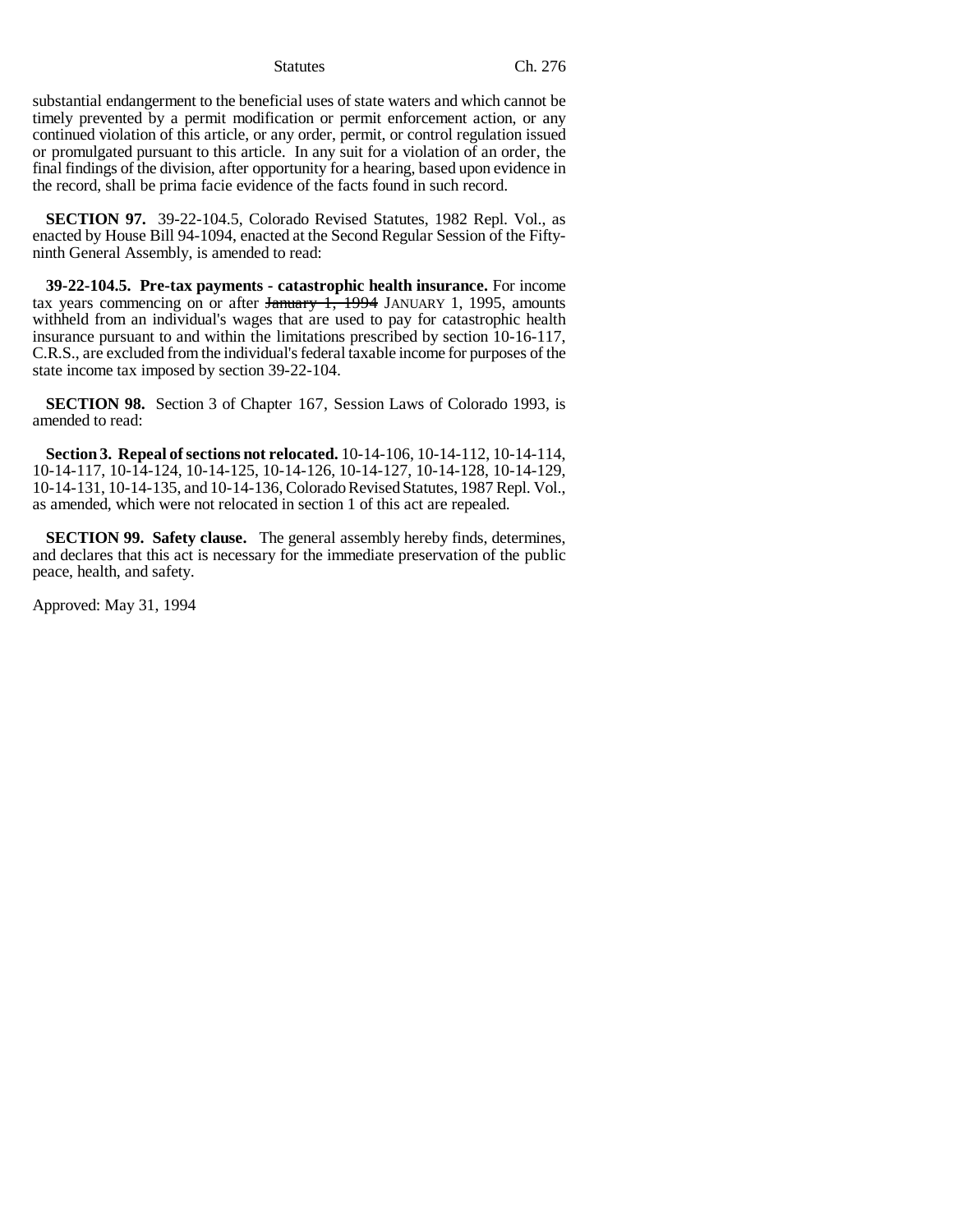# **APPENDIX SB 94-206**

| C.R.S.<br>Section<br>No.             | in Bill        | <b>Section Change</b> | <b>Reason</b>                                                                                                                                                                                                                                                                                                                                                                                                                                                    |
|--------------------------------------|----------------|-----------------------|------------------------------------------------------------------------------------------------------------------------------------------------------------------------------------------------------------------------------------------------------------------------------------------------------------------------------------------------------------------------------------------------------------------------------------------------------------------|
| $1-4-907$                            | $\mathbf{1}$   | Amended               | In a provision which references execution<br>and acknowledgment of petitions, changes<br>"section" to "part 9" to more accurately<br>cite the reference.                                                                                                                                                                                                                                                                                                         |
| $1-7-201(3)$                         | $\overline{2}$ | Amended               | Changes a reference to correspond with<br>relocation of provisions in the<br>the<br>recodification of the election laws in<br>HB92-1333, Session Laws of Colorado<br>1992, chapter 118.                                                                                                                                                                                                                                                                          |
| $1 - 7 - 406$                        | 3              | Amended               | Same as 1-7-201 (3).                                                                                                                                                                                                                                                                                                                                                                                                                                             |
| $1 - 8 - 128$                        | 4              | Amended               | Same as 1-7-201 (3).                                                                                                                                                                                                                                                                                                                                                                                                                                             |
| $1 - 13 - 106$                       | 5              | Amended               | In a provision which sets out a penalty for<br>forgery with regard to ballots, changes<br>"forgery in the second degree" to<br>"forgery"<br>and corrects the cite<br>to<br>correspond with HB93-1302, Session<br>Laws of Colorado 1993, chapter 322,<br>1988<br>and 1989, where<br>the<br>pages<br>prohibitions contained in section 18-5-103<br>concerning forgery in the second degree<br>$18 - 5 - 102$<br>moved to<br>section<br>were<br>concerning forgery. |
| $1-41-103$<br>$(1)(b)$ and<br>(1)(c) | 6              | Amended               | Changes references to correspond with the<br>relocation of provisions relating to<br>initiatives and referendums by SB93-135,<br>Session Laws of Colorado 1993, chapter<br>183.                                                                                                                                                                                                                                                                                  |
| $1 - 45 - 108$<br>(5.5)              | 7              | Amended               | Same as 1-7-201 (3).                                                                                                                                                                                                                                                                                                                                                                                                                                             |
| $2 - 2 - 320(1)$                     | 8              | Amended               | Deletes reference to the commission on<br>interstate cooperation from a statute which<br>provides contract approval authority for<br>listed legislative agencies. As set out in<br>section $2-3-311$ (3), the commission was<br>abolished July 1, 1977.                                                                                                                                                                                                          |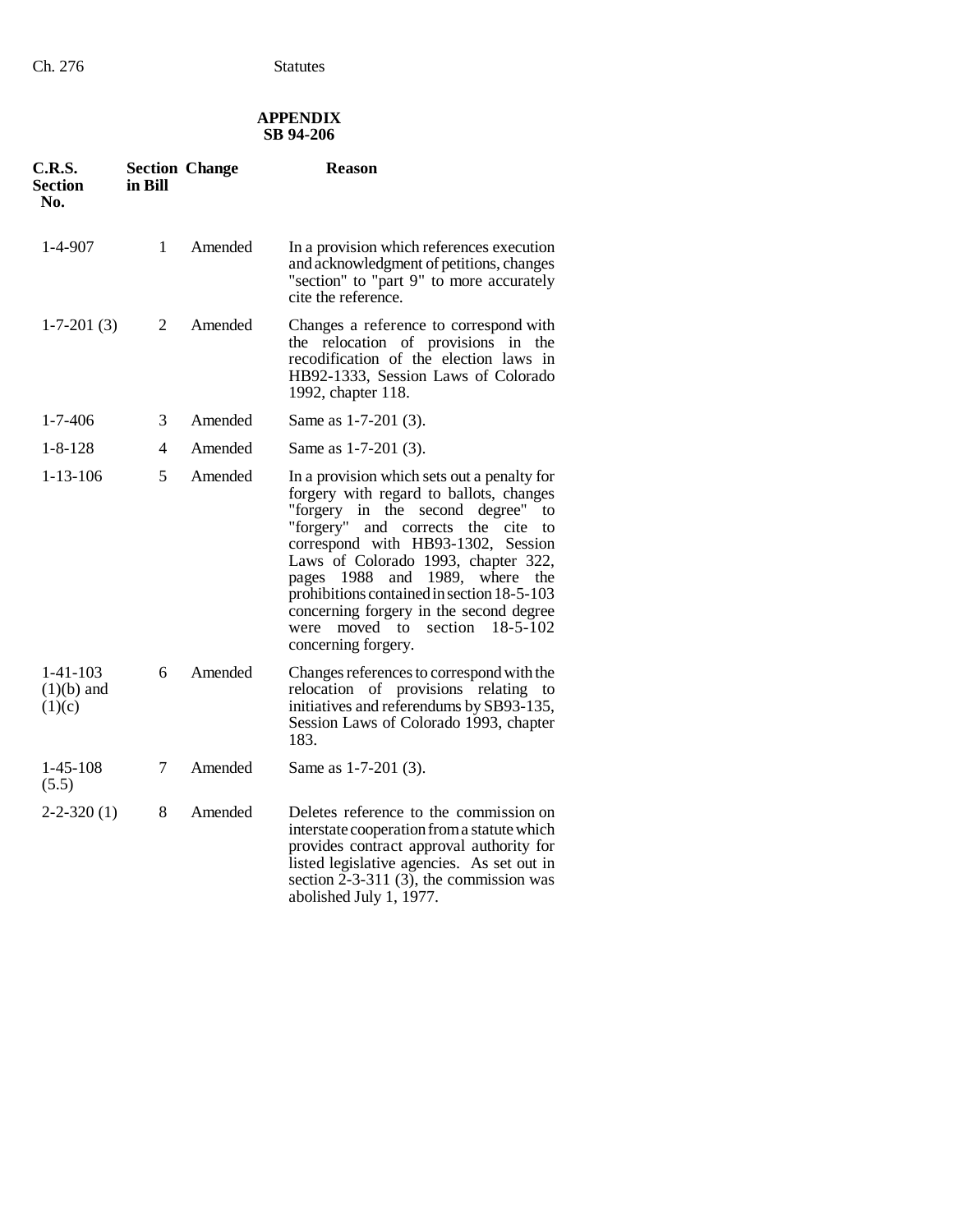|                                  |    |          | <b>Statutes</b>                                                                                                                                                                                                                                                                                                                                                                                                        | Ch. 276 |
|----------------------------------|----|----------|------------------------------------------------------------------------------------------------------------------------------------------------------------------------------------------------------------------------------------------------------------------------------------------------------------------------------------------------------------------------------------------------------------------------|---------|
| $2-2-506(1)$                     | 9  | Amended  | $(1)(a)$ and $(1)(d)$ same as 1-7-201 (3).<br>$(1)(b)$ and $(1)(c)$ repealed as obsolete<br>since date for required filings has passed.                                                                                                                                                                                                                                                                                |         |
| $2 - 3 - 104$                    | 10 | Amended  | Corrects an error made in the drafting of<br>HB93-1246, Session Laws of Colorado<br>1993, chapter 343. A cite to a provision<br>in the draft of the bill was overlooked<br>when the provision being cited was<br>renumbered in a second draft.                                                                                                                                                                         |         |
| 2-3-204                          | 11 | Amended  | Same as section 2-3-104.                                                                                                                                                                                                                                                                                                                                                                                               |         |
| $2 - 3 - 304$                    | 12 | Amended  | Same as section 2-3-104.                                                                                                                                                                                                                                                                                                                                                                                               |         |
| $2 - 3 - 502(1)$                 | 13 | Amended  | Same as section 2-3-104.                                                                                                                                                                                                                                                                                                                                                                                               |         |
| $2 - 3 - 503(1)$                 | 14 | Amended  | Same as section 2-3-104.                                                                                                                                                                                                                                                                                                                                                                                               |         |
| $2 - 3 - 1203$<br>(3)(f)(VIII.5) | 15 | Repealed | In a statute which lists the advisory<br>committees which are subject to sunset<br>review, repeals a provision listing the<br>passenger tramway safety advisory<br>committee under agencies which were<br>subject to repeal on July 1, 1993, because<br>in HB93-19, Session Laws of Colorado<br>1993, chapter 267, which recodified the<br>passenger tramway safety statutes, the<br>advisory board was not continued. |         |
| $2 - 5 - 118$                    | 16 | Amended  | Deletes a citation to a statute which was<br>repealed in 1983.                                                                                                                                                                                                                                                                                                                                                         |         |
| $8-44-204(7)$                    | 17 | Amended  | Corrects a wrong citation made in the<br>drafting of SB92-12, Session Laws of<br>Colorado 1992, chapter 203, in which the<br>provisions of section $10-1-110$ (5) were<br>repealed and relocated in section 10-1-204<br>(9) and the citation was overlooked.                                                                                                                                                           |         |
| $8-44-205(6)$                    | 18 | Amended  | Same as 8-44-204 (7).                                                                                                                                                                                                                                                                                                                                                                                                  |         |
| 8-70-108                         | 19 | Amended  | Deletes a reference to the advisory council<br>to the division of employment and training<br>which council was repealed effective July<br>1, 1990, pursuant to a sunset provision<br>added by HB-1101, Session Laws of<br>Colorado 1986, chapter 57, page 409.                                                                                                                                                         |         |
| $10-1-103(3)$                    | 20 | Amended  | In a listing of statutes where fees collected<br>are transmitted to the division of insurance<br>cash fund, deletes references to repealed<br>provisions.                                                                                                                                                                                                                                                              |         |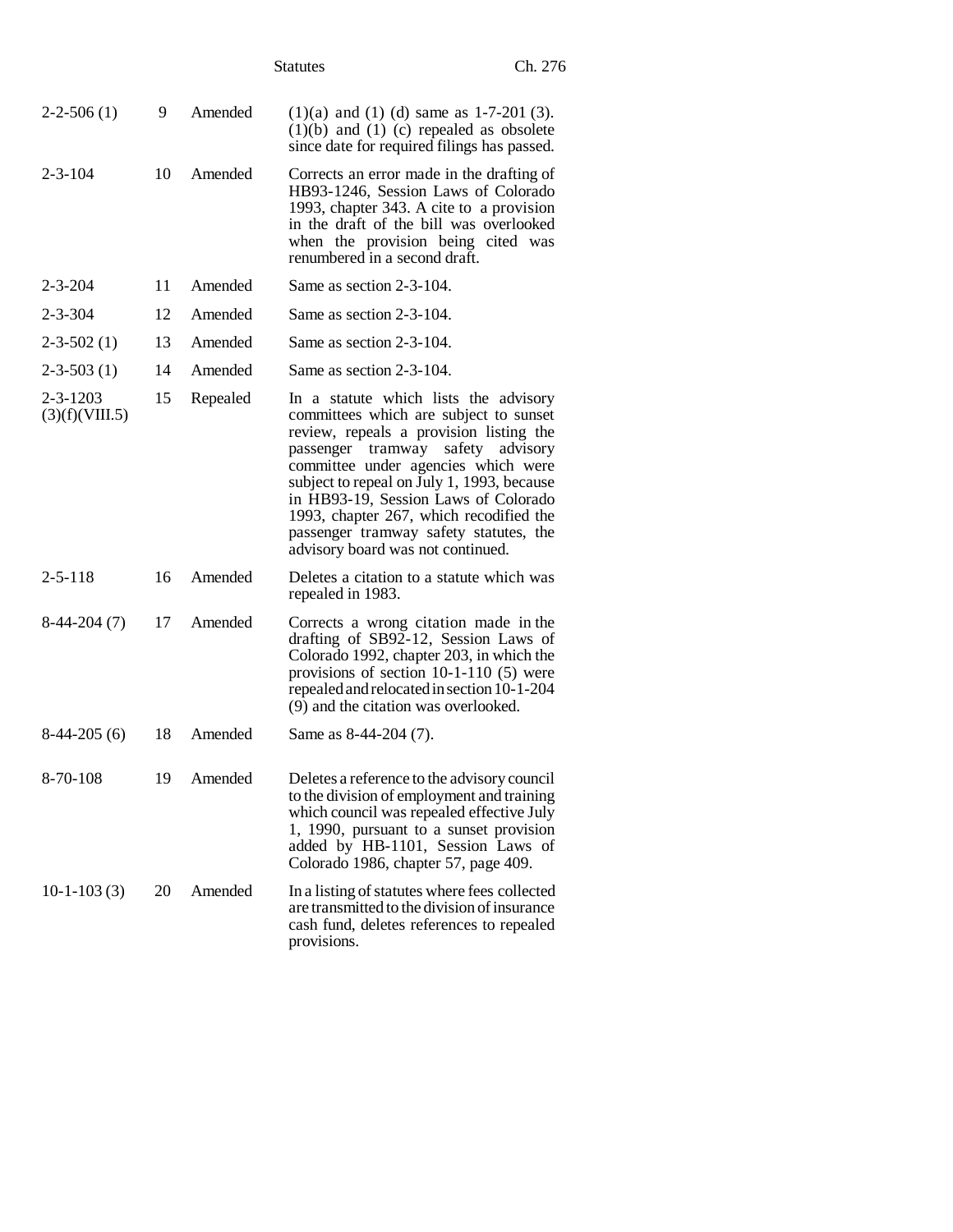| $10-1-103(3)$                                  | 21 | Amended | Same as 10-1-103 (3).                                                                                                                                                                                                                                                                                                                                                                                                                                             |
|------------------------------------------------|----|---------|-------------------------------------------------------------------------------------------------------------------------------------------------------------------------------------------------------------------------------------------------------------------------------------------------------------------------------------------------------------------------------------------------------------------------------------------------------------------|
| $10 - 2 - 301$<br>$(3)(b)$ , $(5)$ ,<br>(6)(b) | 22 | Amended | Corrects errors made in the drafting of<br>HB93-1270, Sessions Laws of Colorado<br>1993, chapter 257, page 1348, section 1,<br>in which references to the division of<br>insurance were erroneously referred to as<br>"commission" or "department".                                                                                                                                                                                                               |
| $10-3-1108$<br>IP(1)                           | 23 | Amended | Changes a reference to correspond to the<br>relocation of provisions in the repeal and<br>reenactment of article 18 of title 10,<br>HB89-1163, Session Laws of Colorado<br>1989, chapter 91, page 498, section 1.                                                                                                                                                                                                                                                 |
| $10-4-706(5)$                                  | 24 | Amended | Adds language to a subsection added by<br>HB92-1176, Session Laws of Colorado<br>1992, chapter 220, page 1781, section 1,<br>which provides for the repeal of certain<br>provisions to include the subsection<br>containing the repeal.                                                                                                                                                                                                                           |
| 10-14-305<br>(1)(b)                            | 25 | Amended | Corrects an error made in a senate floor<br>amendment in which the section which<br>requires the submission of reports was<br>erroneously cited as "10-14-612" instead<br>of "10-14-602".                                                                                                                                                                                                                                                                         |
| $10-16-107$<br>(3)(d)                          | 26 | Amended | Corrects a reference to correspond with<br>the relocation of provisions in SB92-114,<br>Session Laws of Colorado 1992, chapter<br>208, page 1745, section 5.                                                                                                                                                                                                                                                                                                      |
| 10-16-403<br>$(1)(a)$ and<br>(1)(b)            | 27 | Amended | Deletes references to a part of an article<br>which was previously repealed, and, when<br>several articles were recodified in the<br>insurance laws, pursuant to SB92-104,<br>Session Laws of Colorado 1992, chapter<br>$207$ , page 1617, section 1, the obsolete<br>reference was overlooked.                                                                                                                                                                   |
| $10-16-418(2)$                                 | 28 | Amended | Corrects an erroneous reference in a<br>section contained in the health care<br>coverage statutes. SB92-12, Session Laws<br>of Colorado 1992, chapter 203, repealed<br>and reenacted part 5 of article 3 of title 10.<br>However, this reference was included in<br>another bill, SB92-104, Session Laws of<br>Colorado 1992, chapter 207. The cite was<br>to a section in part 5 of article 3 of title 10<br>prior to the repeal and reenactment in SB<br>92-12. |

Ch. 276 Statutes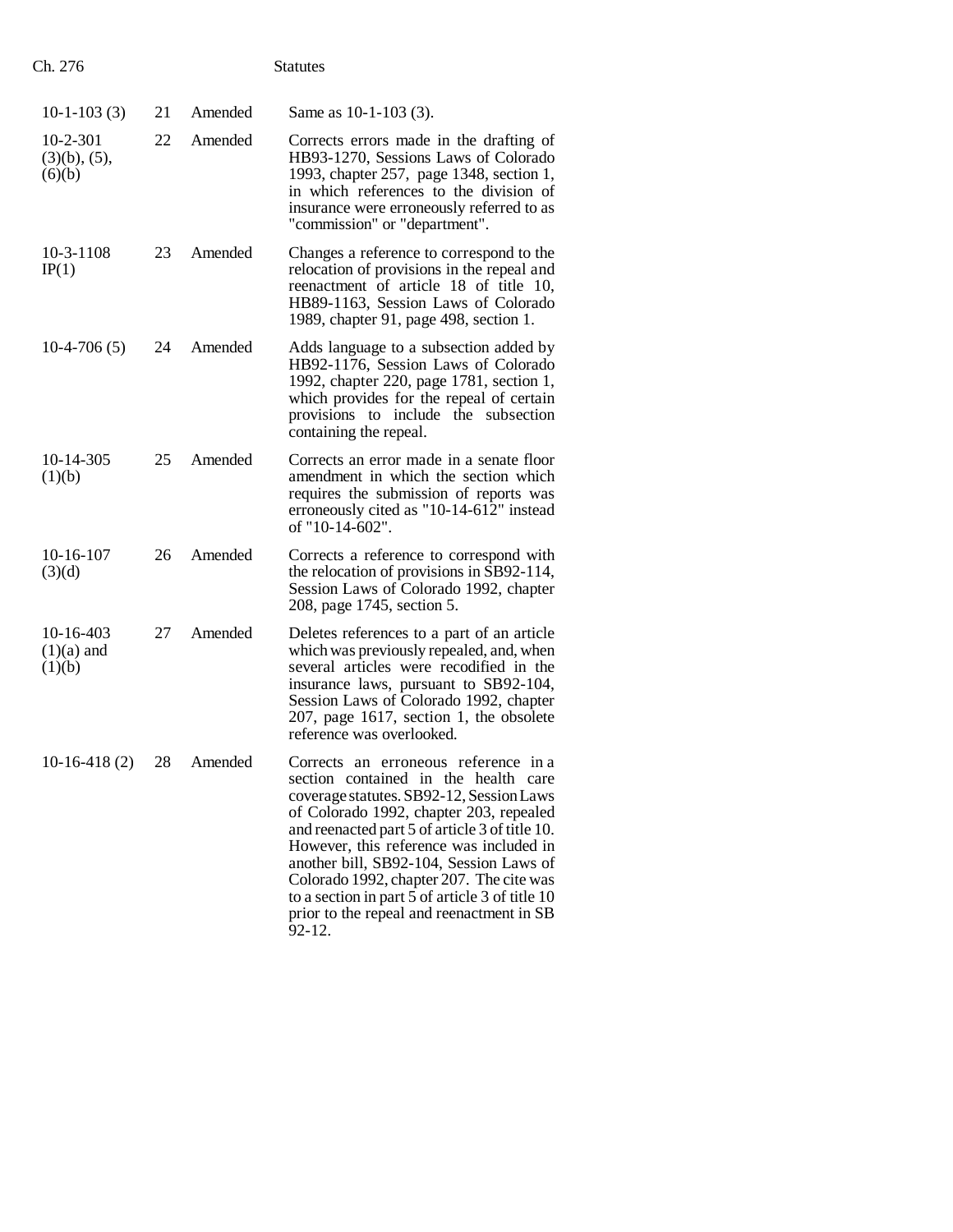|                           |    |         | <b>Statutes</b>                                                                                                                                                                                                                                                                                                                                                                                                                                                                                     | Ch. 276 |
|---------------------------|----|---------|-----------------------------------------------------------------------------------------------------------------------------------------------------------------------------------------------------------------------------------------------------------------------------------------------------------------------------------------------------------------------------------------------------------------------------------------------------------------------------------------------------|---------|
| $10-16-420(1)$            | 29 | Amended | Corrects an internal reference to where<br>suspension or revocation of a certificate of<br>authority is located.                                                                                                                                                                                                                                                                                                                                                                                    |         |
| $10-16-421$               | 30 | Amended | Deletes a reference to a section that was<br>repealed by SB92-12, Session Laws of<br>Colorado 1992, chapter 203, page 1424,<br>section 4.                                                                                                                                                                                                                                                                                                                                                           |         |
| $11 - 22 - 116$<br>(5)(b) | 31 | Amended | Changes "part 6 of this title" to "part 6 of<br>this article" to correct a reference in a<br>subsection added by HB93-1261, Session<br>Laws of Colorado 1993, chapter 171, page<br>619, section 2. The reference was correct<br>in a draft of the bill but was wrong in the<br>printed bill.                                                                                                                                                                                                        |         |
| $11-35-101(1)$            | 32 | Amended | In a provision which lists sections where<br>surety bonds are required for licensure,<br>deletes reference to two sections which<br>were repealed as the result of the repeal<br>and reenactment of part 1 of article 2 of<br>title 10 by SB92-90, Session Laws of<br>Colorado 1992, chapter 206, page 1518,<br>section 16.                                                                                                                                                                         |         |
| 11-35-101.5<br>(1)        | 33 | Amended | For provision in effect until January 1,<br>1995, which lists sections where letters of<br>credit are required for licensure, deletes<br>reference to two sections which were<br>repealed as the result of the repeal and<br>reenactment of part 1 of article 2 of title<br>10 by SB92-90, Session Laws of<br>Colorado 1992, chapter 206, page 1518,<br>section 16. Also deletes references to a<br>provision which was repealed and a<br>provision in which there is no requirement<br>for a bond. |         |
| 11-35-101.5<br>(1)        | 34 | Amended | Same as $11-35-101.5$ for provision in<br>effect January 1, 1995.                                                                                                                                                                                                                                                                                                                                                                                                                                   |         |
| 12-64-111<br>(1)(p)       | 35 | Amended | Corrects a reference to a provision<br>contained in the "Uniform Controlled<br>Substances Act of 1992" which was<br>overlooked when the controlled substances<br>statutes were recodified by HB92-1015,<br>Session Laws of Colorado 1992, chapter<br>71.                                                                                                                                                                                                                                            |         |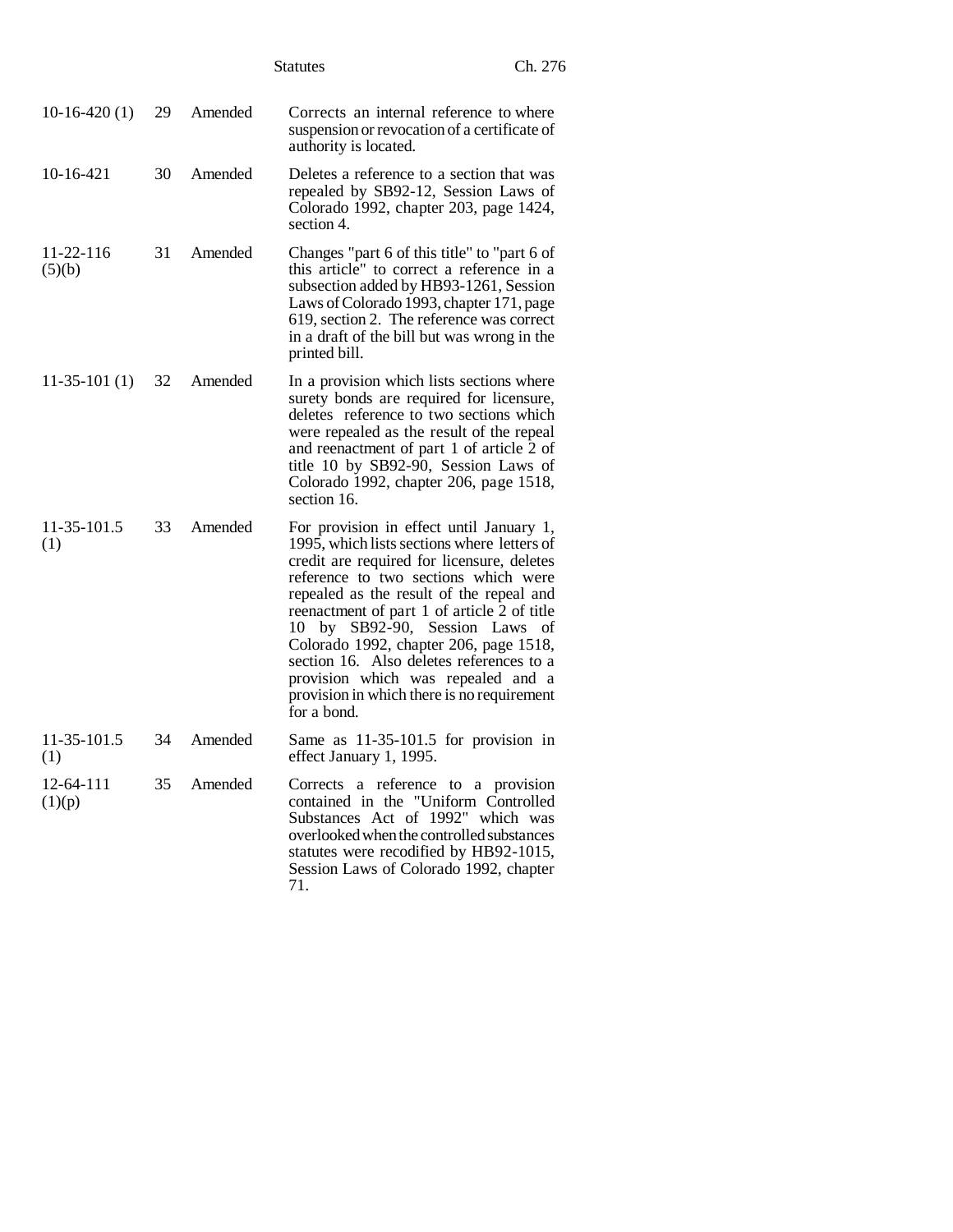| Ch. 276                                    |    |         | <b>Statutes</b>                                                                                                                                                                                                                                                                                                                                             |
|--------------------------------------------|----|---------|-------------------------------------------------------------------------------------------------------------------------------------------------------------------------------------------------------------------------------------------------------------------------------------------------------------------------------------------------------------|
| $18-19-103(2)$<br>and $(3)$                | 36 | Amended | Subsection (2) same as $12-64-111$ (1)(p).<br>In subsection $(3)$ , changes "disperse" to<br>"disburse" for correct word usage.                                                                                                                                                                                                                             |
| 19-2-204<br>(3)(a)(IV)(E)                  | 37 | Amended | Corrects a reference in a section contained<br>in HB93-1064, Session Laws of Colorado<br>1993, chapter 289, page 1716, section 2,<br>which was overlooked when a second<br>draft of the bill changed the numbering.                                                                                                                                         |
| $19-2-708(1)$<br>and $(4)$                 | 38 | Amended | In a provision concerning regimented<br>juvenile training programs which was<br>enacted by HB93S-1005, Session Laws of<br>Colorado, First Extraordinary Session<br>1993, chapter 3, page 20, changes<br>"three-phase program" to "two-phase<br>program" to conform with other changes<br>made to the section by a second reading<br>amendment in the House. |
| 22-32-110<br>(1)(ee)                       | 39 | Amended | Changes a reference in the "Teacher<br>Employment, Compensation,<br>and<br>Dismissal Act of 1990" from "22-63-403"<br>to "22-63-402" to correct a typographical<br>error made in HB90-1159, chapter 150,<br>page 1130, which recodified the act and<br>made conforming amendments to reflect<br>the renumbering as a result of the<br>recodification.       |
| 22-33-106<br>(1)(c)                        | 40 | Amended | Changes "handicapped child" to "child"<br>with a disability" in a provision enacted<br>by HB93-1095, Session Laws of Colorado<br>1993, chapter 344, page 2111, to conform<br>with SB93-242, Session Laws<br>οf<br>Colorado 1993, chapter 279, which<br>changed references from "handicap" to<br>"disability" throughout the statutes.                       |
| 22-44-105<br>(1)(e)(III)                   | 41 | Amended | Same as $22-33-106(1)(c)$ for a provision<br>enacted by HB93-1320, Session Laws of<br>Colorado 1993, chapter 313, page 1873.                                                                                                                                                                                                                                |
| 22-53-107<br>$(5.5)(a)$ and<br>(5.5)(c)(I) | 42 | Amended | Same as $22-33-106$ (1)(c) for a provision<br>enacted by HB93-1304, Session Laws of<br>Colorado 1993, chapter 196, page 878.                                                                                                                                                                                                                                |
| 22-53-116.5<br>(3)                         | 43 | Amended | 22-53-107<br>Same<br>as<br>(5.5)(a)<br>and<br>(5.5)(c)(I).                                                                                                                                                                                                                                                                                                  |
| 22-53-409<br>$(4)(a)$ and<br>(4)(b)        | 44 | Amended | Same as $22-33-106(1)(c)$ for a provision<br>enacted by HB93-1313, Session Laws of<br>Colorado 1993, chapter 226, page 1037.                                                                                                                                                                                                                                |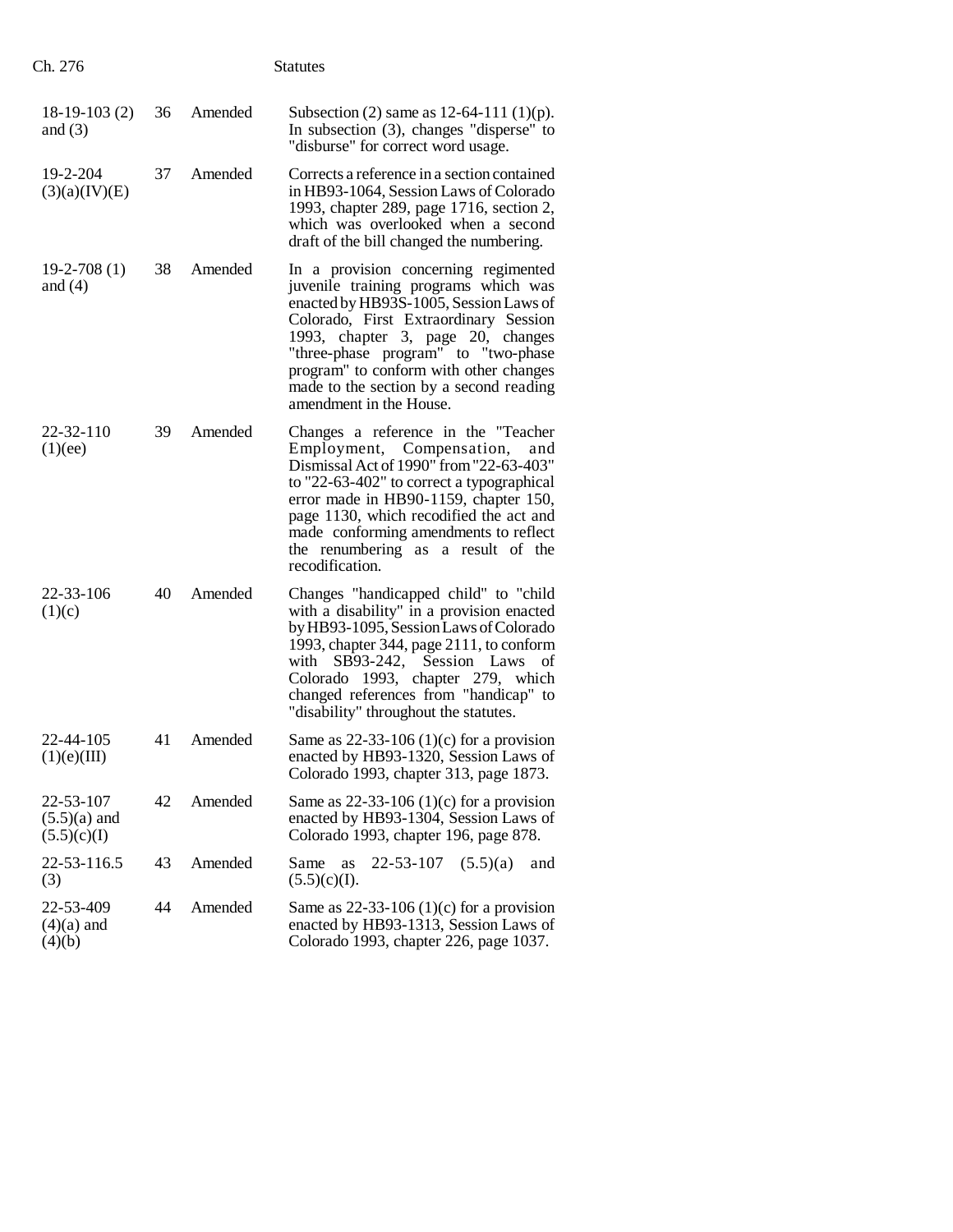|                                                               |    |         | <b>Statutes</b>                                                                                                                                                                                                                                                                                                                                                                                                      | Ch. 276                       |
|---------------------------------------------------------------|----|---------|----------------------------------------------------------------------------------------------------------------------------------------------------------------------------------------------------------------------------------------------------------------------------------------------------------------------------------------------------------------------------------------------------------------------|-------------------------------|
| $22 - 60 - 107(2)$                                            | 45 | Amended | Moves a provision from subsection (9) to<br>subsection $(2)(f)$ for correct placement in<br>law specifying substitutions<br>a<br>in-service credit. Adds the words "may<br>be" in the second sentence for correct<br>grammatical structure.                                                                                                                                                                          | for                           |
| $22-60-107(9)$                                                | 46 | Amended | Repeals subsection (9) because language<br>was moved to subsection $(2)$ (f). See<br>$22-60-107(2)$ (f).                                                                                                                                                                                                                                                                                                             |                               |
| 22-60.5-107<br>(2)(a)                                         | 47 | Amended | Deletes a citation to a statute which was<br>repealed in 1991.                                                                                                                                                                                                                                                                                                                                                       |                               |
| 24-4.1-119<br>$(1)(c)$ and<br>(1)(d)                          | 48 | Amended | Corrects a citation to where the victim<br>compensation fund is established.                                                                                                                                                                                                                                                                                                                                         |                               |
| 24-34-104<br>(21.1),<br>(27)(d),<br>$(27.5)(b)$ , and<br>(33) | 49 | Amended | Deletes language in $(21.1)$ , for the same<br>reason as $13-4-102$ (2)(y). Deletes<br>$(27)(d)$ , because there is a duplicate<br>provision in $(27)(a)(IV)$ . In $(27.5)(b)$ ,<br>changes a reference to correspond with<br>changes made to the controlled substances<br>laws by HB92-1015, Session Laws of<br>Colorado 1992, chapter 71. Deletes (33)<br>because there is a duplicate provision in<br>$(32)(b)$ . |                               |
| $24 - 34 - 502(6)$                                            | 50 | Amended | Changes "handicap" to disability" to<br>conform with SB93-242, Session Laws of<br>Colorado 1993, chapter 279, which<br>changed references from "handicap" to<br>"disability" throughout the statutes but<br>inadvertently missed this reference.                                                                                                                                                                     |                               |
| 24-49-101 (3)                                                 | 51 | Amended | an internal reference to<br>Corrects<br>correspond with a renumbering change<br>made by SB93-8, chapter 182, page 673,<br>section 7.                                                                                                                                                                                                                                                                                 |                               |
| $24-51-305(2)$                                                | 52 | Amended | In a provision concerning employer<br>contribution rates to the public employee<br>retirement fund for district attorneys,<br>internal<br>corrects<br>an<br>with changes<br>correspond<br>HB92-1335, Session Laws of Colorado<br>1992, chapter 175, page 1132, in which<br>provisions concerning employer<br>contributions were moved effective July 1,<br>1993, from subsection (1) to subsection<br>(1.7).         | reference<br>to<br>made<br>by |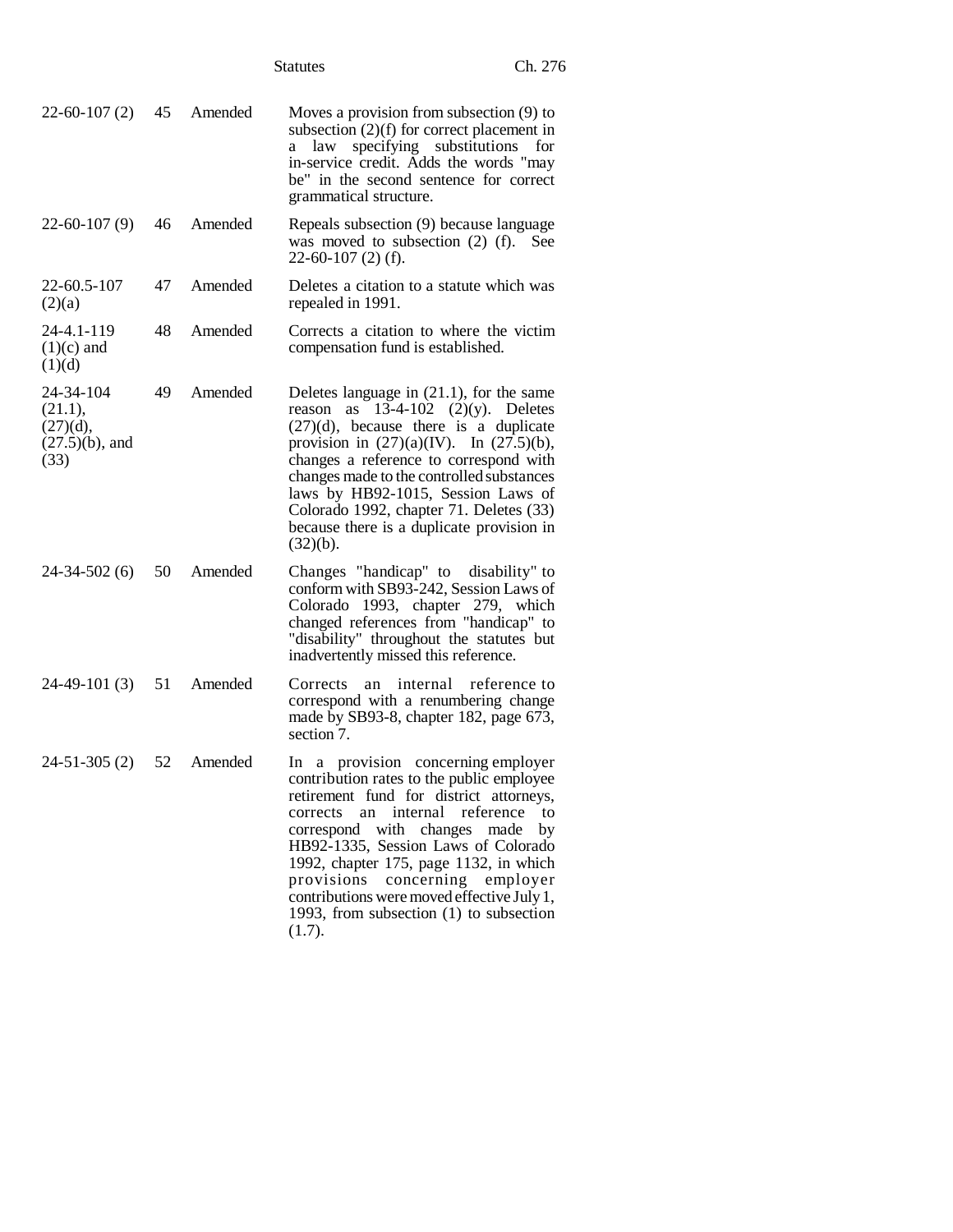| Ch. 276                                               |    |         | <b>Statutes</b>                                                                                                                                                                                                                                                                                                                                                                                                                                                          |
|-------------------------------------------------------|----|---------|--------------------------------------------------------------------------------------------------------------------------------------------------------------------------------------------------------------------------------------------------------------------------------------------------------------------------------------------------------------------------------------------------------------------------------------------------------------------------|
| 24-72-204<br>(3.5)(a)(I)                              | 53 | Amended | Same as 1-7-201 (3).                                                                                                                                                                                                                                                                                                                                                                                                                                                     |
| 24-90-105<br>(1)(e)                                   | 54 | Amended | Same as $24-34-502$ (6).                                                                                                                                                                                                                                                                                                                                                                                                                                                 |
| $25 - 1 - 107$<br>(1)(ee)<br>(II.5)(A),<br>(3)(c)(II) | 55 | Amended | In $(1)(ee)(II.5)(A)$ , deletes references to<br>the women's correctional institution and<br>the reformatory which were overlooked in<br>HB93-1190, Session Laws of Colorado<br>1993, chapter 22, page 55,<br>when<br>provisions of law concerning<br>those<br>institutions<br>repealed<br>was<br>and<br>like<br>references were deleted. In $(3)(c)(II)$ ,<br>deletes as obsolete a provision which<br>required a report to the general assembly<br>by January 1, 1993. |
| $25 - 1 - 201(1)$                                     | 56 | Amended | Deletes a reference to an advisory council<br>which was allowed to terminate July 1,<br>1990, pursuant to the sunset law. HB<br>1101, Session Laws of Colorado 1986,<br>chapter 57, page 420, section 40.                                                                                                                                                                                                                                                                |
| $25 - 1 - 202$<br>IP(1)                               | 57 | Amended | Same as 25-1-201.                                                                                                                                                                                                                                                                                                                                                                                                                                                        |
| $25 - 1 - 209$                                        | 58 | Amended | Same as 25-1-201.                                                                                                                                                                                                                                                                                                                                                                                                                                                        |
| $25 - 3 - 304$<br>(3)(c)(II)(B)                       | 59 | Amended | In a provision added by HB93-1347,<br>Session Laws of Colorado 1993, chapter<br>301, page 1818, concerning enterprise<br>status for hospitals, changes "auxiliary<br>facility" to "hospital". The draft of the bill<br>was taken from similar language in a bill<br>concerning auxiliary facilities and the<br>term was overlooked when the bill was<br>drafted.                                                                                                         |
| 25-7-114.6<br>(1)                                     | 60 | Amended | In a provision which lists certain sections<br>where fees are collected, deletes a citation<br>to a statute because the fee provision was<br>contained in subsections $(2)$ and $(6)$ which<br>were repealed, effective January 1, 1993.                                                                                                                                                                                                                                 |
| 25-7-122<br>(1)(b)                                    | 61 | Amended | In a provision which states that a violation<br>of a listing of sections is a civil penalty,<br>deletes citation to a section which was<br>repealed, effective January 1, 1993.                                                                                                                                                                                                                                                                                          |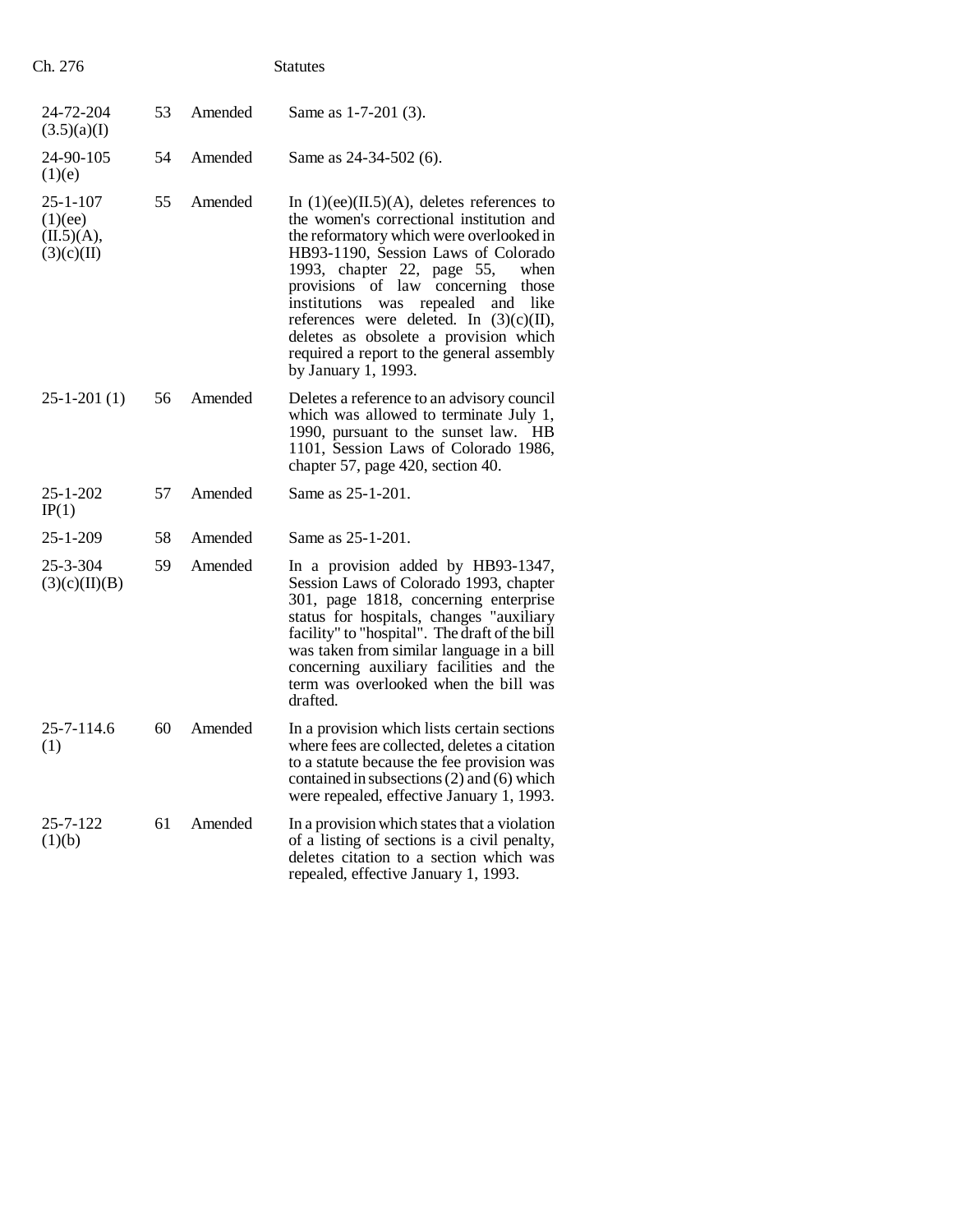|                            |    |                       | <b>Statutes</b>                                                                                                                                                                                                                                                                                                                                                               | Ch. 276 |
|----------------------------|----|-----------------------|-------------------------------------------------------------------------------------------------------------------------------------------------------------------------------------------------------------------------------------------------------------------------------------------------------------------------------------------------------------------------------|---------|
| $25-15-310(2)$             | 62 | Amended               | Corrects a citation to correspond with<br>SB89-241, Session Laws of Colorado<br>1989, chapter 370, where article 2.1 of<br>title 40 was repealed and like provisions<br>were enacted in section 43-6-113.                                                                                                                                                                     |         |
| 26-17-107.5                | 63 | Amended               | Same as $22-33-106$ (1)(c) for a provision<br>enacted by SB93-36, Session Laws of<br>Colorado 1993, chapter 237, section 2,<br>page 1251.                                                                                                                                                                                                                                     |         |
| 31-30-1005.3<br>(5)        | 64 | Amended               | In a section enacted by HB93-1243,<br>Session Laws of Colorado 1993, chapter<br>107, page 367, changes "state money<br>purchase plan" to "statewide money<br>purchase plan" to reflect the correct name<br>as set out in subsection $(1)$ of the section.<br>Changes "no member" to "no amendment"<br>to correct a typographical error made in<br>the engrossing of the bill. |         |
| $32 - 1 - 305(6)$          | 65 | Amended               | Same as 1-7-201 (3).                                                                                                                                                                                                                                                                                                                                                          |         |
| 32-7-103<br>(3.5),<br>(12) | 66 | Added and<br>Repealed | In order to place provision in alphabetical<br>order in a definition section, repeals the<br>provision as contained in subsection (12)<br>and enacts it as subsection $(3.5)$ .                                                                                                                                                                                               |         |
| $32 - 7 - 109(4)$          | 67 | Amended               | Same as 1-7-201 (3).                                                                                                                                                                                                                                                                                                                                                          |         |
| $32 - 8 - 103(3)$          | 68 | Amended               | Corrects<br>an error in a cite to the<br>definition of "taxpaying elector" made in<br>HB92-1333, Session Laws of Colorado<br>1992, chapter 118.                                                                                                                                                                                                                               |         |
| $32 - 9 - 111(3)$          | 69 | Amended               | Same as 1-7-201 (3).                                                                                                                                                                                                                                                                                                                                                          |         |
| 32-10-138<br>(4)(c)        | 70 | Amended               | Same as 1-7-201 (3).                                                                                                                                                                                                                                                                                                                                                          |         |
| 32-11-104<br>(54)(a)       | 71 | Amended               | Since "elector" was changed to "eligible<br>elector" throughout the "Special District<br>Act" in HB92-1333, Session Laws of<br>Colorado 1992, chapter 118, clarifies that<br>"elector" as defined in a section of the<br>"Urban Drainage and Flood Control Act"<br>has the same meaning as "eligible elector"<br>in the "Special District Act".                               |         |
| 32-12-108<br>(1)(b)        | 72 | Amended               | Same as 1-7-201 (3).                                                                                                                                                                                                                                                                                                                                                          |         |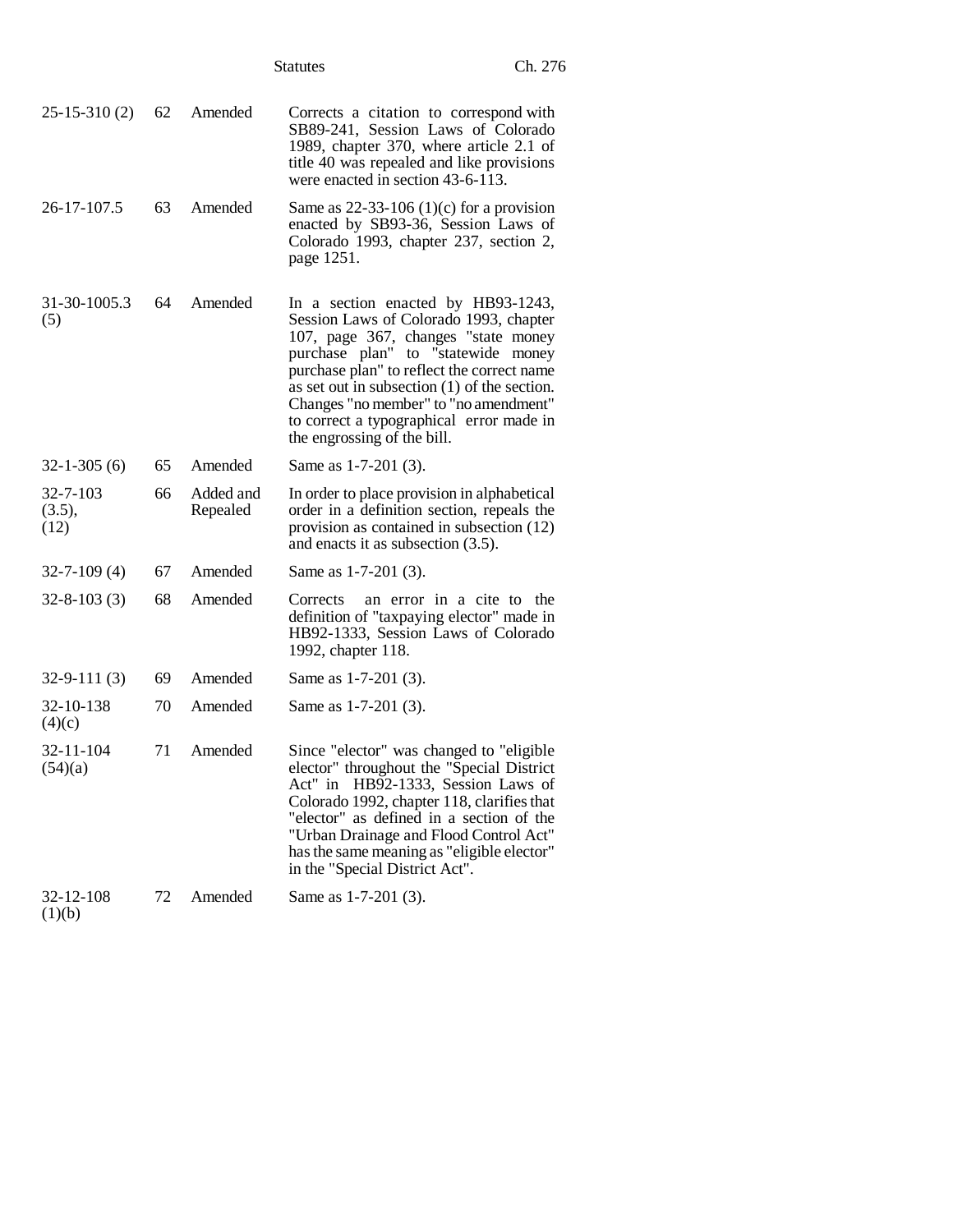| Ch. 276              |    |          | <b>Statutes</b>                                                                                                                                                                                                                                                                                                                                                                                                                                                                                                                                                                                          |
|----------------------|----|----------|----------------------------------------------------------------------------------------------------------------------------------------------------------------------------------------------------------------------------------------------------------------------------------------------------------------------------------------------------------------------------------------------------------------------------------------------------------------------------------------------------------------------------------------------------------------------------------------------------------|
| 33-4-102<br>(1.4)(n) | 73 | Repealed | Repeals a provision concerning the license<br>fee for spring bear hunting to reflect the<br>intent of the initiative adopted by the<br>people at the general election held<br>November 3, 1992, in which section<br>33-4-101.3 concerning the prohibition<br>against spring bear hunting was enacted.<br>The initiative repealed $33-4-102$ (1)(n)<br>which had set out the license fee for spring<br>bear hunting prior to January 1, 1990, but<br>was repealed on that date by HB89-1187,<br>Session Laws of Colorado 1989, chapter<br>294, and moved the provision to section<br>$33-4-102$ (1.4)(n). |
| $33-44-104(2)$       | 74 | Amended  | Corrects an internal reference to reflect<br>changes made by section 8 of SB93-19,<br>Session Laws of Colorado 1993, chapter<br>267, page 1538, which repealed and<br>reenacted several sections.                                                                                                                                                                                                                                                                                                                                                                                                        |
| 35-9-118<br>(3)(a)   | 75 | Amended  | Changes "stop sale" to "cease and desist<br>order" and corrects an internal reference<br>to conform with changes in terminology<br>and numbering made by the repeal and<br>reenactment of the "Pesticide Act" in<br>HB90-1228, Session Laws of Colorado<br>1990, chapter 259, page 1559.                                                                                                                                                                                                                                                                                                                 |
| 35-27.5-102<br>(2)   | 76 | Repealed | Repeals a definition of the weed free<br>certification advisory board, because this<br>board was amended out of HB93-1056,<br>Session Laws of Colorado 1993, chapter<br>2035,<br>by<br>329,<br>page<br>a<br>House<br>Appropriations Committee amendment,<br>and no such board is created in the<br>statutes.                                                                                                                                                                                                                                                                                             |
| $35-55-107(2)$       | 77 | Amended  | Corrects a reference in a section contained<br>in HB91-1018. Session Laws of Colorado<br>1991, chapter 28, page 168, section 5,<br>which inadvertently made reference to title<br>33 instead of title 35.                                                                                                                                                                                                                                                                                                                                                                                                |
| $38-35-126(5)$       | 78 | Repealed | Repeals subsection $(5)$ because it is a<br>duplicate of subsection (4). The two<br>provisions were added by SB93-54 and<br>HB93-1169, Session Laws of Colorado<br>1993, chapters 147 and 293, pages 509<br>and 1743.                                                                                                                                                                                                                                                                                                                                                                                    |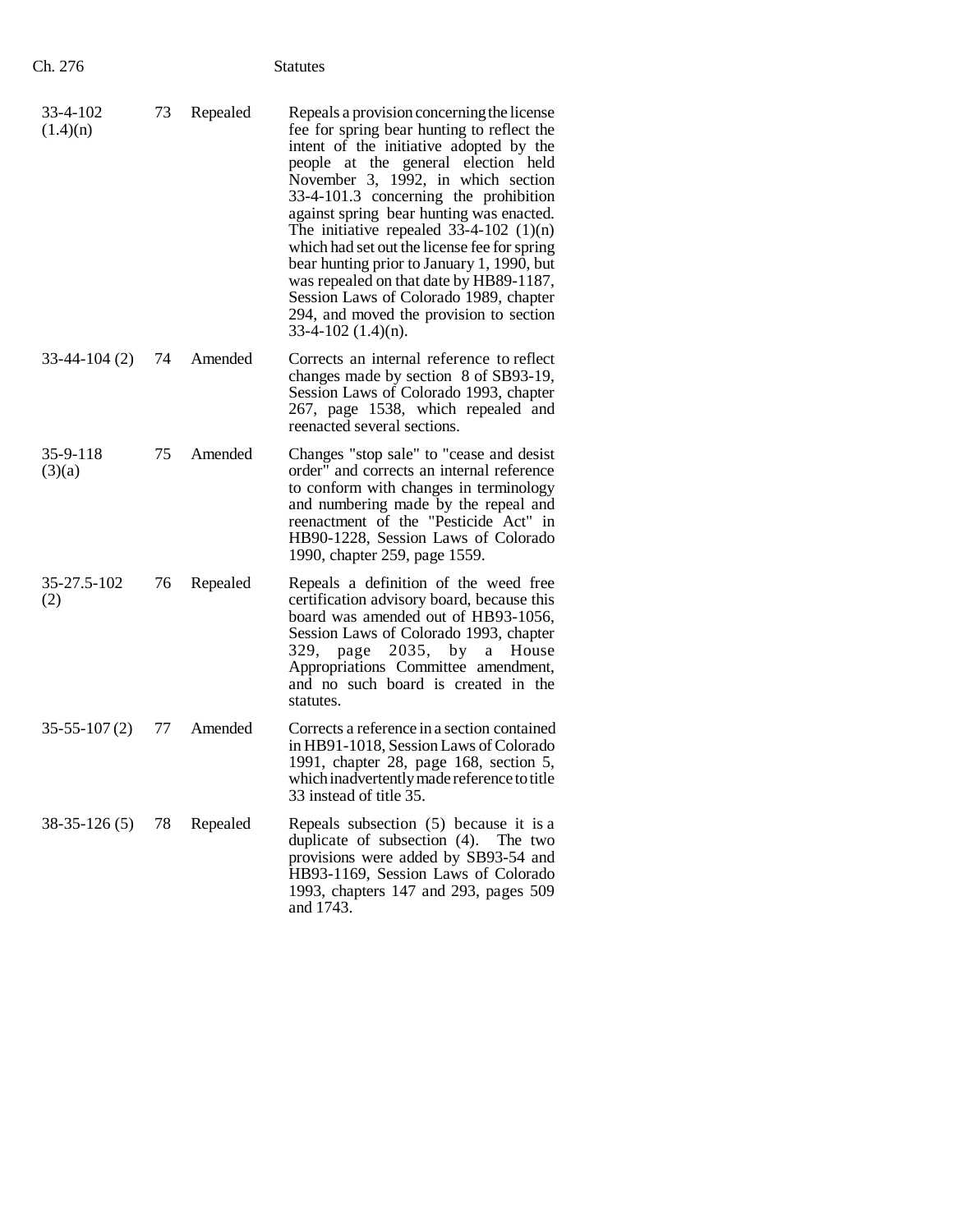|                       |    |          | Ch. 276<br><b>Statutes</b>                                                                                                                                                                                                                                                                                                                                                                                                                                                                                                                                                                                      |
|-----------------------|----|----------|-----------------------------------------------------------------------------------------------------------------------------------------------------------------------------------------------------------------------------------------------------------------------------------------------------------------------------------------------------------------------------------------------------------------------------------------------------------------------------------------------------------------------------------------------------------------------------------------------------------------|
| 39-2-115<br>(1)(b)    | 79 | Amended  | Deletes language added by HB93-1321,<br>Session Laws of Colorado 1993, chapter<br>page 1283, which references<br>246.<br>adjustment rates made by the state board<br>of equalization pursuant to section<br>39-1-104.2, because SB93-255, Session<br>Laws of Colorado 1993, chapter 283, page<br>1689, deleted the rate adjustment authority<br>of the board in the referenced section.                                                                                                                                                                                                                         |
| 39-5-101              | 80 | Amended  | Deletes obsolete language concerning<br>property tax years ending in 1986.                                                                                                                                                                                                                                                                                                                                                                                                                                                                                                                                      |
| $39-10-103(2)$        | 81 | Amended  | Deletes a sentence concerning information<br>needed for the 1990 budget year for a<br>school district, because the date has<br>passed and the section referenced in the<br>sentence was repealed effective May 6,<br>1993.                                                                                                                                                                                                                                                                                                                                                                                      |
| 39-22-307<br>(2)(a)   | 82 | Amended  | Corrects a reference to where the energy<br>impact assistance advisory committee is<br>located.                                                                                                                                                                                                                                                                                                                                                                                                                                                                                                                 |
| 39-27-103<br>(3)(a.1) | 83 | Repealed | Repeals an obsolete provision which gave<br>a checkoff option for certain refunds on<br>gasoline purchased on or before July 1,<br>1981.                                                                                                                                                                                                                                                                                                                                                                                                                                                                        |
| 42-4-307<br>(16.5)    | 84 | Amended  | Changes "1980" to "1981" in a provision<br>concerning automobile inspections, to<br>conform with the intent of HB93-1340,<br>Session Laws of Colorado 1993, chapter<br>321, that vehicles that are 1981 and older<br>may be inspected at an inspection-only<br>facility while vehicles that are 1982 and<br>newer are required to be inspected at<br>enhanced inspection centers. For correct<br>dates set out in said chapter 321,<br>see<br>section 43-4-311 (3)(c) on page 1956,<br>$42-4-312$ $(1)(b)(II)(B)$<br>section<br>and<br>$(1)(b)(II)(C)$ on page 1958, and 42-4-312<br>$(1)(c)(IV)$ on page 1960. |
| 42-4-309              | 85 | Amended  | Same as 42-4-307 (16.5).                                                                                                                                                                                                                                                                                                                                                                                                                                                                                                                                                                                        |

 $(17)(f)$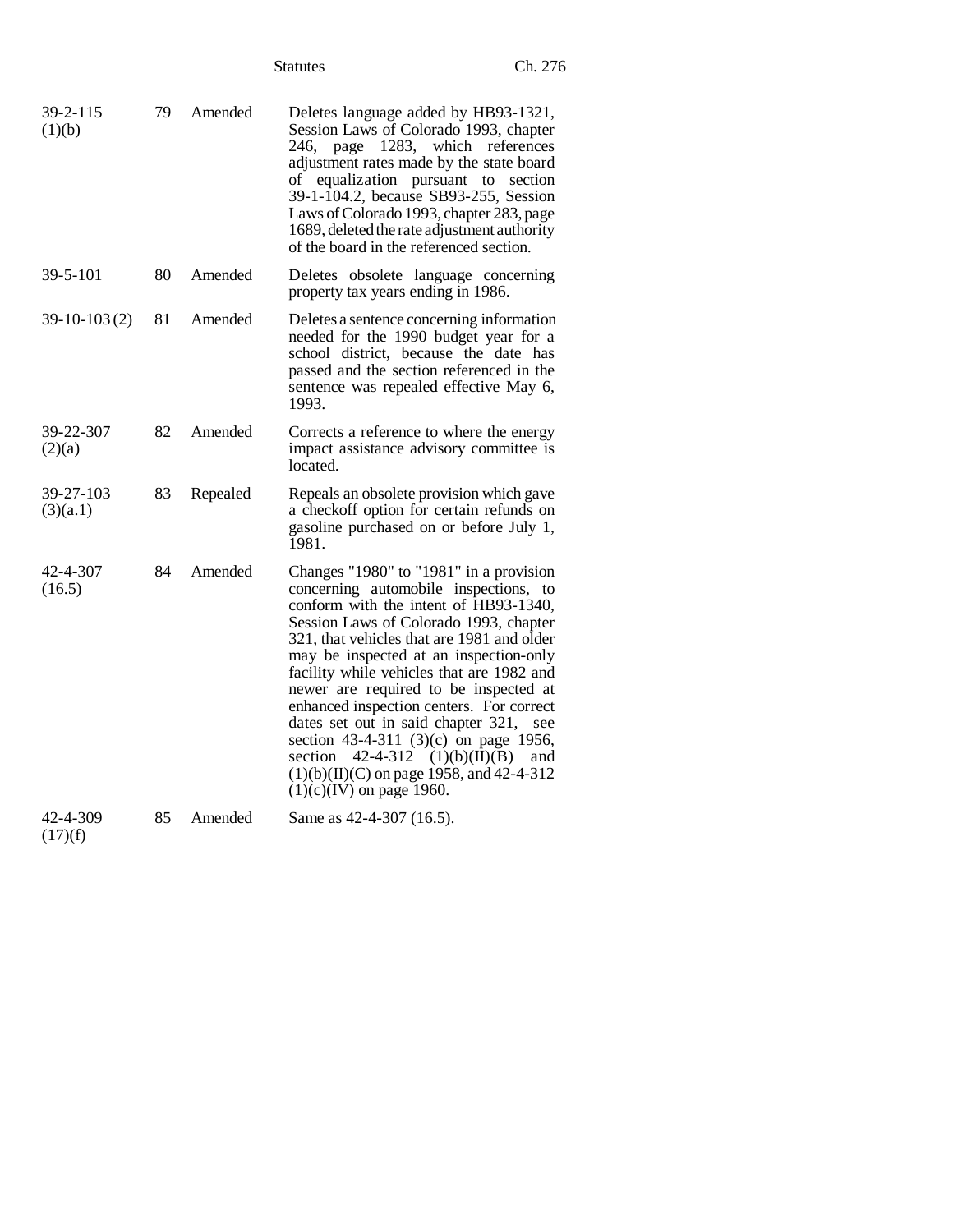| Ch. 276             |    |         | Statutes                                                                                                                                                                                                                                                                                                                                                           |
|---------------------|----|---------|--------------------------------------------------------------------------------------------------------------------------------------------------------------------------------------------------------------------------------------------------------------------------------------------------------------------------------------------------------------------|
| 43-1-113<br>(12)(a) | 86 | Amended | In a provision contained in HB91-1198,<br>Session Laws of Colorado 1991, chapter<br>188, which created the department of<br>transportation,<br>corrects<br>internal<br>an<br>reference which was overlooked when part<br>1 of article 1 of title 43 was repealed and<br>reenacted. The same reference is correctly<br>made in the first sentence of the provision. |
| $43 - 2 - 207(2)$   | 87 | Amended | In a provision concerning expenditures for<br>spraying for insects which references a<br>section which defined "insect" but which<br>was deleted by the repeal and reenactment<br>of article 10 of title 35 in HB90-1001,<br>Session Laws of Colorado 1990, chapter<br>260, page 1576, adds the definition to the<br>section and corrects the cite.                |
| 10-12-406           | 88 | Amended | an internal reference<br>Changes<br>to<br>accurately reflect amendments made in<br>HB94-1169<br>in<br>which provisions<br>pertaining to the making of insurance by<br>captive insurance companies<br>were<br>relocated.                                                                                                                                            |
| $10-15-118(1)$      | 89 | Amended | Corrects an internal reference to the<br>statutory cite for penalties pertaining to<br>felonies.                                                                                                                                                                                                                                                                   |
| $10-16-302(1)$      | 90 | Amended | Same as 10-16-421.                                                                                                                                                                                                                                                                                                                                                 |
| $10-16-321$         | 91 | Amended | Corrects an internal reference to a section<br>pertaining to loss ratios which were moved<br>in the 1989 repeal and reenactment of<br>article 18 of title 10, HB 1163, Session<br>Laws of Colorado 1989, chapter 91, page<br>498.                                                                                                                                  |
| 10-16-501           | 92 | Amended | Changes "article" to "part 5" to conform<br>this section to other changes made in the<br>repeal and reenactment of article 16 of<br>title 10, SB92-104, Session Laws of<br>Colorado 1992, chapter 207, page 1617.                                                                                                                                                  |